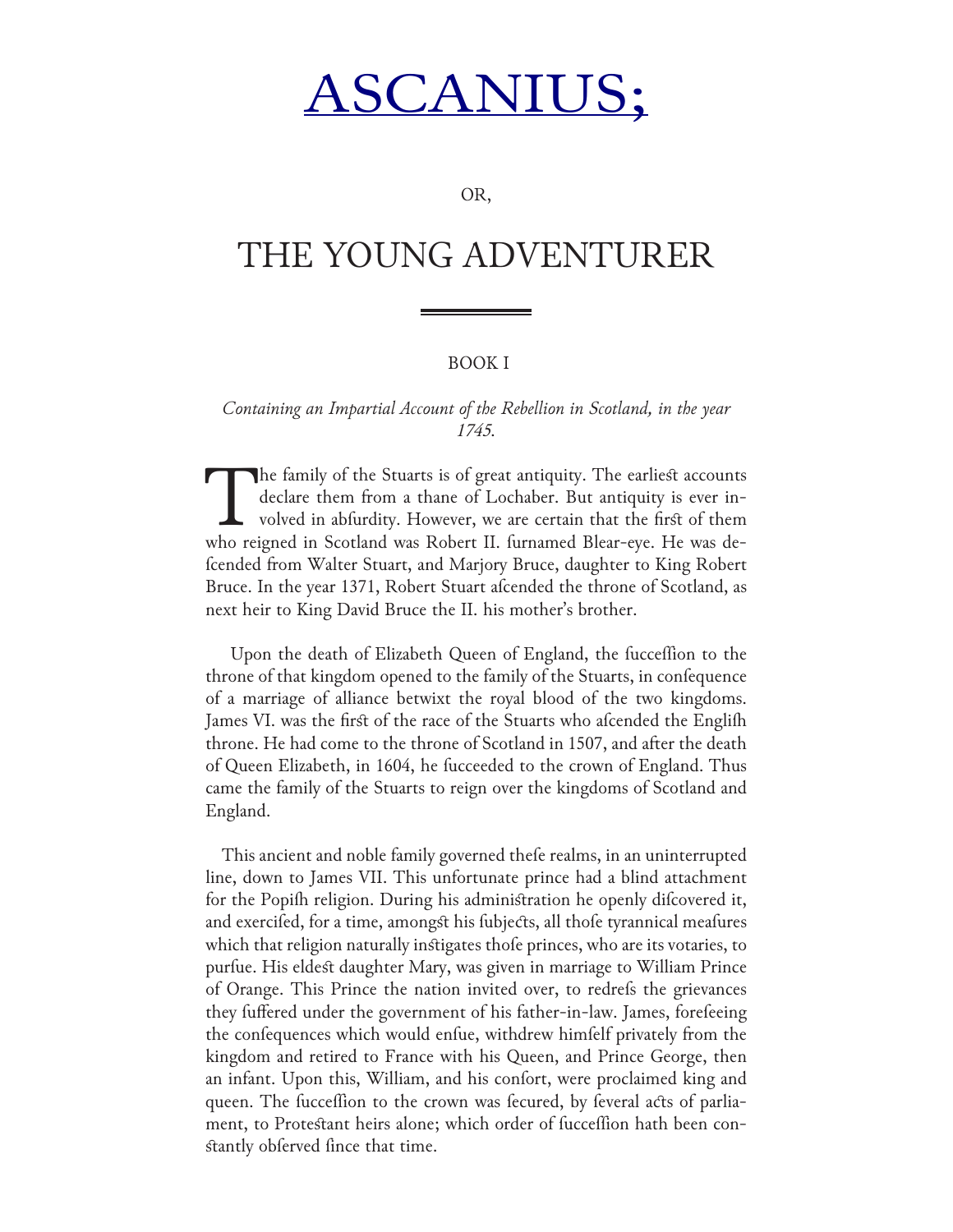The first interruption, we fee then, in the lineal defcent of the family of Stuarts, in their fucceffion to the crowns of Scotland and England, was in the perfon of James VII. This was the year 1688; on account of which fingular incident it is called the Revolution year. Two efforts have been made, fince that time, to restore the former fucceffion. Prince George made an effort in 1715, and his fon, Prince Charles, made another effort in 1745; but both thefe proved unfucceffful. An account of the the attempt made by Prince Charles is given in the prefent history.

 While the attention of Britain was employed in the war, in which it was at that time engaged with France, the plan of an infurrection, in favour of Prince Charles, was formed. It is thought to have been owing, chiefly, to the politics of France, that this project took place. the French ministry forefaw, that an invafion of this kind would embarrafs Britain, and make a diverfion in their own favour. The project was alfo favoured by the difpofitions of many of the Britifh fubjects, who were strongly attached to the family of Stuart. France gave Prince Charles the strongest affurances of affistance, and many in Great Britain, by their folicitations and promifes, feconded the enterprife. The young Prince, cajoled by thefe confiderations, and fired with an ambition to afcend the throne of his ancestors, fully refolved to make a vigorous effort for this purpofe; in which, if he did not fucceed, he fhould, at least for a time, become the object of the attention and furprife of all the European powers.

 Accordingly, upon the 15th of July, 1745, Prince Charles, being furnifhed with a fupply of money and arms from the French ministry, embarked at Port Lazare, in Brittany, for Scotland. The veffel appointed by the French king to carry the Prince, was a frigate of 11 guns, which failing first to Belleifle, was joined by the Elizabeth, formerly an Englifh man of war of 60 guns. In their paffage they met with the Lion, Caption Brett, and two other Englifh men of war, with a fleet of merchantmen under convoy; the frigate bore away, but the Lion and the Elizabeth maintained a defperate fight, until night came and faved the latter, which made off, and got to Brest in a most terrible condition. Her captain and about 70 men were killed, and double the number wounded. She had on board a large fum of money, and arms for feveral thoufand men, all defigned for the fervice of Afcanius in Scotland.

The frigate arrived among the Scottifh ifles, and after hovering about for feveral days, made to the coast of Lochaber; and there Afcanius, with only feven attendants, landed, and went directly to Mr. McDonald of Kinlockmoidart. Here he remained in private feveral weeks, while fome of the Highland chiefs were getting the clans together, in order to declare openly for him, and to endeavour first to reduce Scotland. By the middle of August they had affembled about 1800 men, confisting of the Stuarts of Appin, the McDonald's of Glengary, the Cameron's of Lochiel, and others. Afcanius fet up his standard, which was this motto, Tandem triumphans, that is, At length triumphant. He alfo publifhed two manifestos in his father's name, one of which was printed and dated in 1743; a third he publifhed in his own name, in which he promifed many things agreeable to the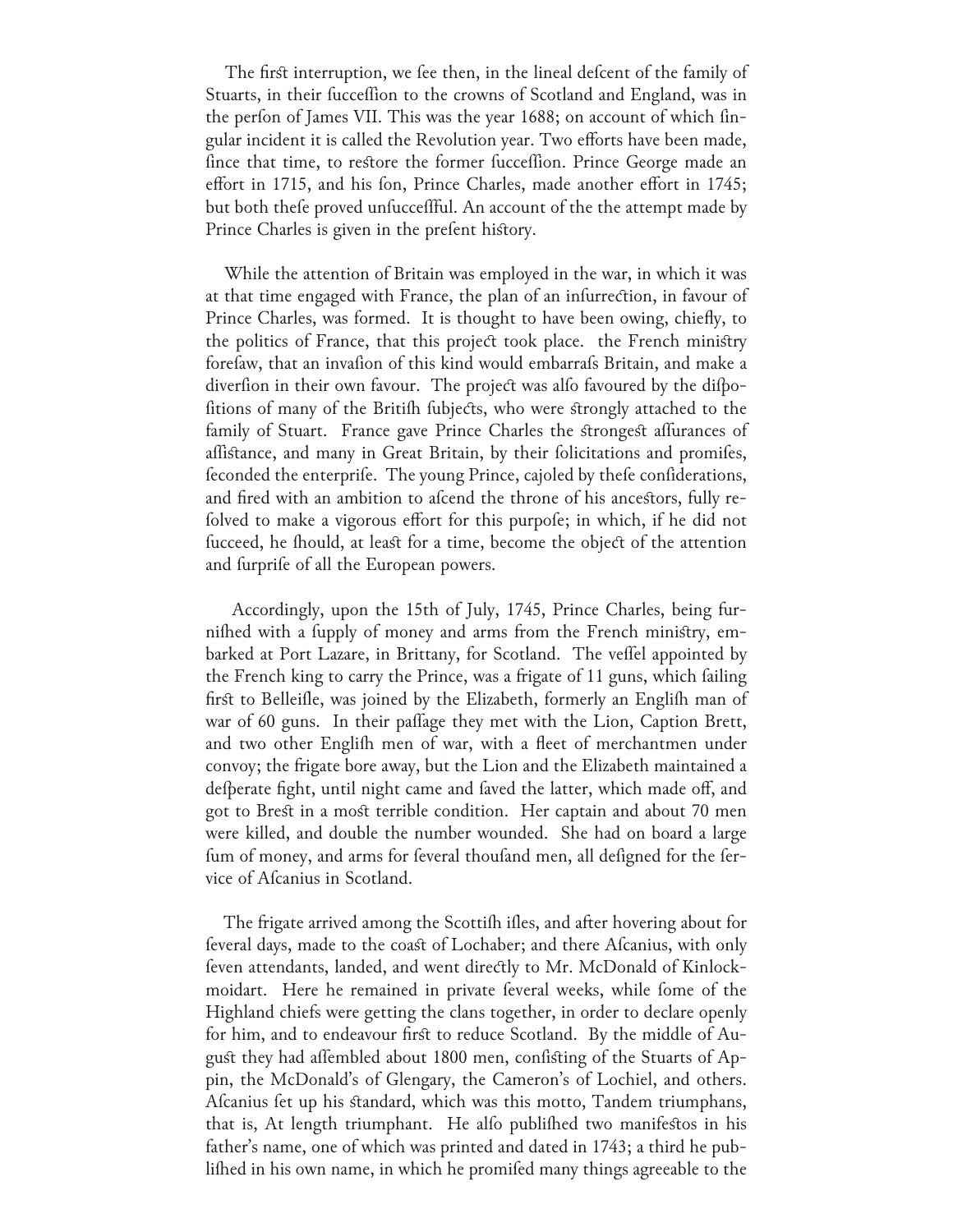Scots and among other the diffolution of the union with England.

 By this time the government was informed of his being in the Highlands, and fent strict orders to Sir John Cope, generaliffimo of the king's forces in Scotland, to take all poffible care to prevent him from making his party formidable, and if poffible to take him alive or dead; and as an inducement to this a reward of £30,000 Sterling was fet on his head.

 Before the end of August, two companies of General Sinclair's regiment being fent to reconnoitre the Highlanders, were most of them made prifoners, as was foon after Captain Swethenham of Guife's foot. This gentleman being releafed on his parole, gave the government the first circumstantial account of the number and condition of the Highland forces.

Afcanius now prepared to march fouthward, with a view of taking the city of Edinburgh; while, in the meantime, Cope having collected all the king's forces in Scotland, and armed the militia, marched for the Highlands in quest of Afcanius; who, not choofing to rifk a battle in his infant state of affairs, gave the old general the flip over the mountains, and (September 4) entered Perth without refistance. The news being carried to Cope, who had got to Invernefs, after a very fatiguing march, he faw no other remedy but to march back, though not the fame way he came; accordingly, he ordered tranfport fhips to meet him at Aberdeen to carry his forces to Leith. Meantime, Afcanius proclaimed his Father at Perth, where he was joined by feveral perfons of distinction, who brought fupplies of men and arms: From thence he marched his troops to the river Forth, which they forded on the 13th, Afcanius first plunging in at the head of the infantry. Directing his march toward Glafgow, he fummoned it, but receiving no anfwer, altered his rout, and marched for Edinburgh, which he reached before Cope had time to return from Aberdeen.

 While both parties were thus advancing towards the metropolis, the inhabitants were preparing for a vigorous refistance: But the Prince having many friends in the city, no fooner came near it, than a treaty of furrender was entered upon, and on the 17th the provost admitted him into it; however, the brave, though very old, general Guest, retired with a few regulars into the castle, which he held for the king. While the Prince was entering the city, Cope was difembarking his troops at Dunbar, within two days march of Edinburgh; and being there joined by Brigadier Fowke, with Hamilton and Gardiner's dragoons, marched on the 19th and encamped that night near Haddington. Marching early next morning, they arrived at Prestonpans in the evening, where they perceived Afcanius' troops on the hills towards Edinburgh, at which place only a fmall body of Highlanders were left to fecure a retreat thither. That night both parties lay under arms, and firing frequently paffed between them. On the 21st, about three in the morning, the king's troops were brifkly attacked; fome dragoons retreated on the first fire, and left the infantry expofed to the broad fwords of the Highlanders, with whofe weapons and manner of fighting they were unacquainted; and not having time to recover the diforder they were thrown into, they were finally routed in a few minutes; about 300 were cut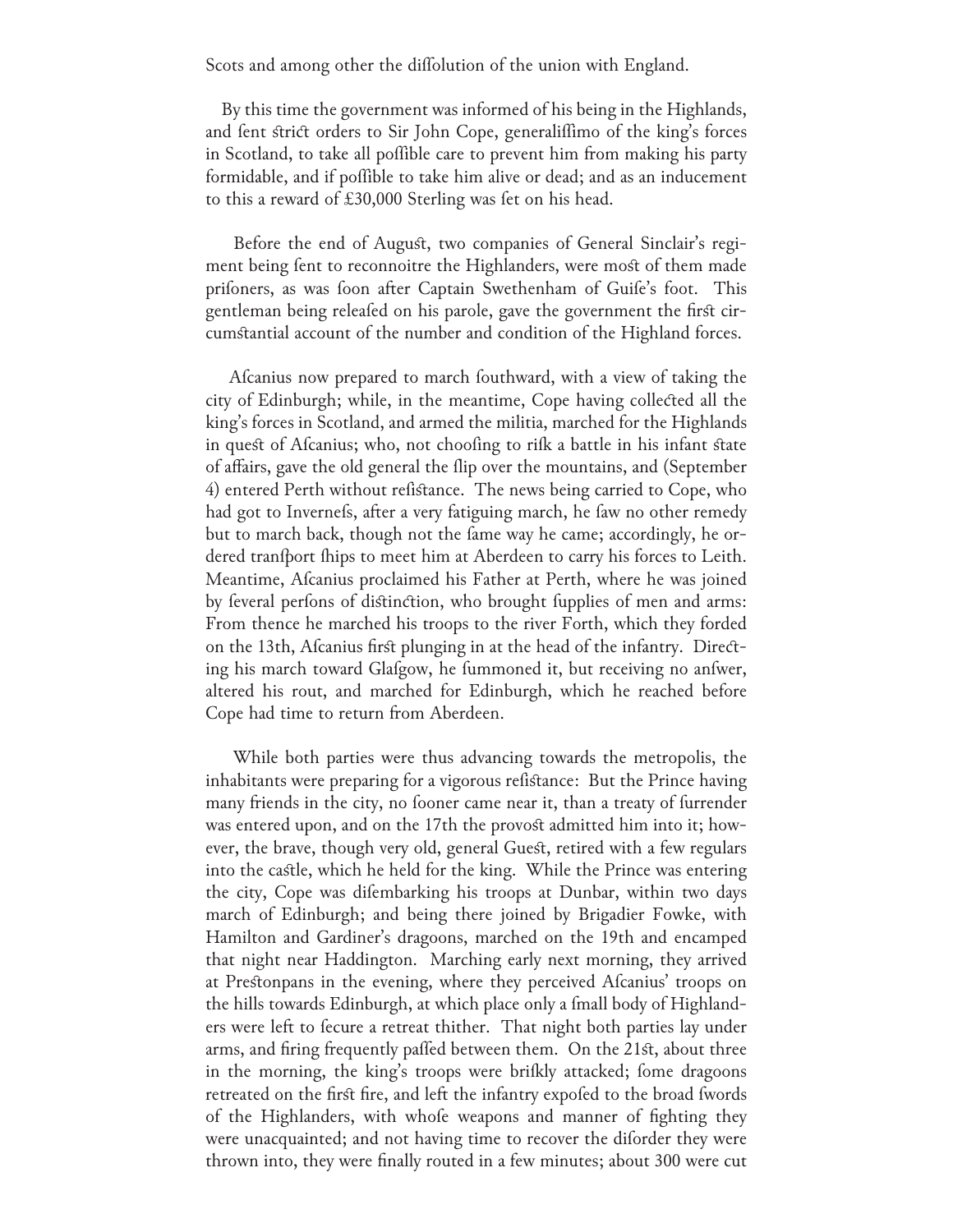to pieces, and most of the rest made prifoners. The conduct of the gallant colonel Gardiner, in this action, will be remembered and admired by the latest posterity.

 The following circumstances of his death are narrated by P. Doddridge, DD and may be relied on as authentic. "On Friday, September 20, 1745, (the day before the battle,) when the whole army was drawn up, I think about noon, the Colonel rode through all the ranks of his own regiment, addrefling them at once in the most refpectful and animating manner, both as foldiers and as Christians, to engage them to exert themfelves courageoufly in the fervice of their country, and to neglect nothing that might have a tendency to prepare them for whatever fhould be the event of the battle.

"They feemed much affected with the addrefs, and expreffed a very ardent defire of attacking the enemy immediately. He earnestly preffed it on the commanding officer, both as the foldiers were then in better fpirits than it could be fuppofed they would be after having paffed the night under arms; and alfo as the circumstance of making an attack would be fome encouragement to them, and probably fome terror to the enemy, who would have had the difadvantage of standing on the defence. He alfo apprehended, that by marching to meet them, fome advantage might have been fecured with regard to the ground; with which, it is natural to imagine, he must have been perfectly acquainted, as it lay just at his own door, and he had rode over it fo many hundred times. But this was overruled, as it alfo was in the difpofition of the cannon, which he would have had planted in the centre of our fmall army, rather than just before his regiment, which was in the right wing; where he was apprehenfive, that the horfes, which had not been in any engagement before, might be thrown into fome diforder by the difcharge fo very near them.

"When he found that he could not carry either of the e points, nor fome others, which out of regard to the common fafety be infisted upon with fome unufual earnestnefs, he dropped fome intimations of the confequences which he apprehended, and which did in fact follow; and fubmitting to Providence, fpent the remainder of the day in making as good difpofition as circumstances would allow.

 "He continued all night under arms, wrapped up in his cloak, and generally fheltered under a rick of barley which happened to be in the field. About three in the morning, he called his domestic fervants to him, of whom there were four in waiting.

"He then difmiffed three of them, with most affectionate Christian advice, and fuch folemn charges relating to the performance of their duty and the care of their fouls, as feemed plainly to intimate, that he apprehended it at least very probably he was now taking his last last farewell of them.

"The army was alarmed by break of day, by the noife of the Rebels' approach, and the attack was made before fun-rife, yet when it was light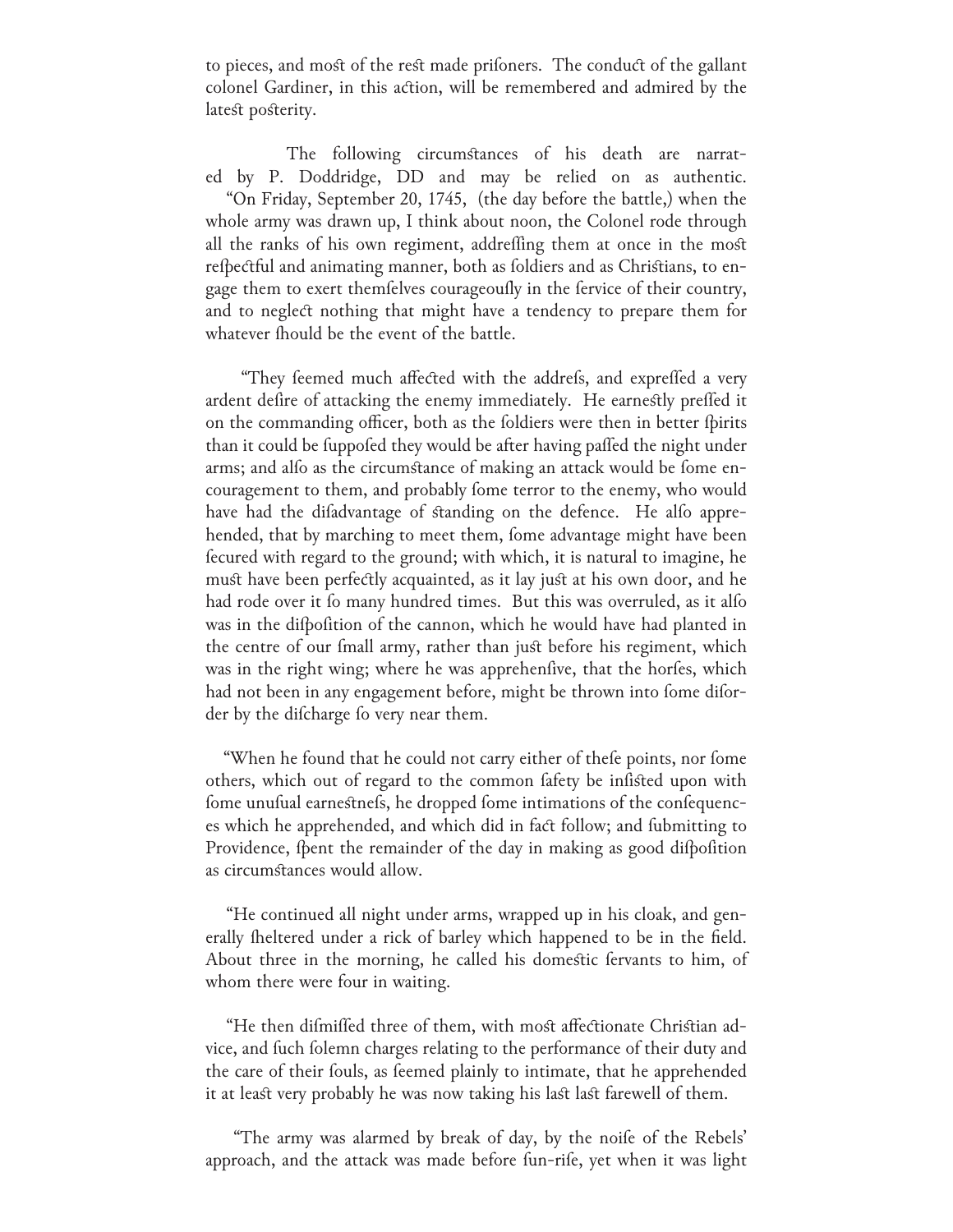enough to difcern what paffed. As foon as the enemy came within gunfhot, they made a furious fire; and it is faid that the dragoons, which constituted the left wing, immediately fled. The Colonel, at the beginning of the onfet, which in the whole lasted but a few minutes, received a wound by a bullet in his left breast, which made him give a fudden fpring in his faddle; upon which his fervant who had led the horfe, would have perfuaded him to retreat; but he faid, it was only a wound in the flefh; and fought on, though he prefently after received a fhot in his right thigh. In the meantime, it was difcerned that fome of the enemy fell by him and particularly one man, who had made him a treacherous vifit but a few days before, with great profeffions of zeal for the prefent establifhment.

"The Colonel was for a few moments fupported by his men, and particularly by that worthy perfon Lieutenant Colonel Whitney, who was fhot through the arm here, and few months after fell nobly in the battle of Falkirk, and by Lieutenant West, a man of distinguifhed bravery, as alfo by about fifteen dragoons, who stood by him to the last. But after a faint fire, the regiment in general was feized with a panic; and though their colonel, and fome other gallant officers, did what they could to rally them once or twice, they at last took a precipitate flight; and, just in the moment when Colonel Gardiner feemed to be making a paufe, to deliberate what duty required him to do in fuch a circumstance, he faw a party of the foot, who were then bravely fighting near him, and whom he ordered to fupport, had no officer to head them; upon which he faid eagerly in the hearing of the perfon from whom I had this account, "thofe brave fellows would be cut to pieces for want of a commander," or words to that effect, which while he was fpeaking, he rode up to them, and cried out aloud, "Fire on, my lads, and fear nothing." But just as the words were out of his mouth, a Highlander advanced towards him with a fcythe fastened to a long pole, with which he gave him fuch a deep wound on his right arm, that his fword dropped out of his hand; and at the fame time feveral others coming about him, while he was thus dreadfully entangled with that cruel weapon, he was dragged off from his horfe.

"The moment he fell, another Highlander, whofe name was McNaught, and who was executed about a year after, gave him a stroke, either with a broad fword or a Lochaber-axe, on the hinder part of his head, which was the mortal blow. All that his faithful attendant faw farther at that time was, that as his hat was fallen off, he took it in his left hand, and waved it as a fignal to him to retreat; and added, what were the last words he ever heard him fpeak, "Take care of yourfelf:" Upon which the fervant retired, and immediately fled to a mill, at the distance of about two miles from the fpot of ground on which the colonel fell, where he changed his drefs, and, difguifed like a miller's fervant, returned with a cart as foon as poffible, which was not till near two hours after the engagement.

 "The hurry of the action was then pretty well over, and he found his much-honoured master, not only plundered of his watch, and other things of value, but alfo stripped of his upper garments and boots, yet still breathing; and though not capable of fpeech, yet on taking him up, he opened his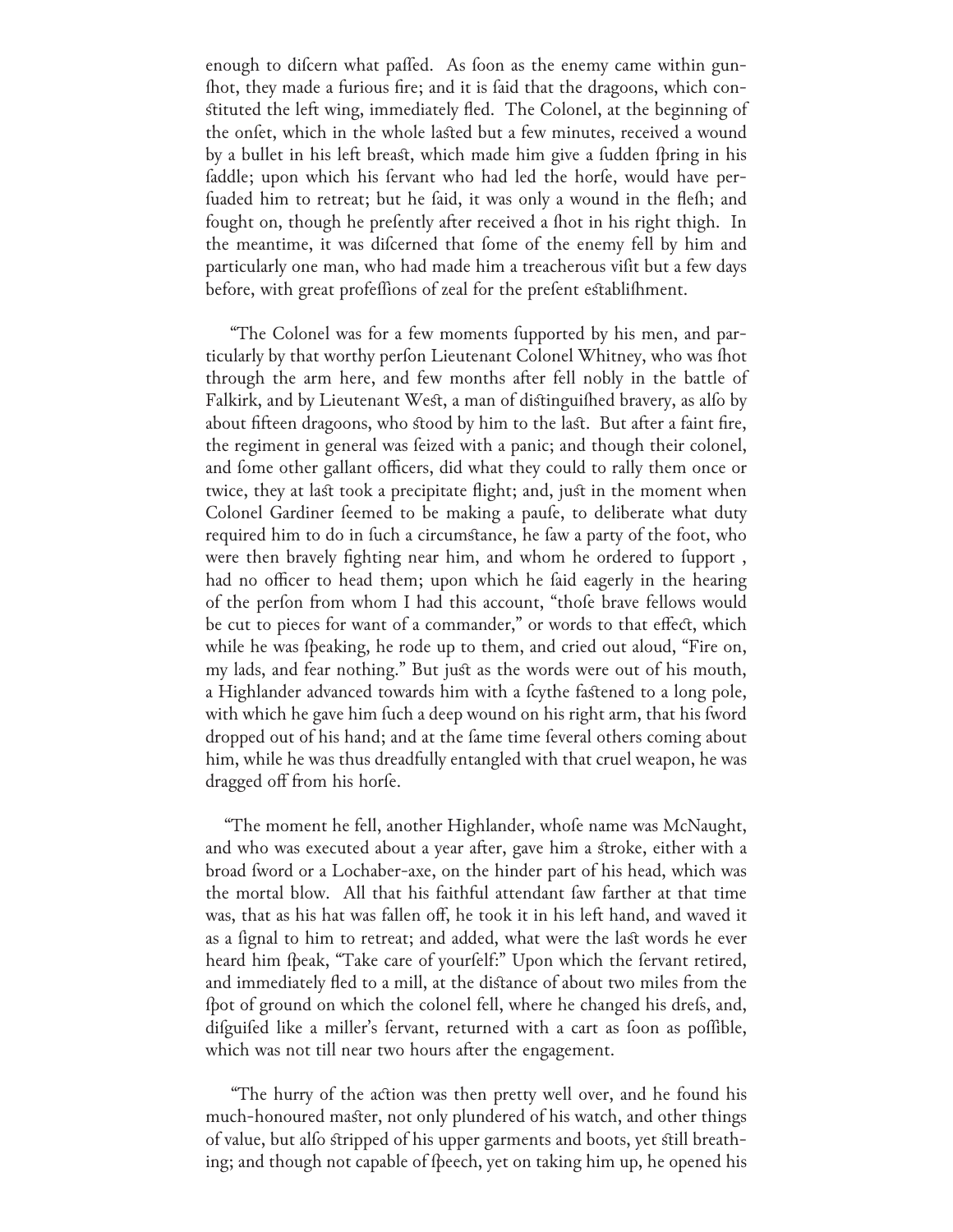eyes; which makes it fomething questionable whether he were altogether infenfible. In this condition, and in this manner, he conveyed him to the church of Tranent, from whence he was immediately taken into the minister's houfe, and laid in bed, where he continued breathing, and frequently groaning, till about eleven in the forenoon, when he took his final leave of pain and forrow, and undoubtedly rofe to thofe distinguifhed glories which are referved for thofe who have been fo eminently and remarkably faithful unto death.

 "From the moment in which he fell it was not longer a battle, but a rout and carnage. The cruelties which the rebels inflicted on fome of the king's troops, after they had afked quarter, were dreadfully legible on the countenances of many who furvived it. They entered Colonel Gardiner's houfe before he was carried off from the field, and plundered it of everything of value, to the very curtains of the beds, and hangings of the rooms. His papers were all thrown into the wildest diforder, and his houfe made a hofpital for the reception of thofe who were wounded in the action.

"The remains of this Christian hero were interred the Tuefday following, September 24, at the parifh church of Tranent, where he had ufually attended divine fervice, with great folemnity. His obfequies were honoured with the prefence of fome perfons of distinction, who were not afraid of paying that last piece of refpect to his memory, though the country was then in the hands of the enemy."

Many other principal officers were defperately wounded, and a confiderable number of the common men made prifoners. All the cannon, tents, &c. of the vanquifhed, were taken.

Cope had the good fortune to efcape to Berwick, with the Earls of London and Home; and Brigadier Fowke and Colonel Lafcelles got fafe to Dunbar. This was called the battle of Prestonpans, or by fome the battle of Seaton, from two little towns near which it was fought; but is more properly called the battle of Gladfmuir, which was the field of action, a wide barren heath about feven miles east from Edinburgh. We have no certain account of the number of Cope's army; the regiments he had, were thofe of Gardiner, Hamilton, Lee, Guife, Murray, Lafcelles, and Loudon; but of thefe almost every one wanted near a third of their complement; and in all they are fuppofed not to have exceeded 4000, futlers, &c. &c. included. The victors did not exceed 3400, above two-fifths of which did not fight.

From this victory Afcanius reaped confiderable advantages. It infpired his followers with courage, intimidated his enemies, and many, who before that time acted upon the referve, now crowded to his standard. This victory, alfo put his army in poffeffion of fire-arms and ammunition, with which they were formerly ill provided. He now returned in triumph to Edinburgh, loaded with the fpoils of his late victory, where he took up his refidence in the palace of Holyroodhoufe. He levied an army in Edinburgh and the neighbourhood; impofed taxes; compelled the city of Glafgow to furnifh him with a large fum and laid all the country round under contri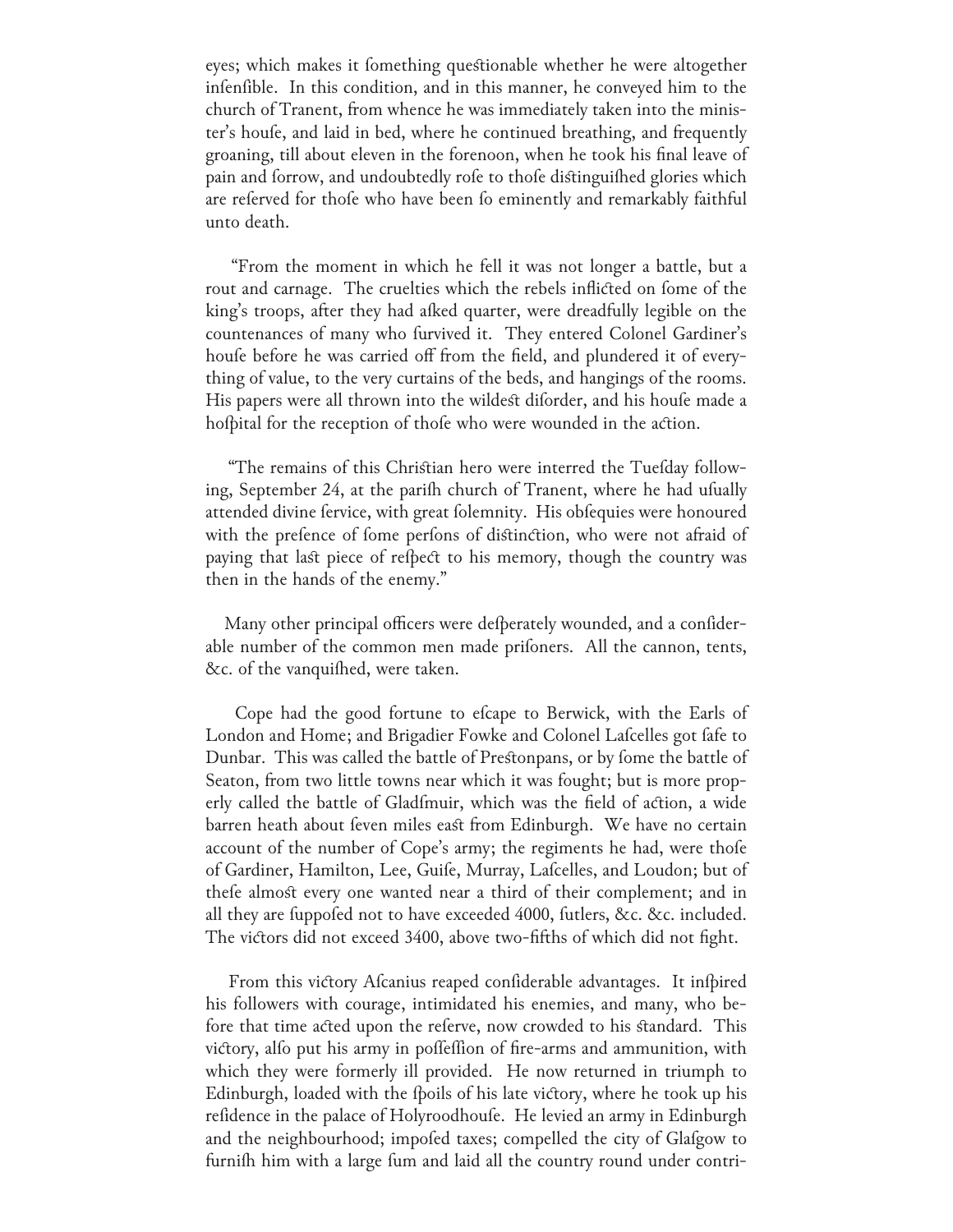bution. Thefe things he judged neceffary, to enable him to carry on his enterprife with vigour, money being the nerves of war.

We cannot help obferving the conduct of the French court on this occafion; when they heard he had gained a victory, they fupplied him with money, artillery and ammunition; his interest with them feemed to depend on the fuccefs of his arms.

Afcanius did not find fo many in the kingdom efpoufe his caufe as he was made to believe. The greater part of the kingdom did not favour his family and pretenfions; but they were unarmed and undifciplined, and therefore could make no refistance.

And even in the Highlands, where Afcanius thought a good part of his interest lay, there were found many friends to the government, who in the most open manner avowed their loyalty. Argyle armed his veffels; the Earl of Sutherland brought to the field 1200 men; Sir Alexander McDonald, and the Laird of McLeod, fent 2000 hardy iflanders from Sky, for fervice of the government; and many other clans appeared under their feveral potent chiefs. There was alfo a body of gentlemen, who ferved on horfeback at their own expenfe, styling themfelves the *Royal Hunters*, of which General Oglethorpe had the command; - furely the facred flame of liberty glowed warmly in the breasts of thefe gentlemen, who stood forth, in the caufe of their country, on fuch honourable terms!

At the fame time, Duncan Forbes, Efq. Lord Prefident of the Court of Seffion in Scotland, particularly distinguifhed himfelf there, by his zeal for the Georgian interest; and it was principally by his means, that a confiderable body of Highlanders and other Scots were raifed, under the command of the Earl of Loudon, for the fecurity of the forts of Invernefs, Augustus and William, a chain of fortified places commanding the north of Scotland.

But notwithstanding all these preparations, the intrepid Ascanius refolved to purfue his defigns through all obstacles. (Nov. 1.) He went from Edinburgh to the camp at Dalkeith, from whence he daily difpatched his agents into England, and received intelligence of what was doing there both by his friends and enemies; and, though he had the mortification to find, contrary to the affurances he had received, that the former were but few, yet he still inflexibly refolved to pufh on the daring attempt, having only, as he publicly fignified, a crown or a coffin in view. He hoped that, by his prefence in England, he fhould be able to put new life into his friends, to reclaim the apostate, fix the wavering, animate the fearful, and infpire the zealous with that activity, courage, and contempt of danger, of which he would give an immediate example.

With thefe views, and in this refolute difpofition, he began his march for Carlifle, with an army not exceeding 6700 effective men; a fmall number for fuch an expedition; but he relied much on Englifh reinforcements, and more, on a timely defcent by the French in the fouth; for in cafe of fuch a diverfion, nothing could have effectually obstructed his march to Lon-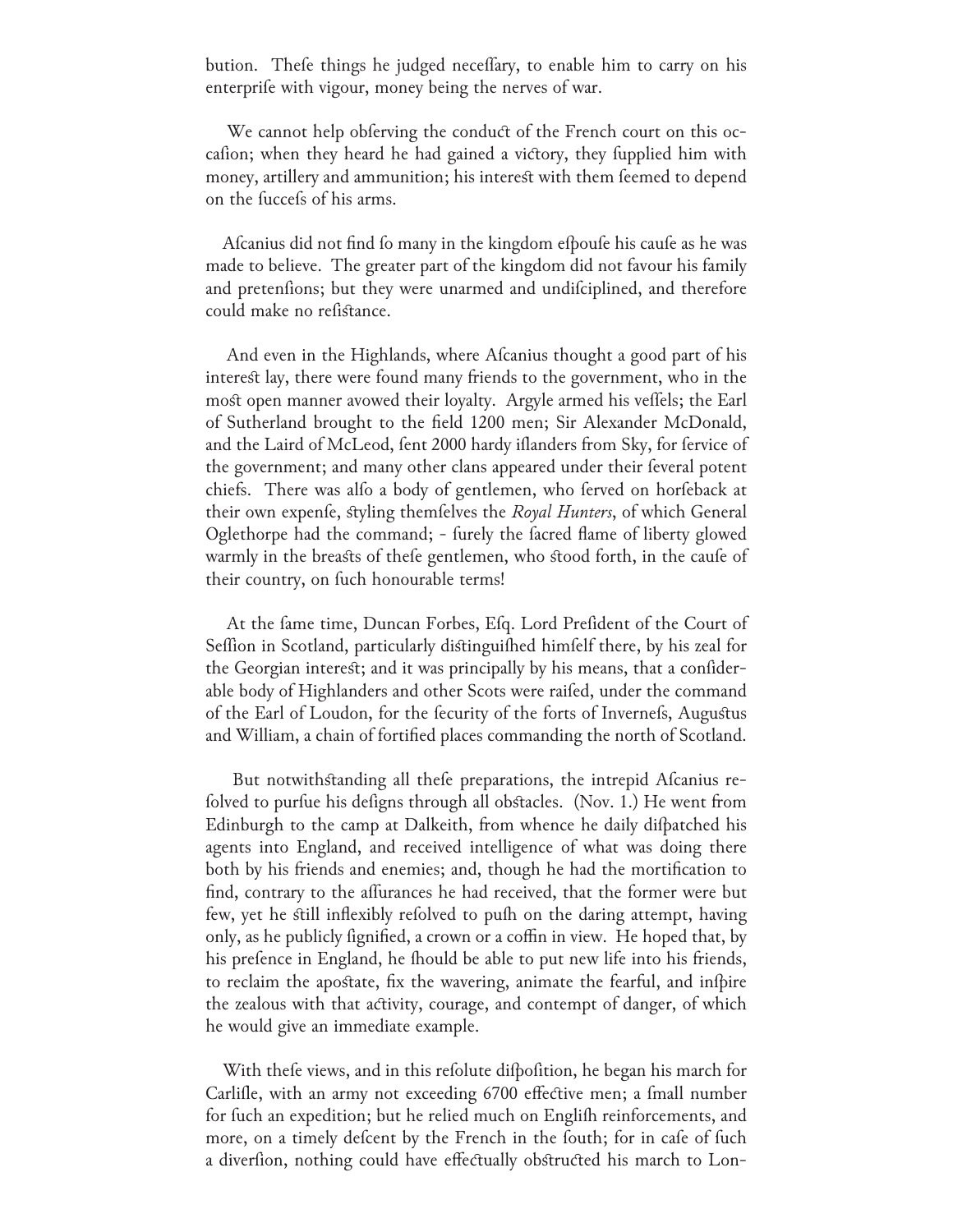don. The principal perfons in his army were, the Duke of Perth, general; Lord George Murray, lieutenant-general; Lord Elcho, fon to the Earl of Wemyfs, colonel of the life-guards; the Earl of Kilmarnock, colonel of a regiment mounted and accoutred as huffars; Lord Portfligo, general of the horfe; the Lords Nairn, Ogilvie, Dundee, and Balmerino; Meffrs. Sheridan and Sullivan, Irifh gentlemen; General McDonald, his aid-de-camp; John Murray of Broughton, Efq. his fecretary; and many others.

On the 6th November, the Prince's army paffed the Tweed, and entered England. Marthal Wade was at this time, at Newcastle upon Tyne, and might have intercepted Afcanius on the borders; but being ignorant of the rout he intended to take, whether by Carlifle or Newcastle, the cautious old General determined to wait Afcanius' motions, and by them regulate his own; but this conduct rendered his army of little ufe to the government in this critical and dangerous juncture, for Afcanius, taking the Carlifle road, arrived that city (which is almost parallel to the Scots coast with Newcastle, from whence it is but three winters days march,) and took it before Wade could arrive to prevent him. After proclaiming his father here, he proceeded fouthward, leaving a garrifon of Highlanders in the place. Wade had marched about half way to Carlifle when he heard it was taken; as the weather and roads were fo bad as almost to have ruined his army, and as, confequently, they were not in a condition to attempt retaking the city, it was thought proper to return to Newcastle, leaving the adventurers to get fo far to the fouthward, that it would have been abfurd for Wade's people to attempt the overtaking them; therefore, the general remained in the North, in order to guard thofe parts, and prevent the Prince from receiving fupplies or reinforcements from thence, or out of Scotland.

And now the progrefs of Afcanius had thrown all England into confufion, and the Georgians began to dread his arrival at London, before another army could be formed in the fouthern and midland parts to impede his march, which was amazingly fwift, all the country flying before him, none daring and few caring to refist. However, the Duke of Cumberland, youngest fon of George II, returning from Flanders, where he commanded his father's troops, most of which returned with him, or were before arrived and put under Wade's command; this Prince, I fay, returning from abroad, in order to lead the Georgian troops against Afcanius, his now fucceffful rival in more refpects than one, an army was formed with all expedition, and the Duke put himfelf at the head thereof, refolving to wait the coming of Afcanius, and by one decifive stroke determine the fate of the Britifh Crown.

 Meantime, the young Adventurer advanced with prodigious celerity, while the attention of both kingdoms was fixed on the expected approaching action. On the 20th, our Adventurer left Carlifle, from whence be proceeded to Lancaster, where he arrived on the 24th; on the 27th he was at Preston, the 29th at Manchester. Till now the Prince had been joined by few of the Englifh, and on this account, the fpirits of his faithful followers began to droop; "The Englifh are degenerate," fay they, "and lost to all fenfe of justice or gratitude; They are stupidly in love with their prefent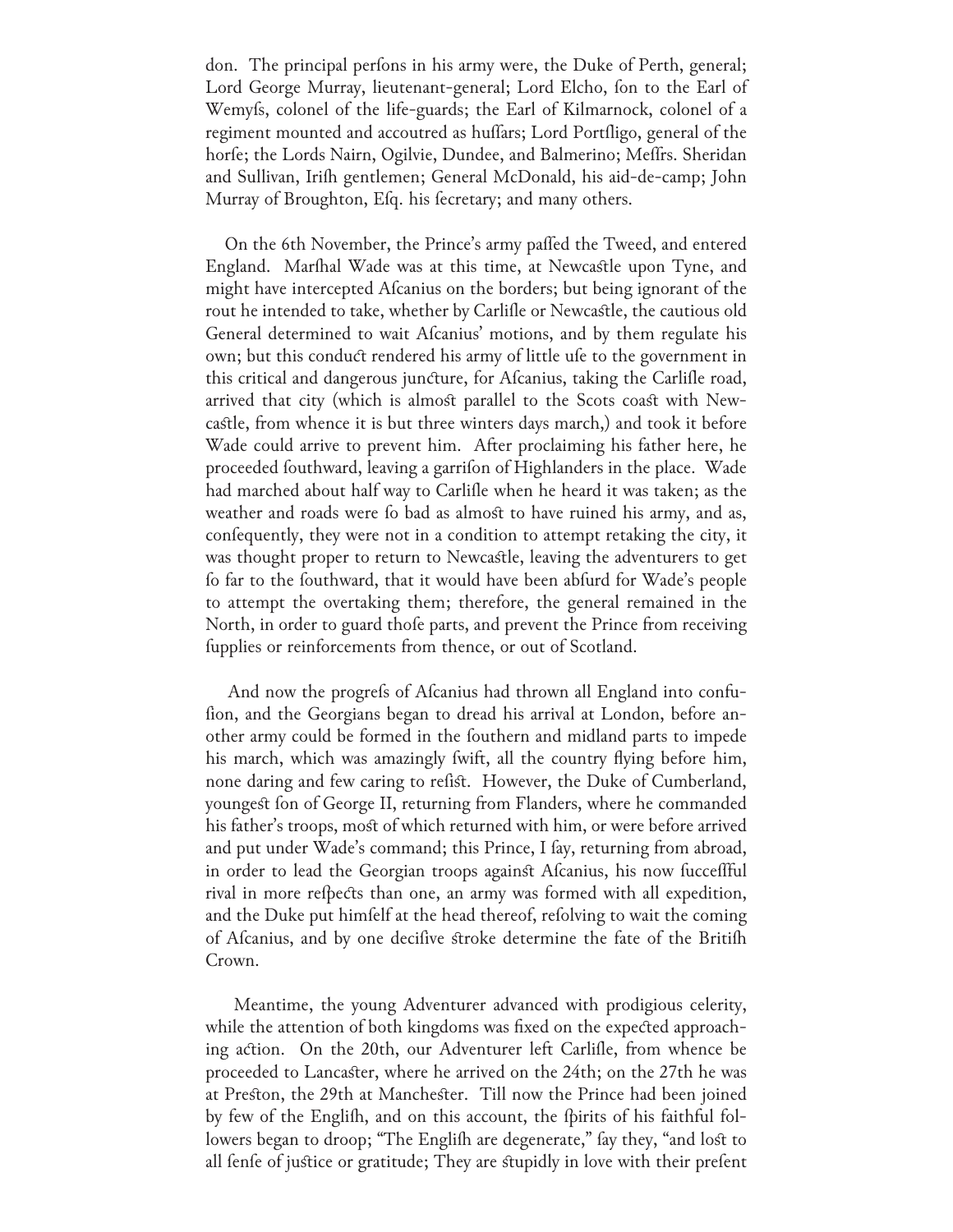government, bigoted to their new-fangled notions, and strangers to thofe noble fentiments of loyalty which glowed in the breasts of their ancestors. In vain we have made this long fatiguing march, in vain doth the generous Afcanius invite the infatuated Englifh to fhake off the yoke of whiggifm, to do justice to his Catholic family, themfelves, and their posterity; in vain this glorious opportunity, if they refule the proffered bleffing, and choofe to live in eafe and indolence." In thefe terms were the complaints of the army couched, and Afcanius himfelf now began to fee his error, in trusting to the accounts fent him while in Scotland, of the number and difpofition of his partifans in the fouth; neverthelefs, he prudently tried to difguife his fentiments, and keep up the fpirits of the people. "Who knows," faid he, at a council of war held at Manchester, "but all will yet happen for the best, and my greater glory. I grant we have run ourfelves into imminent danger; or rather, perhaps, Providence has brought us thither, to fhow what great things may be done for us. Victory doth not always declare for numbers. Few though we are, we have arms in our hands, and I hope every man here is well fatisfied as to the goodnefs of his caufe. We found the Englifh lefs than men at Gladfmuir, and we fhall not find them more than men on any field in England. Our friends, for ought we know, are, at this instant, striking a more effectual blow for us than if they joined us in perfon. Let us fufpend our fears and our judgments as to our fituation, until I have received frefh advices from London, for there I hope fortune is yet working for us."

Thus cheered, the adventurers still went fouthward, until they came within the borders of Staffordshire, where the Duke lay with an army to intercept them; Wade was alfo marching after them through Yorkfhire, intending to put them between two fires. Thus was this little army encircled by the Englifh; unable to proceed any way without meeting an army treble their number, for even yet they did not exceed 7400 men, not having been joined by more than 500 fince their entering England.

 I must not forget to mention, that in every city and market-town through which Afcanius paffed, he took poffeffion of it for his father, by proclaiming him; for instance, in Carlifle, Penrith, Kendal, Lancaster, Preston, Wigan, Burton, Manchester, Stockport, Macclesfield, Congleton; the two last in Chefhire. At Congleton, finding his march fouthward abfolutely stopped by the Duke, part of whofe army lay at Newcastle-under-Lyme, within ten miles of Congleton, he refolved to turn off eastward to Leek in Stafford thire, and fo through the moorlands into Derby thire, marching east by fouth till he got to Derby town, where he would be nearer London than the Englifh. This refolution was the most prudent he could take, in the circumstances he was in; for it would have been madnefs to engage the Englifh army, not only fuperior in number but abounding in all neceffaries; nor had they been haraffed by forced marches, as the troops of Afcanius were, who wanted neceffary refrefhment. On the other hand, had they gone back the way they came, that would have been at once to forfeit every opportunity of getting poffeffion of the capital; had they turned westward, in order to take refuge in Wales, they would be nothing the nearer conquering England, and out of the way of feconding a French invafion, or a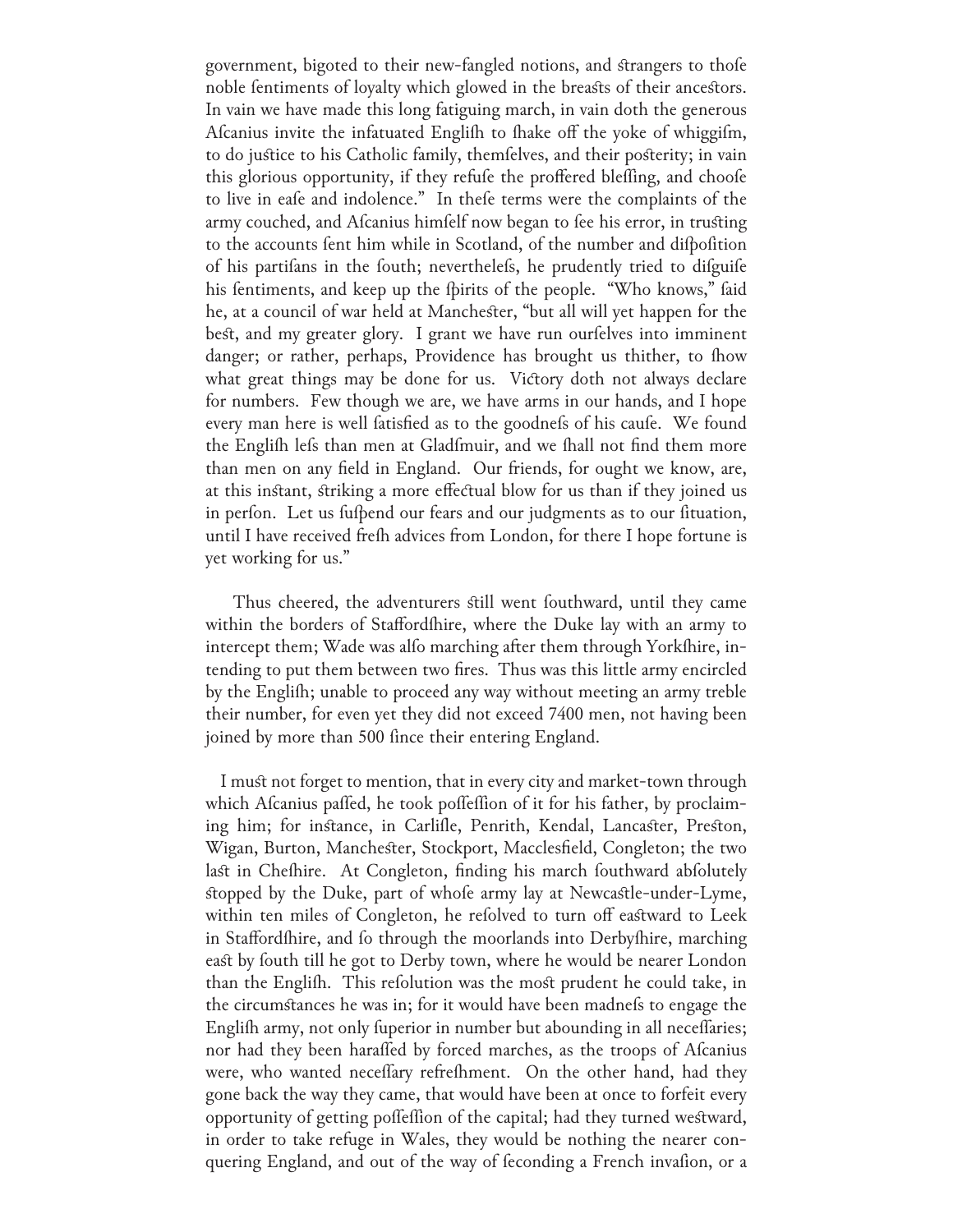general rifing of their friends in London; befides, had Afcanius attempted to pafs into Wales, he might have been obstructed in his march through Chefhire, particularly by the garrifon of Chester city, where, befides the militia, fome new regiments were quartered.

December 2nd, Afcanius was at Leek in the moorlands of Staffordshire, next day at Afhburn in the Peak of Derbyfhire, and on the 5th at Derby town. Meantime, the Duke, finding the dexterous adventurers had given him the flip, croffed the country, expecting to intercept them in Lancafhire or Northamptonfhire; and this he had infallibly done, had not Afcanius perceived, that still to go forward, would be obliging himfelf to rifk a battle under all the difadvantages above-mentioned, or to furrender at difcretion; he now faw that the Englifh were not to be depended on. Here he received advice from London, "That his friends there had not the power to rife in his favour without defperately hazarding both his own ruin and that of his party in the kingdom; that there was no likelihood of a defcent from France, all the fouthern coasts being well guarded, as were the circumjacent feas, by the Englifh fleet, for fear of whom the French durst not stir out."

Hereupon a council of war was called, at which the chiefs flocke very freely, and strenuoufly infisted on the army's returning to Scotland by the way he came; urging, that they might get through Derby and Stafford before the Duke, on the fouth fide of them, could know they had begun to return; and that, as Wade lay directly north from them, they doubted not of again giving him the flip, and reaching Carlifle before he could obstruct their flight.  $-$  To this advice Afcanius confented, still comforting himfelf with hopes that Providence intended to work for him by fome other means than thofe he had thought of. However, the common foldiers, who had flattered themfelves with the taking of London, were greatly chagrined at their difappointment, and would have feverely revenged themfelves on the people of Derby, and the other towns through which they were to repafs, had not Afcanius and his officers appeafed them, and convinced them of the neceffity of their returning, and of injuring the perfons and properties of the Englifh as little as their neceffities would admit. Neverthelefs, discovering that a fubfcription had been here fet on foot by the Englifh party, and already pretty full, the adventurers procured a copy of the fubfcription list, and made the town pay the money to them. They alfo obliged the people of Derby to furnifh them with many neceffaries at an eafy price. But this proceeding (which Afcanius could not eafily prevent) was perhaps the principal reafon of their being joined by only four or five in this county, one of whom was counfellor Morgan.

As a delay of a day or two must have rendered the retreat of Afcanius and his troops impracticable, they stayed at Derby but two nights. December 6th, we find them again at Afhburn in the Peak. While Afcanius is thus giving the world as extraordinary a proof of his dexterity and fkill in a retreat, as he had before of his courage and conduct in a battle, (with one body of Englifh foot hotly purfuing at his heels, and Oglethorpe with a body of horfe on his right flying to intercept him, but in vain, though the general made a very fwift march acrofs the country.) let us leave him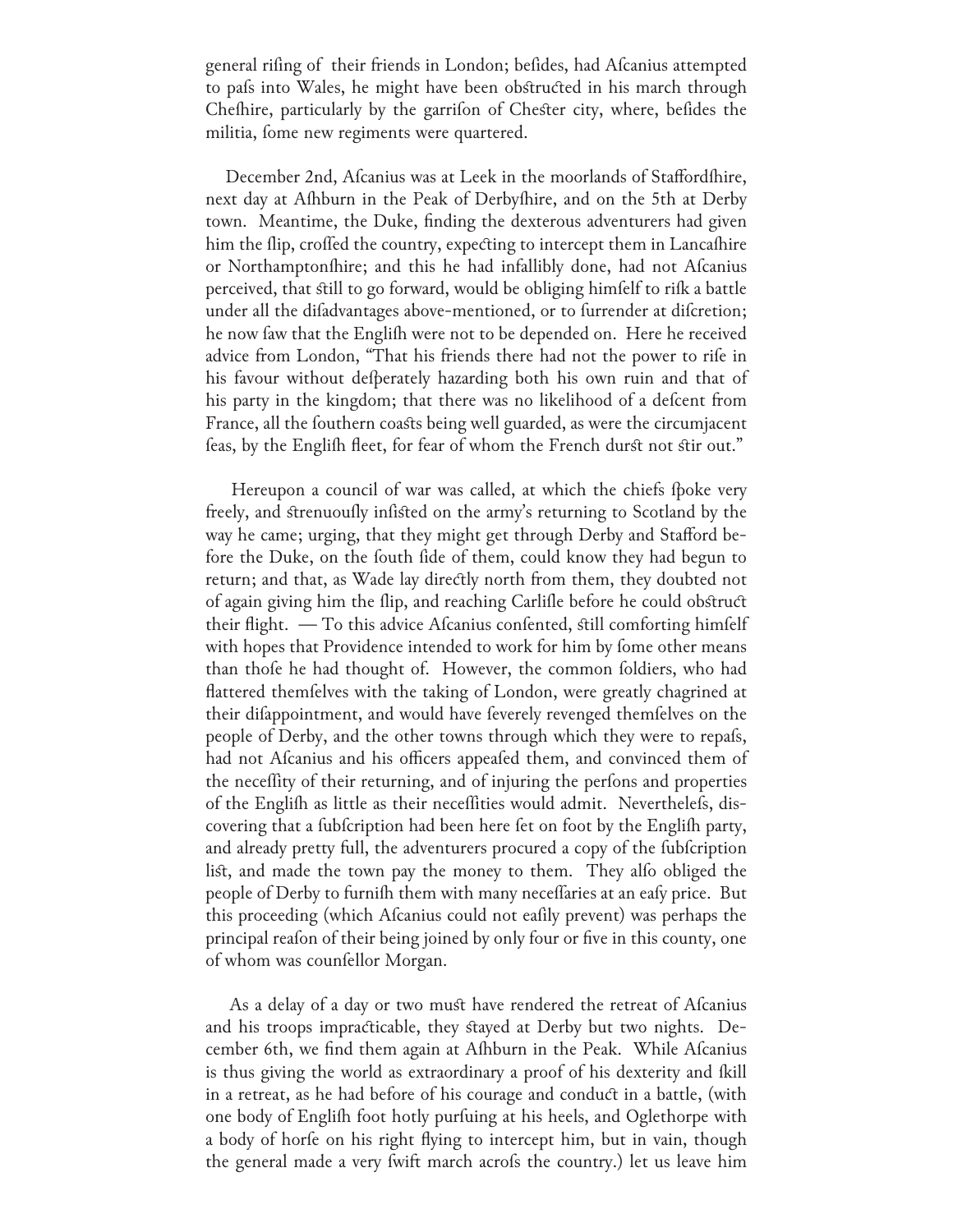on his march, and take a view of what his friends in Scotland were doing for him there.

 Lord Lewis Gordon, brother to the Duke of Gordon, who remained in Scotland to take care of Afcanius' interest while he was in England, was very active in raifing men and money in the northern parts. His endeavours were greatly fupported by the arrival of Fitz-James' regiment of horfe from France, of which most of the men were Irifh and Scots, or defcended from parents born in thofe kingdoms; thefe were commanded by Lord John Drummond, brother to the Duke of Perth, who joined Lord Lewis; their forces together made near 5000 men. With thefe troops the two Lords quartered themfelves in and about Perth, at the fame time that Afcanius fet out on his return from Derby.

On the other hand, the Earl of Loudon was equally active in fpiriting up the clans in the Georgian interest; he raifed confiderable fupplies among the McLeods, Grants, Monros, Sutherlands, and Gunns, and at last he had above 2300 effective men; with thefe he forced the fon of Lord Lovat to retire from before Fort Augustus, which he had befieged with a confiderable body of Frazers, a clan of which his father was chief. The city of Edinburgh, now again in the hands of the Englifh, likewife exerted itfelf in raifing men, as did alfo Glafgow, betwixt which two numerous regiments and feveral independent companies were raifed. Thus, whether in England or Scotland, Afcanius was like to have enemies enough to deal with.

Let us now return into England, and follow Afcanius in his flight from Derby. December 7th, he arrived at Leek in Stafford thire, and on the 9th at Manchester. Meantime, the Duke of Cumberland having intelligence that his enemies had begun to retreat northward, prepared to follow them with all expedition. Flying with a body of horfe through the counties of Warwick and Stafford, on the 10th he arrived at Macclesfield in Chefhire, 1000 foot following him at no great distance; for the Duke's fcheme was to get up to the adventurers with his horfe, and retard their march until his infantry came up, and then to endeavour to bring Afcanius to a general engagement. This, however, was what the latter prudently avoided, well knowing the difference betwixt the fpirit of troops purfued in an enemy's country, and that of the purfuers. Befides, perceiving that fortune inclined her face with a fmile towards his Royal Highnefs the Duke of Cumberland, the country people voluntarily fupplied his army with horfes, carriages, provifions, and all other neceffaries; while the adventurers could get nothing but what violence forced from the grumbling Englifh, who took all methods to distrefs them.

Macclesfield, where, as we have obferved, the Englifh arrived on the 10th, is but a day's march from Manchester, from whence Afcanius marched that day, resting his troops there only one night; the fickle inhabitants, perceiving fortune feemed to frown on the adventurers, whom they had joyfully received a few days before, now gave the troops feveral rude marks of a very different fpirit; this Afcanius fo highly refented, that he made the people pay him £2500, to fave them from being plundered, before he left the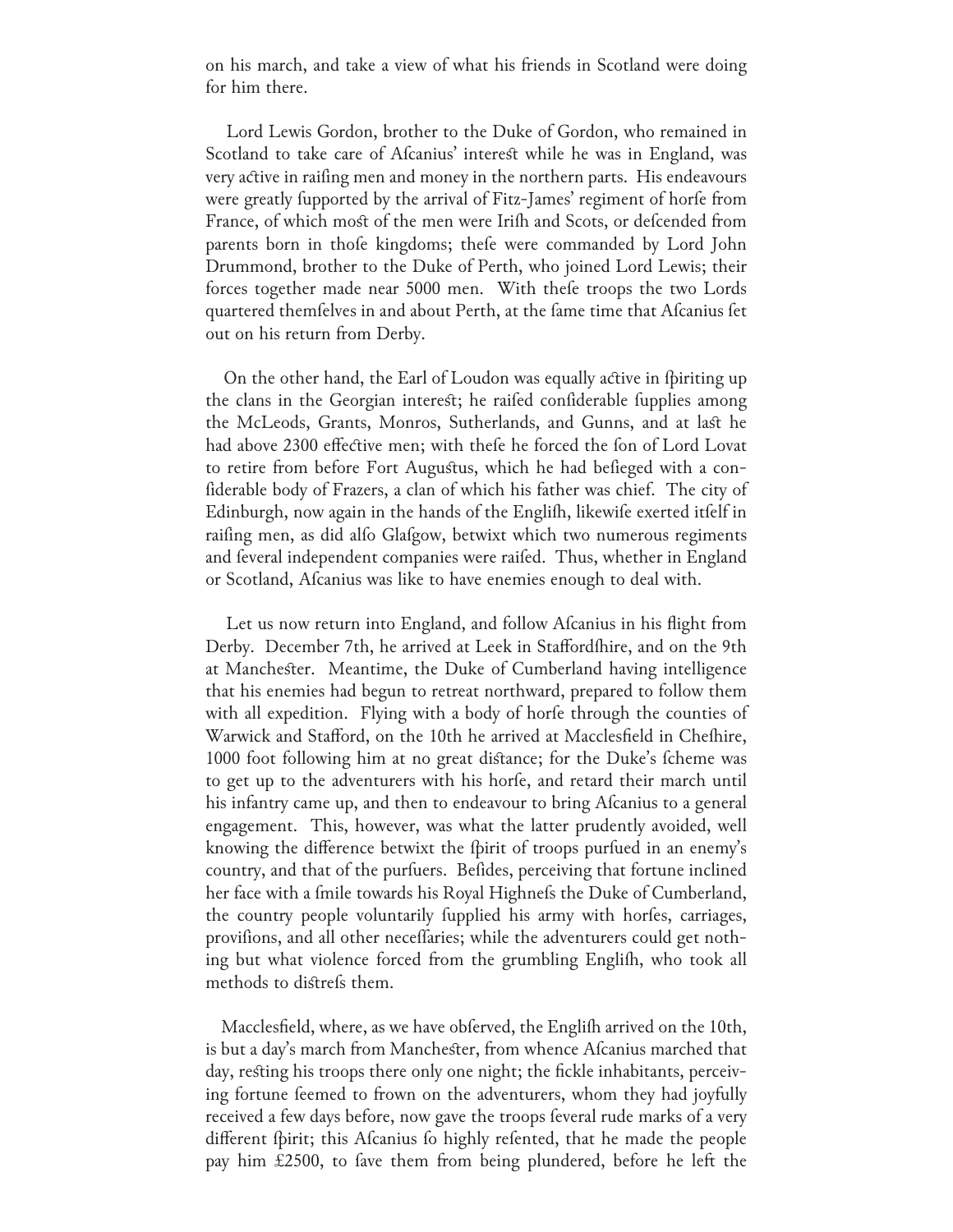town; however, in confideration of the many friends he still had there, he promifed repayment when the kingdom fhould be recovered to his family, of which he did not defpair.

 On the 11th, the adventurers, marched further northward, and came to Wigan, and next day to Preston. The Duke still followed at about a day's march, yet still he found it impoffible to gain upon Afcanius, who felt it equally impracticable to outstrip his formidable rival in youthful vigour and vigilance. On the 13th, in the morning, Afcanius quitted Preston, which he had no fooner done than Oglethorpe, with the horfe and dragoons from Wade's army, arrived there, having, in three days, marched above 100 miles through ice, and over mountains covered with fnow. And now the adventurers had certainly been forced to an action, had not their Englifh friends, in the fouth, luckily, at this critical juncture, done them fome fervice. A report was fuccefffully propagated, "that the French were landed in the fouth;" and this was fo generally believed by the Englifh, that an exprefs was fent to inform the Duke thereof; whereupon he halted a day for further information, and fent orders to Oglethorpe to difcontinue the purfuit, and march towards his army. Still more happy, indeed, had it been for Afcanius, if this report had been grounded on fact; but the feas were fo well guarded by the Englifh fleet, that though a strong fquadron of French men of war had been fitted out, with a great many tranfports, having a confiderable body of forces on board, yet they durst not venture out of port. But the report was of great fervice to Afcanius, for had not the Duke and Oglethorpe been thus retarded, he would have been forced to halt; and though the General's troops were as much fatigued and difordered by their forced march as his, yet they would, at least, have been able to obstruct his retreat until the Duke came up, and then the action must have been decifive; for the haraffed adventurers could have little hopes of victory over an army fo much fuperior in all refpects.

 However, on the 14th, upon better information, the Duke ordered Oglethorpe to continue the purfuit, whilst himfelf followed as fast as poffible. On the 15th Afcanius arrived at Kendal in Westmoreland, and marched next day for Penrith in Cumberland, the Englifh following with great celerity. On the 18th, the Duke, with the king's own regiment of dragoons, and Kingston's new-raifed light horfe, came up with the rear of the adventurers, after a fatiguing ten hours march. Afcanius was then at Penrith, and knew not that his rear was in fo much danger till it was over; for, on fight of the Englifh, Lord George Murray, who commanded the rear, in conjunction with Lord Elcho, ordered his men to halt in a village called Clifton, and there receive their attack. Meantime, the Duke, whofe capacity as a foldier all impartial perfons must acknowledge to be confummate, made every neceffary difpofition for driving the adventurers from their post. The attack was refolutely made, and as refolutely oppofed. The Highlanders being much fheltered by the walls and hedges, from behind which they fired with great fecurity, lost very few men, nor had the affailants time to receive any great lofs, night being fo far advanced before the action was well begun, that it was foon ended. The adventurers (who must have been overpowered by numbers, had the action happened in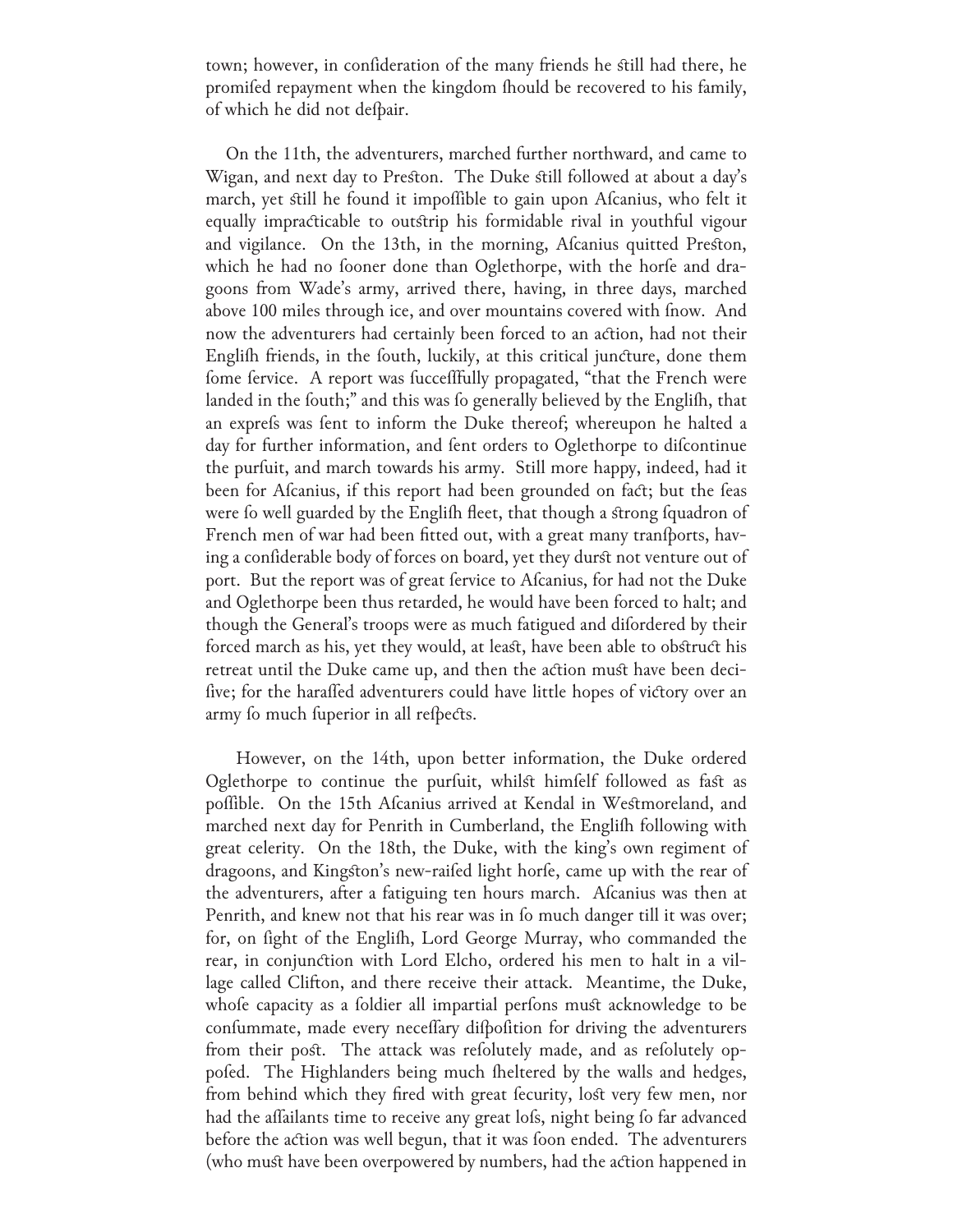the day) abandoned the village, continuing their retreat to Penrith, where they joined Afcanius before midnight. The darknefs of the night, added to the clofenefs of the country, which was extremely rough and covered with wood land, obliged the Englifh to difcontinue the purfuit till morning. Their lofs in the action was about twenty men and officers killed, and thirty wounded. Afcanius' troops fuffered no lofs, only Captain George Hamilton, of Colonel John Roy Stuart's regiment, was taken prifoner; he made a stout refistance, and killed two troopers with his own hand, but was at last dangeroufly wounded in the head and on the fhoulder by one of the Austrian huffars, who voluntarily ferved the Duke.

Next morning Afcanius arrived at Carlifle, after a miferable march all night. The fame morning alfo, the Duke marched for that city, and in his rout he gleaned up the stragglers, the weak, the weary, the fick, and the wounded adventurers, about 100 men, who were confined in the country jails.

The 20th, the Englifh advanced to Hefket, within a fhort day's march of Carlifle. At the fame time Afcanius left that city, continuing his march for Scotland; he forded the river Efk, though at that time very much fwollen, and many of his men were drowned; he was forced, against his will, to leave a fmall garrifon at Carlifle, in order to stop the Duke, and prevent his purfuing him into Scotland, at least, not fo foon as to force him to an engagement, before he had got recruits of men, money and fpirits. It was with regret, I fay, that he left any garrifon in Carlifle, for he well knew that they must be facrificed to his convenience; but he was over perfuaded by Mr. Sullivan, who infisted that he ought to improve this opportunity, and run the hazard of facrificing a few of his followers to the fafety of himfelf and all the rest, who had fo cheerfully ventured their lives, and experienced fo many hardships in their unfortunate expedition into England, particularly the Manchester regiment.

This fmall garrifon, animated with a greater fhare of courage and fidelity to the caufe they had embraced, than of prudence or human forefight, refolved obstinately to defend the city. They were greatly fpirited up by Mr. John Hamilton of Aberdeenfhire, their governor, who reprefented unto them, "That it was both their duty, and the most honourable thing they could do, to defend the place to the last extremity. The place is," faid he, "both by art and nature, pretty strong, and we have artillery enough: the Englifh have no cannon, nor can fpeedily bring any hither, fo that we may, doubtlefs, hold out a month; mean time, Afcanius will certainly do all in his power to relieve us, and who knows how for it may be yet in his power? Befides, the Englifh may not, perhaps, when they fee us refolute, stay to befiege us in form, but follow our friends into Scotland; in which cafe you may do Afcanius fome fervice, by employing part of the enemy's troops to look after us, and thereby, in fome meafure, pave the way to his being a match for them in the field; whereas, at prefent, he is in danger of being overwhelmed by numbers."

On the 22d, the Duke's army entirely invested Carlifle, it being thought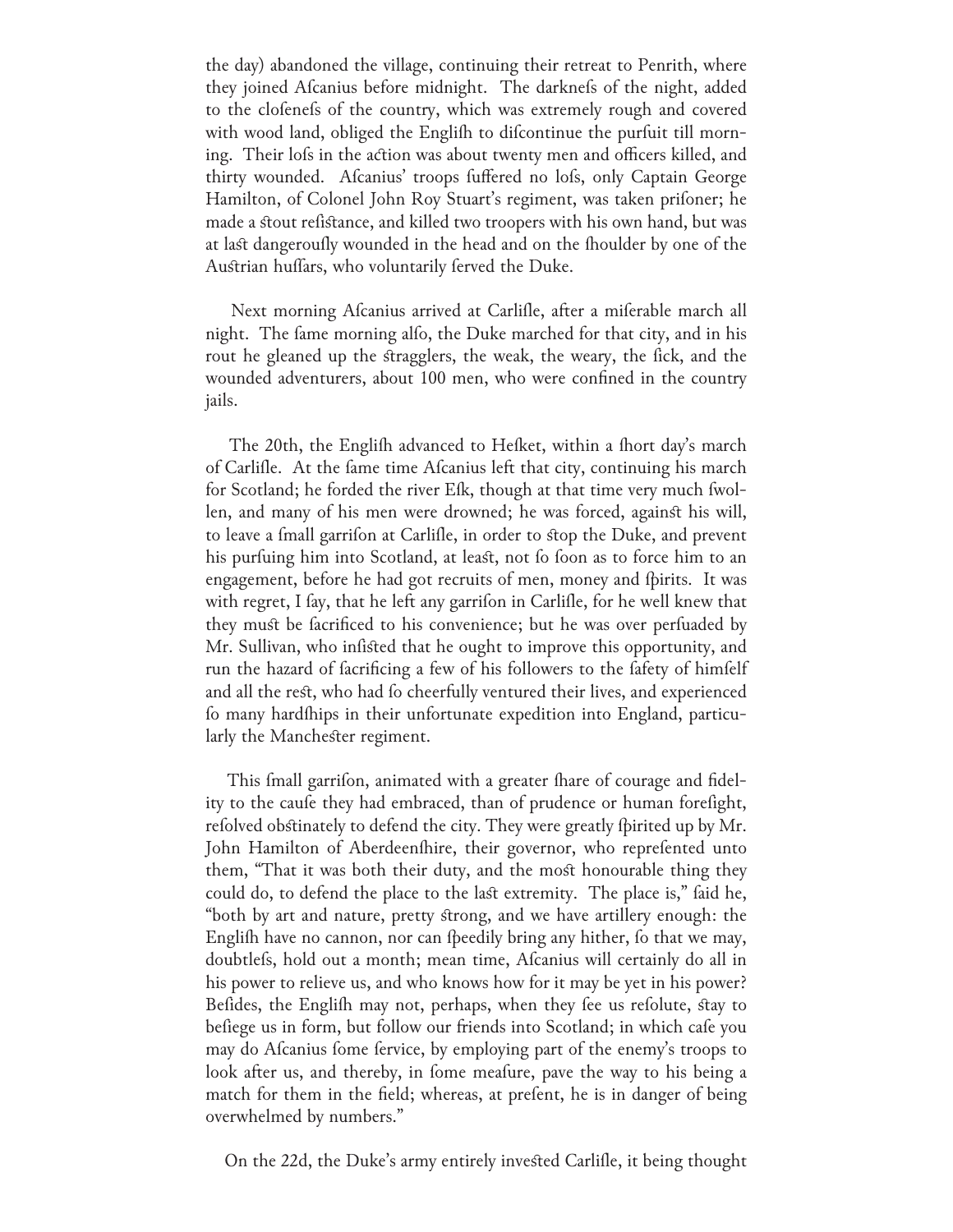proper to reduce this important key of the kingdom before the army marched after Afcanius, into Scotland. This step was difapproved of by many of the government's friends, who objected, "That the Duke's army was amufing itfelf with a trifling fiege, while Afcanius was fuffered to efcape and had time given him to strengthen himfelf by a juncture of the feveral corps his friends had been raifing for him in Scotland, during his excurfion to the fouthward." But thefe cenfurers were doubtlefs unacquainted with the Duke's reafons for not immediately following his enemies out of England. They did not confider that he might, by the time he got to Carlifle, be convinced that he could never overtake or bring Afcanius to a battle, unlefs the latter pleafed: that though he might again come up with his rear, yet it would be still as difficult to bring the main body into action, fince, as before, the rear would cover the retreat of the rest; and further, that it could be of little advantage to the Englifh interest to harafs and weaken their army, by forced marches and fkirmifhes with the adventurers, who might, at least, lead them into fuch a country, as they would find it difficult to fubfist in, and in the end, perhaps, become the weaker party, and have their own retreat into England cut off.

 As the army under the Duke was destitute of the artillery and ammunition proper for a fiege, it fat still before the place till the 26th, when being amply provided with all things neceffary, two batteries were raifed, which played upon the city, from the 28th to the 30th, in the morning; when the garrifon, having no profpect of relief from their friends in Scotland, and fearing to be reduced by storm, hung out the white flag to capitulate; however, the best terms they could obtain was, that they fhould not be mallacred, but referved for the king's pleafure; which they were forced to accept, and the Englifh took poffeffion of the city the fame day. In this affair, befides the men, they lost 16 pieces of ordnance, being all that Ascanius brought with him into England. Of this garrifon many were tried and condemned, and fome executed, particularly John Hamilton, Efq. the governor, befides Colonel Townley of the Manchester regiment.

The Duke had no fooner reduced this city than he invested General Hawley with the chief command of the army, with order to march into Scotland, and there make fuch oppofition to the motions of Afcanius, as the future circumstances of affairs fhould direct; meanwhile, the Duke returned to his father's court, there to concert meafures for entirely completing the ruin of the adventurers.

Let us now follow the indefatigable Afcanius into Scotland, where we fhall find him emerging from his late difgrace, and carrying his affairs to a higher pitch of profperity than ever. But I know not if it be proper to look upon that as a difgrace, which was not the want of any vigilance or capacity in him, but of treachery or remiffnefs, or want of fincerity in thofe who made great profeffions of zeal for his interest, and who, after having drawn him into a vain dependence upon them, remained idle fpectators of the danger they had run him into.

December 22d, Afcanius, who had divided his forces on the borders of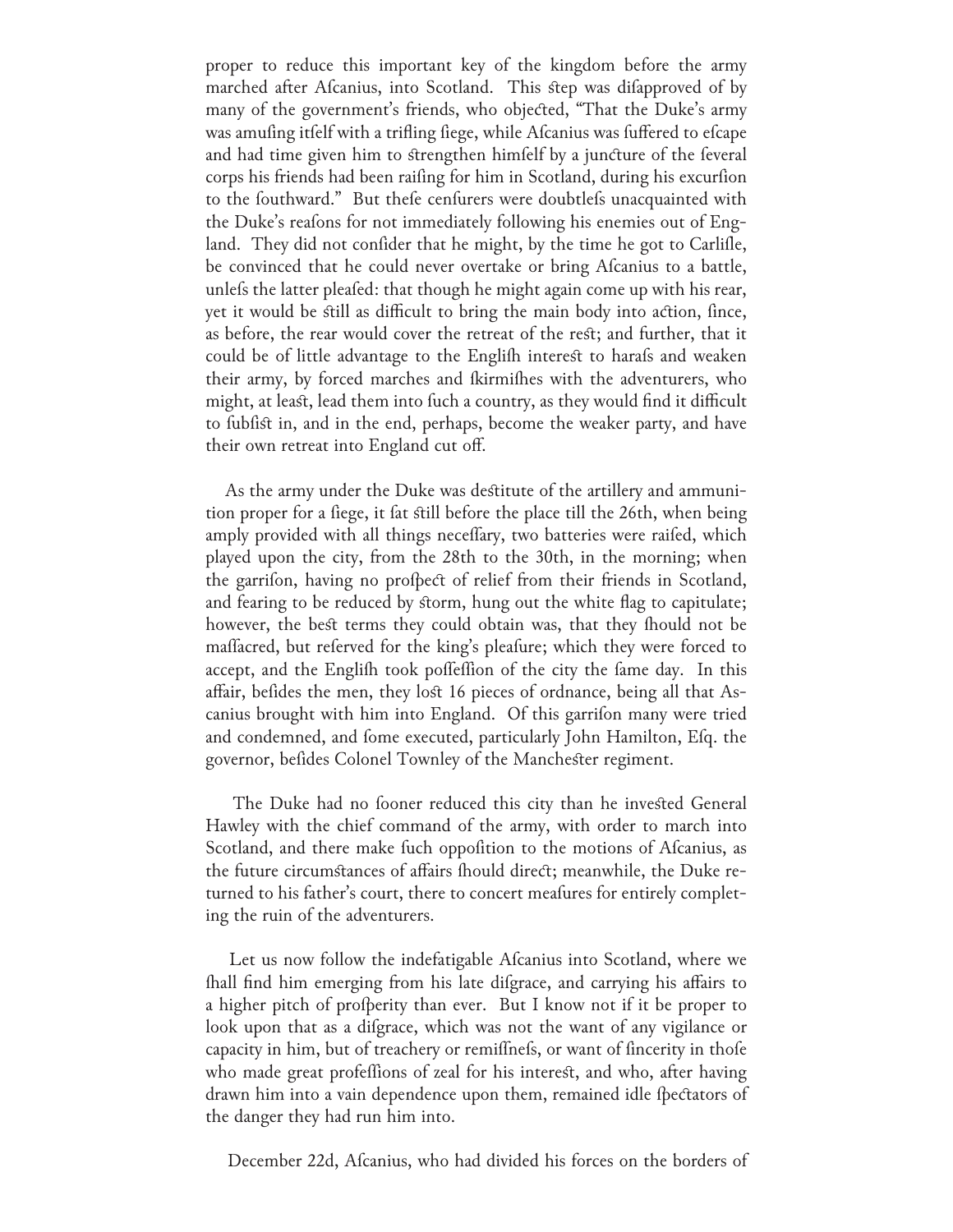Scotland, marched with the largest body, about 4000 men, to Dumfries, where he demanded of the inhabitants £2000 contribution money; of this £1100 was immediately paid, and hostages for the rest. From this he moved northward on the 23d, and the 25th arrived at Glafgow, choofing rather to take poffeffion of that town (of which he refolved to raife another large contribution, for its active zeal against his party while he was in the fouth,) than to attempt the recovery of Edinburgh, which the English had now put into a much better posture of defence than it was when he took it. Glafgow was alfo the more obnoxious to him, as it had ever been distinguifhed for difaffection to his kingdom, particularly in the reigns of Charles and James II and was confidered as the principal fountain of whiggifm in the north.

Accordingly, he quartered his troops for feveral days upon the inhabitants, and, before he left the city, obliged them to furnifh him with necesfaries to the value of £10,000 Sterling. And now it was, that he formed a defign of laying fiege to Stirling, one of the strongest and most important places in Scotland. As all his forces would be wanted to carry on this fiege, he difpatched letters to Lords Drummond and Gordon, the master of Lovat, and other chiefs in the north, to advance with their troops, and meet him betwixt Perth and Stirling. Thefe chiefs had with them a confiderable treafure, which had been landed from on board fome Spanifh privateers; alfo fome artillery, ammunition, and other stores. Lord Gordon had likewife raifed a vast fum of money in Scotland, part of which was voluntarily contributed, and the rest levied under pain of military execution: he and the other chiefs had alfo taken other vigorous methods for ferving their party. The Hazard floop of war, which the adventurers had taken from the Englifh, they fitted out for their own fervice, as alfo a stout privateer at Montrofe, and an armed floop at Perth.

January 3d, 1745-6, Afcanius and the troops left Glafgow; and on the 5th, having got the best part of his forces together, he fummoned the town of Stirling to furrender; but General Blackney, who commanded there for the King, gave him a flat denial, declaring, "He would fooner lofe his life, than betray the trust that was repofed in him." However, the town being of no great strength, though the castle is, the inhabitants, after fome hours fpent in treaty, obtained their own terms of furrender, and next morning the adventurers took poffeffion. But the refolute old Blackney retired with his troops into the castle, determined to defend it to the last extremity. He was again fummoned to furrender, but to as little purpofe as before; and therefore Afcanius prepared to befiege it in form with what artillery he had, which was infufficient for fo confiderable an undertaking.

 Mean while, Lieutenant General Hawley, commander in chief of the Englifh forces in Scotland, was affembling a strong, though not numerous army, in the neighbourhood of Edinburgh, and having all things in order, he determined to march to the relief of Stirling castle; but first he detached Brigadier General Huſke, (who was next in command under Hawley) with part of the army, to diflodge the Earl of Kilmarnock from Falkirk, where he lay with the young Adventurer's horfe, and which, being of little ufe in a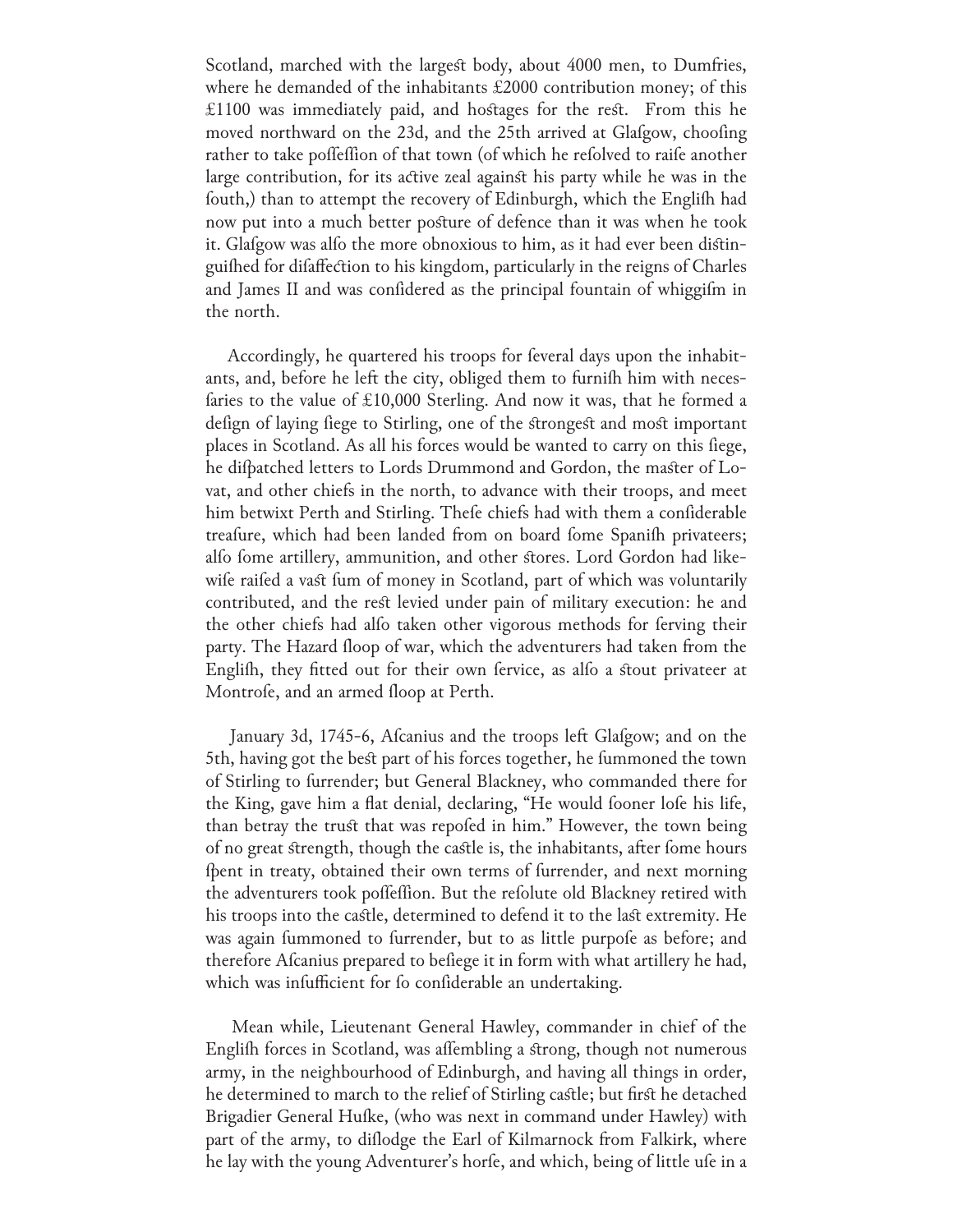fiege, he posted at this town, which lies in the direct road from Edinburgh to Stirling. On the first intelligence of Hufke's approach, Kilmarnock retired to the rest of the army at Stirling, not having forces enough to engage the Brigadier General's troops; and thus the road being opened, the whole Englifh army marched to Falkirk, where Afcanius refolved to give them the meeting.

Afcanius' affairs, not now in the fame fituation as when he was in England, encircled by the Englifh, and without the least profpect of any reinforcements in cafe of a defeat, it was the highest prudence in him to avoid an engagement, and retire into Scotland before his retreat was cut off; but now at the head of a body of refolute fellows, elate and re-animated by their fucceffful retreat, the frefh troops which had joined them, and the abfence of the Duke from the Englifh army, of which he was the very life and foul, he had little to fear as to the event of an engagement; he doubted not his troops in their own country, in which they had already been fo fucceffful, and in which he forefaw fo many ways of retrieving the lofs of a battle.

Hawley's defign was to have attacked Afcanius, who, being fenfible of the difference betwixt an army's attacking and being attacked, and of the ufual difadvantage in the latter cafe, refolved to give the Englifh battle, without giving them time to choofe their ground. This he did with great fuccefs, on the 17th in the afternoon. The field of battle was the moor of Falkirk, about a mile distant from that town. Afcanius was informed that the Englifh (who had made great haste to gain the rifing ground on which they were posted), had left their cannon in their camp, and would find it very difficult to get any up the hill; therefore he refolved to attack them before they could get up their artillery.

The Englith army, though formed in a hurry, advanced in good order, the dragoons on the left, and the infantry in two lines. When the adverfe parties came within little more than mußket-fhot of each other. Hawley ordered the dragoons to fall on fword in hand, and the foot to advance, at the fame time to give the adventurers a clofe fire. But before they could execute thele directions, a fmart fire from the latter put the dragoons into fome diforder, and at the fame time the Englifh battalions, firing without orders, increafed the confufion; and the dragoons falling in upon the foot, occafioned their making only one irregular fire before they began to retreat. Barrel's and Ligonier's regiments, however, were immediately rallied by Brigadier Cholmondely, and Colonel Ligoniers. Thele troops made a brave stand, and repulfed the adventurers, who poured upon them very brifkly. Mean time, General Hufke, with great prudence and prefence of mind, formed another body of foot in the rear of the above two regiments. General Mordaunt alfo rallied another corps of infantry; and, upon the whole, the Englifh made a tolerable retreat to the camp at Falkirk.

This battle cannot properly be faid to have been fought out; it had certainly been renewed, had not bad weather prevented it. The rain and wind were violent, and rendered the fire arms of little ufe.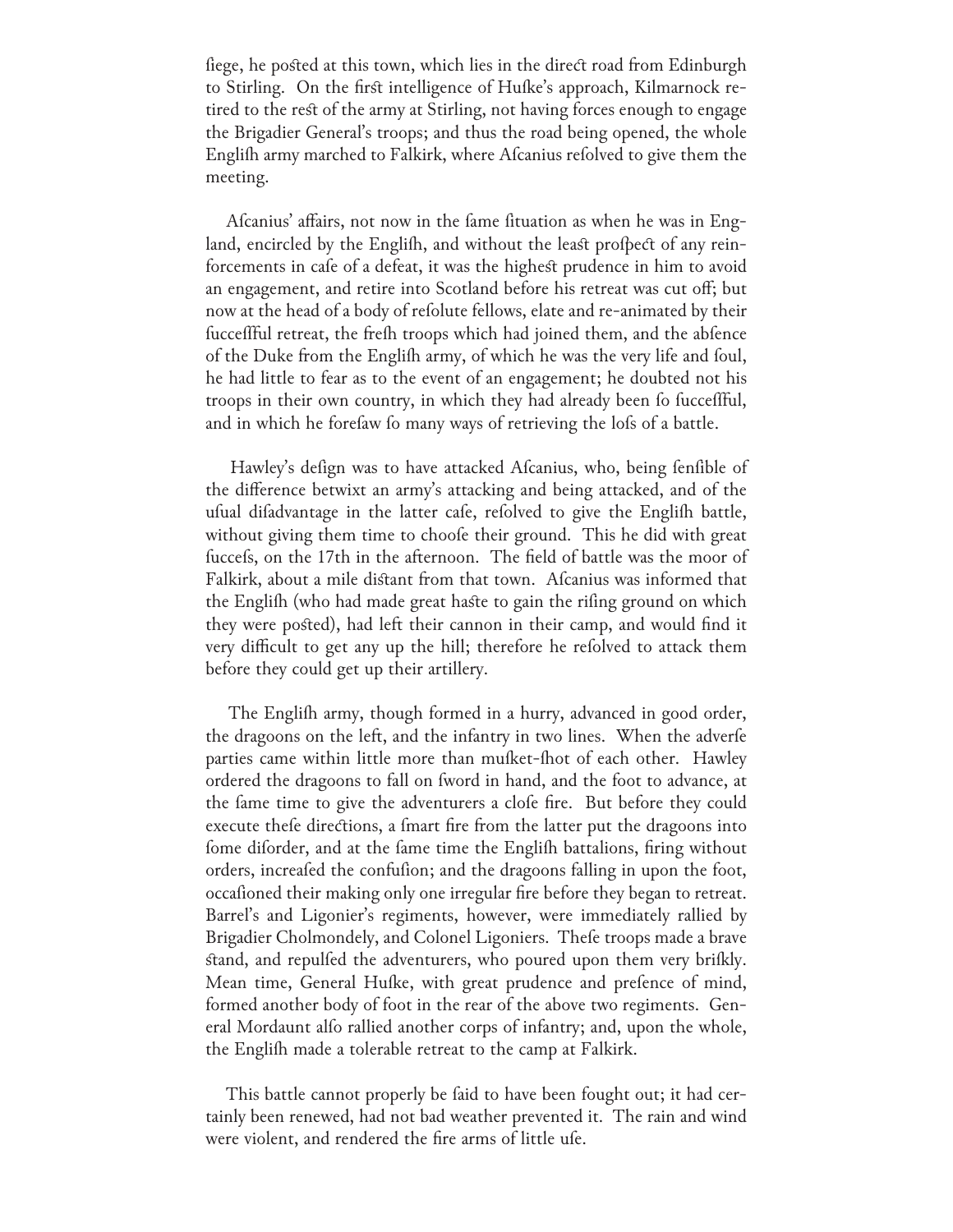The Englifh, wanting their artillery, had no arms to oppofe to the broad fwords of the Highlanders, except their bayonets. During the action the artillery was drawn up the hill, but the owners of the draught horfes, feeing the army in diforder, rode away with the horfes fo that none could be found to draw the ufelefs cannon from the field; by which means the whole train (except one piece, which the grenadiers of Barrel's regiment yoked themfelves to and carried off, and three others which the people at Falkirk furnifhed horfes to draw away) fell into the hands of the adventurers.

The English at first (after quitting the field) determined to keep poffesfion of their camp, and wait to fee if Afcanius would attempt to diflodge them; but the rain coming on heavy, the tents were fo wet, and fo much of their ammunition fpoiled, that it was judged proper to order the troops to the town of Linlithgow that night, purely for the fake of fhelter; next day they continued their retreat, and in the evening took up their former retreat in and about Edinburgh, where they examined into their lofs, and miffed more officers in proportion than men. Thus far, all the facts I have mentioned, relating to the memorable battle of Falkirk, are admitted by the Englifh: let us now confult the other party.

Narrative drawn up by Mr. Sheridan, and by him tranfmitted to the kings of France and Spain, the Pope, and other powers in alliance with the young Adventurer's family.

"After an eafy victory, gained by 8000 over 12,000, we remained masters of the field of battle; but as it was near five o'clock before it ended, and as it required time for the Highlanders to recover their mufkets, rejoin their colours, and form again in order, it was quite night before we could follow the fugitives.

"On the other hand, we had no tents nor provifions; the rain fell, and the cold tharp wind blew with fuch violence, that we must have perithed had we remained all night on the field of battle; and as we could not return to our quarters without relinquifhing the advantages of the victory, the Prince refolved, though without cannon or guides, and in extreme darknefs, to attack the enemy in their camp, and the fituation of it was very advantageous, and fortified by strong entrenchments: their folders were feized with fuch a panic on our approach, that they durst not stay therein, but fled towards Edinburgh, having first fet fire to their tents.

"They had the start of us by an hour, and fome troops which they left at Falkirk difputing our entrance gained them another hour, fo that our cavalry being poorly mounted could not come up with them. Hence it was, that in a flight in which 5 or 6000 prifoners might have been taken, we did not make above 500, only half of which were regular troops. They had 600 flain, two-thirds whereof were horfes and dragoons, but we know not exactly the number of their wounded. Our wounded were not above 150, and our flain only forty-three, officers included. We have taken 7 pieces of cannon, 3 mortars, 1 pair of kettle-drums, a pair of colours, 3 standards, 600 mufkets, 4000 weight of powder, a large quantity of grenadoes, 25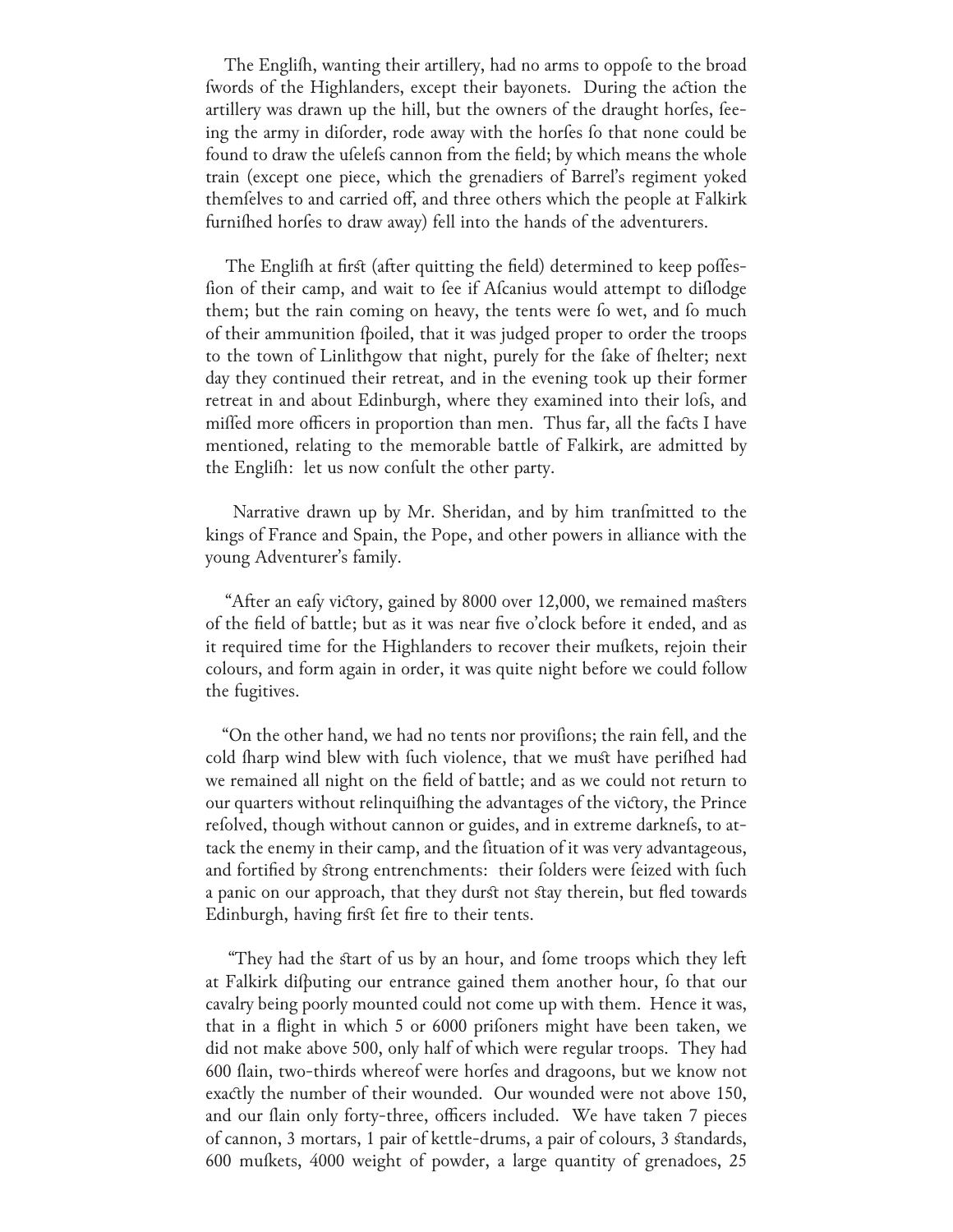waggons loaded with all kinds of military stores, tents for 470 men, and all the baggage that efcaped the flames. Among their officers that fell, were 5 colonels and lieutenant colonels, with all the chiefs of their Highlanders and militia. Our Prince, who at the beginning of the action had been conjured, for the love of his troops, not to expofe himfelf, was in the fecond line of the piquets; but as foon as the left wing was thrown into fome diforder, he flew to their relief with an ardour that was not to be restrained. In the difpofition of his troops, he followed the advice of Lord George Murray, who commanded the right wing, and fought on foot during the whole action at the head of his Highlanders.

"Lord John Drummond commanded the left, and distinguifhed himfelf extremely; he took two prifoners with his own hand, had his horfe fhot under him, and was wounded in the left arm with a mußket ball. We fhould likewife do justice to the valour and prudence of feveral other officers, particularly Mr. Stapleton, brigadier in his Most Christian Majesty's army, and commander of the Irifh piquets; Mr. Sullivan, quarter-master general of the army, who rallied part of the left wing; and Mr. Brown, colonel of the guards, and one of the aid-de camps, formerly of Major General Lalley's regiment."

Camp at Stirling, Jan. 31, 1745-6, N.S.

On the 18th, the day after the battle, Afcanius marched his army back to Stirling; and as he was fatisfied that Hawley's defign of relieving this fortrefs was difappointed, he again fummoned Blackney, who anfwered, "That he had always been looked upon as a man of honour, and he would die fo." Hereupon the beliegers erected new batteries to play upon the castle, and continued to ply it with fmall arms, which did little mifchief; but they fuffered pretty much from the fire of the garrifon. This made the Highlanders foon grow tired of the fiege, and their uneafinefs was greatly increafed by a fcarcity of provifions, which obliged Afcanius to fend out parties on all fides of the country, to carry off what corn and meal they could find.

In this fiege we fhall at prefent leave the adventurers engaged, but without any progrefs, difappointed of the fuccours they expected from France and Spain, and very much perplexed to find means of fubfisting their troops.

 When the news of the battle of Falkirk reached London, the government thought it highly neceffary to take more vigorous meafures for defeating the defigns of the once formidable Afcanius, who was now more dreaded by the Englifh than ever. The army in Scotland was fo confiderably reinforced as to free the Englifh from their apprehenfions of the further progrefs of the adventurers; but, as an invafion by the French and Spaniards was yet to be feared in England, it was judged unfafe to fend many of its forces into Scotland. The Heffian troops in Britifh pay, then lying in the neighbour-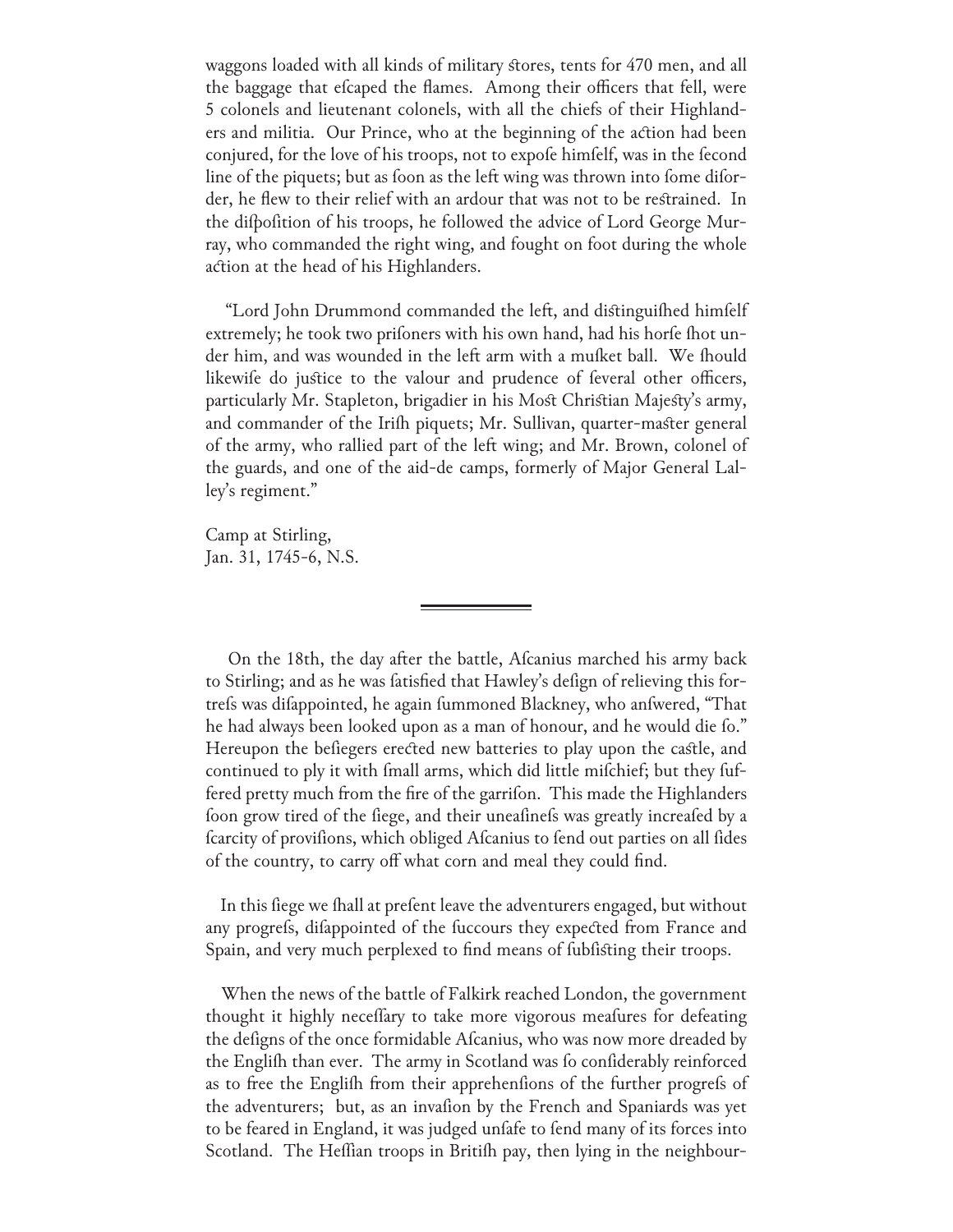hood of Antwerp, were ordered into the northern parts of Britain; fome of them landed in the north of England, others in the fouth of Scotland, and immediately were affembled in the neighbourhood of Edinburgh under the Prince of Heffe, who had married a daughter of the King of England.

The troops under Hawley were extremely mortified at their late difgrace, and ardently wifhed for a fpeedy opportunity of retrieving their honour. In order to this, they were every day bufied in preparations for marching to the relief of the gallant old Blackney, who still continued to defend Stirling castle with courage and constancy. In a few days the Englifh army was in all refpects in a better condition than before the action at Falkirk; and to animate the troops still more, January 30th, the young Duke arrived at Edinburgh. He was received by the army as its guardian angel, whofe prefence was a fure omen of victory; in fhort, his arrival banifhed all remembrance of the late difagreeable affair, and the foldier expreffed unufual ardour to be led against the enemy, bad as the weather still continued.

 The active and indefatigable Duke reviewed the troops the day after his arrival at Edinburgh, and immediately marched them towards Stirling in two columns, confisting of 14 battalions, befides the Argylefhire Campbells, and Cobbam's and Ker's dragoons. The first night, February 1st, eight battalions of this army took quarters in Linlithgow, where the Duke himfelf lay; Brigadier Mordaunt, with fix battalions, lay at Borrowstounnefs, the dragoons in the adjacent villages, and the Campbells took post in the front of the army towards Falkirk, where Afcanius had stationed a confiderable body, who thought it convenient to retire upon the approach of the Englifh, and marching back in the night to Torwood, they were met by a courier from Afcanius, with orders to halt there until morning, when he intended to join them with the rest of the army from Stirling, and to give the Duke battle.

Next morning the Englifh continued their march, and the officers and foldiers eager to come to a frefh trial with the adventurers; but hardly had they arrived when they received advice that the enemy, instead of preparing for battle, were repaffing the Forth with great precipitation; and, to confirm this intelligence, they faw all the advanced guards retiring from their posts in great haste and confufion. This news was foon after put out of all doubt, by the noife of two great reports like the blowing up of magazines. Hereupon the Duke ordered Brigadier Mordaunt to put himfelf at the head of the Argyleshire troops and dragoons, and harafs the adventurers in their retreat. Mordaunt began to execute this order with all alacrity and diligence imaginable and arrived late in the evening at Stirling, where he took poffeffion of the camp, which Afcanius and his troops had abandoned, with all their artillery. They had blown up St. Ninian's church, in which they had a great magazine of powder and ball; the noife of this explofion was what the Duke's army heard, as before-mentioned.

The adventurers had alfo left behind them all the wounded men they had made prifoners at the battle of Falkirk, together with 19 of their own fick men.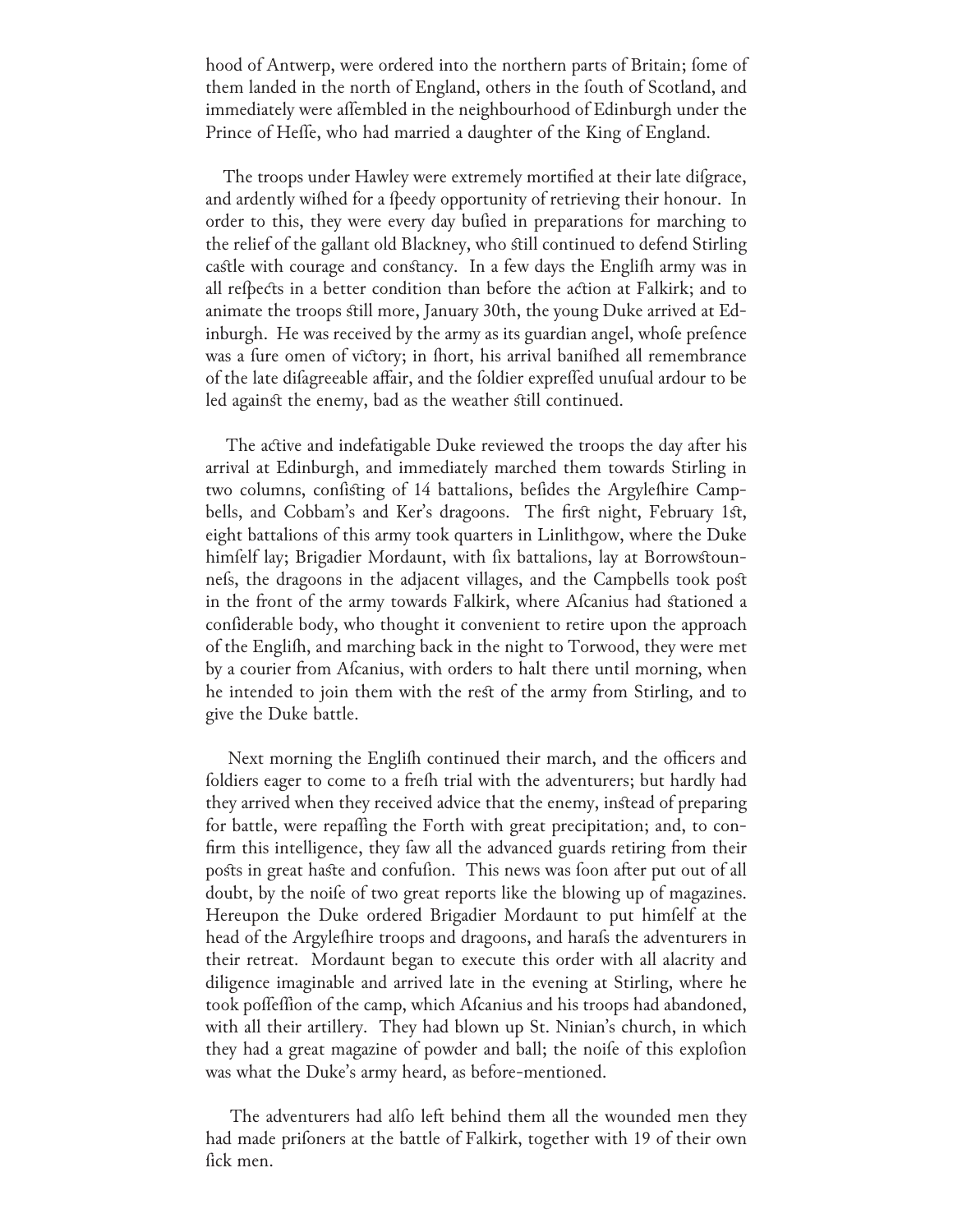As it was late when Mordaunt and his troops arrived at Stirling, and as the fugitives had broke down the bridge which croffes the river running by that town, it was judged unneceffary to continue the purfuit; accordingly the Brigadier halted there till next day at noon, when the Duke, with the rest of the army, joined them. Having thus particularly related the motions of one party, let us return and take a view of what Afcanius had been doing, and attend to an explanation of his motive for, and the obligations he was under of quitting the camp at Stirling, and retiring to the Highlands.

On the approach of the Englifh towards Falkirk, the adventurers quartered there, retired to Torwood, as we have before obferved, where Afcanius intended to join them in the morning and fight the Duke. To this end he called a council of war, to whom be communicated his purpofe, and it was approved by the officers and the chiefs of the clans. However, when the troops were ordered to march, the Lowlanders, struck with a fudden panic on the retreat of the detached corps from Falkirk to Torwood, and the approach of the Duke with an army treble their number, were found to be all in diforder and confufion, fcattered about the fields, and as it feemed, preparing rather to fhift for themfelves than to advance against the enemy. In vain did their leaders endeavour to re-infpire them with fresh courage, the dastardly Lowlanders were not to be re-animated: Not even the presence of the undaunted Afcanius, who appeared among them; nor all his commands, entreaties, reproaches, exhortations, in the least availed; they attended to nothing but their unaccountable panic and abfolutely declared, they would not facrifice themfelves, nor madly throw away their lives, by engaging an enemy fo vastly fuperior both in number and condition. Ascanius, feeing that it was in vain to waste his precious minutes on thefe troops, gave orders for their paffing the Forth, and retiring towards Perth, while he, with his trusty Highlanders, would abide the coming of the enemy, and defend their camp to the last man; choofing rather to die on the fpot than join in the ignominious flight of his troops.

As for the Highlanders, they were refolved to stand by him at all hazards, and to fhare in his fate, let it prove ever fo defperate; however, a frefh council of war being held, the chiefs endeavoured to moderate the extreme ardour and forlorn refolution of the lefs experienced Afcanius, befeeching him not to hazard his all upon one defperate engagement.

Among others, the Duke of Perth strenuously oppofed coming to action with the Duke, until their circumstances fhould become more favourable, and until they fhould have a better profpect of victory. In fine, it was at last thought expedient, to decline the battle for the prefent, and to march the whole army into the Highlands, where it was not in the least to be doubted but they fhould raife many recruits, and, in the end, either be able fairly to beat the Englifh in a pitched battle, or to harafs and ruin them, by terrible marches, fatigues, the badnefs of the country, and the rigour of the feafon, none of which they were fo able to endure as the hardy natives.

In confequence of the above refolution, Afcanius, with a forrowful heart, (for he little thought he fhould have been obliged to turn his back on the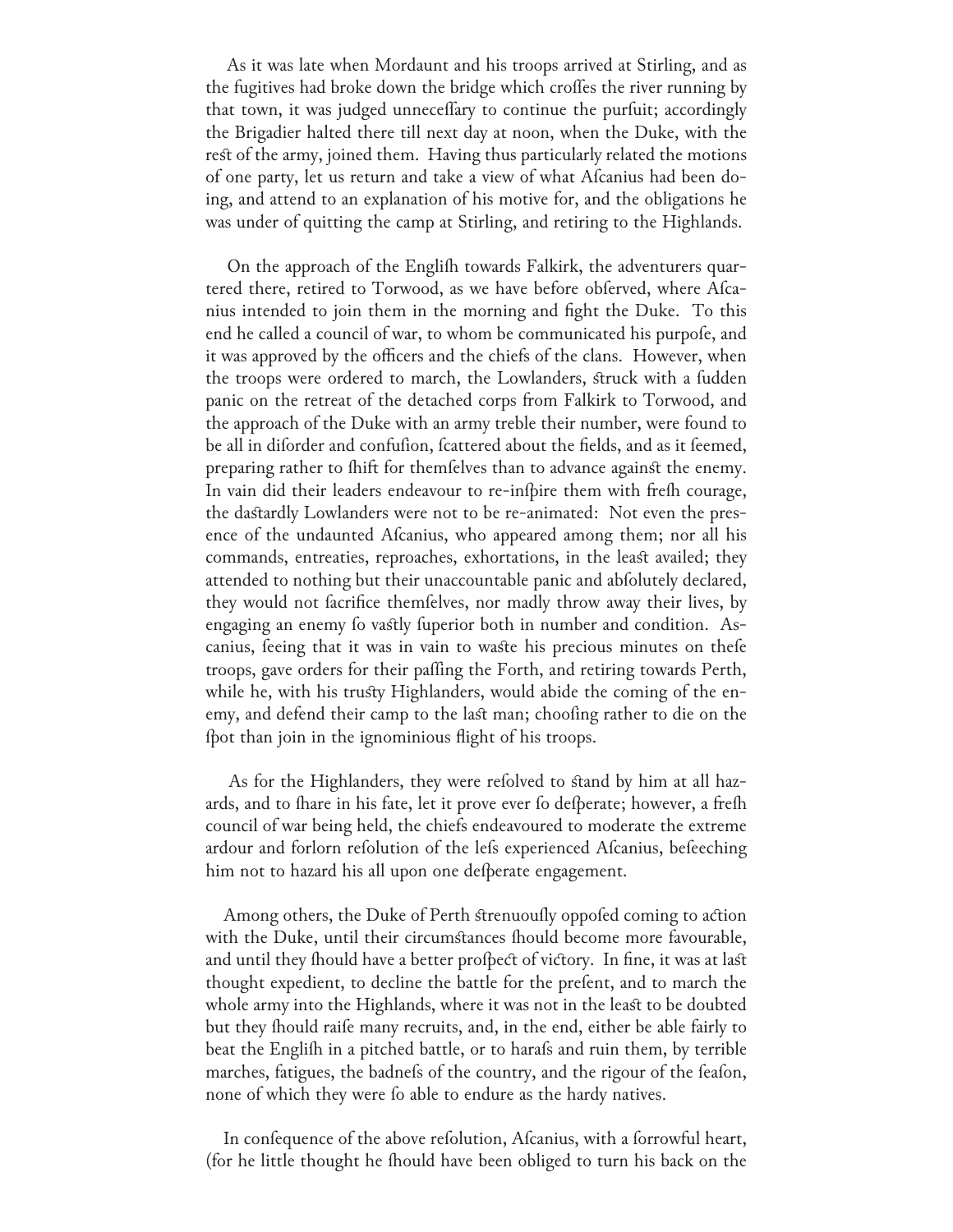enemy fo foon after the advantage he had gained at Falkirk,) gave orders that all the troops fhould quit the camp immediately, and follow the orders that had marched to pafs the Forth. This was done with all poffible fpeed; for the confequence might have been fatal, had they given the enemy time to come fo nigh as to fall upon their rear and interrupt their retreat. I fhall now give the reader the particulars of Afcanius' return to the Highlands, and the Duke's march after him, in the form of a diary, or journal, that the future tranfactions of each party, every day, from this period to the decifive battle of Culloden, may be the more regularly exhibited, and more clearly comprehended by the reader.

 *February 2d*, 1746. Having broke down the bridge at Stirling, to retard the enemy's purfuit, the adventurers entirely quitted the neighbourhood of that town, feparating themfelves into different routs, though all led to the appointed general rendezvous in the Highlands. Part of them took the road by Tay bridge, directly towards the mountains; Afcanius, with the rest, confisting of Lord Gordon's and Lord Ogilvie's men, the French troops, and what horfe the adventurers had, got to Perth the fame evening.

The fame day the Duke entered Stirling, where he received the compliments of General Blackney and the officers of the garrifon on this memorable occafion; while this young Prince was pleafed to testify his extreme fatiffaction with regard to the good defence the General had made, by which a place of fo much importance had been preferved, and the defigns of his dangerous rival Afcanius defeated. Mean while, purfuant to the Duke's orders, many hands were employed in repairing the bridge; it being intended to march the army over it, and follow the fugitives into the mountains.

On the 3d, in the morning, Afcanius and his people quitted Perth, and marched northwards; Lord John Drummond, with the remains of the Scottifh and Irifh troops, which he had brought from France, made directly for Montrofe. The adventurers left behind them, at Perth, 13 pieces of iron cannon nailed up; and they flung a great quantity of ammunition into the river, with 14 fwivel guns, which they had taken out of the Hazard floop.

*February 4th*, The bridge being repaired, the army paffed over, and the advanced guard, confisting of the Argylefhire Highlanders and the dragoons, marched that night as far as Crieff, but the foot were cantoned in and about Dumblain, where the Duke took up his quarters that evening.

Next day the Duke's advanced guards took poffeffion of Perth. Mean while, the adventurers continued their retreat northward, in which we will leave them for a while, and make a fhort reflection on one of the most furprifing instances of the greats effect of a General's reputation than any history hath ever exhibited.—In the fpace of a fingle week, the Duke of Cumberland posted from his father's court, travelled about 300 miles in the midst of winter, put himfelf at the head of the forces in Scotland, and faw his enemies flying before him with precipitation; thofe very enemies who, in his abfence, defpifed thofe troops by whom they were now purfued, were grown terrible to the fliers, chiefly on account of only one fingle perfon's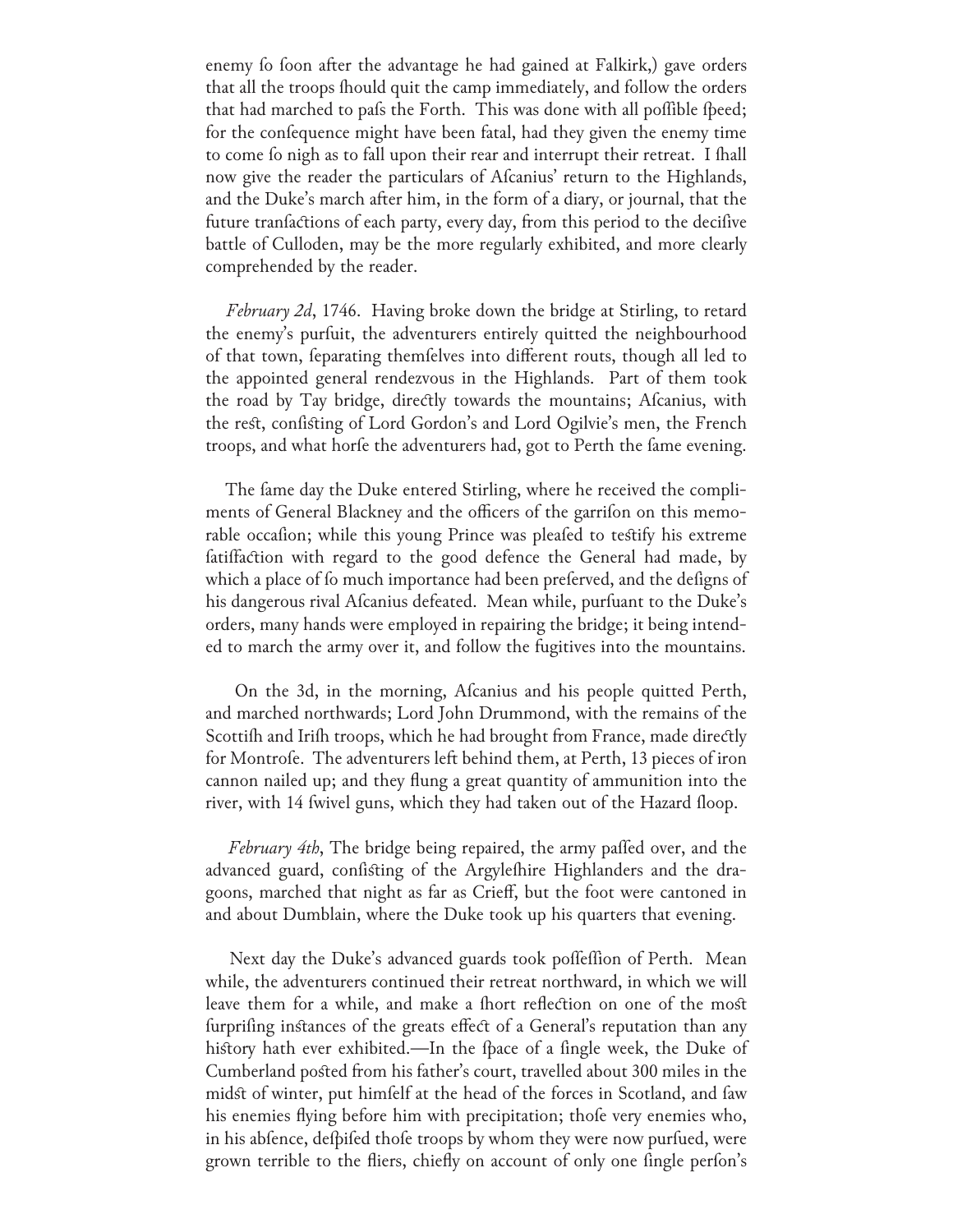having refumed the command of them. Should the Duke's best friends endeavour to heighten this event, by any strains of compliment or panegyric, they would only obfcure it; the bare recital of fact is the noblest eulogy.

Afcanius was very fenfible how much the news of his retreat would alarm his friends both at home and abroad; therefore he caufed feveral printed papers to be difperfed, fetting forth his reafons for taking this step; befide thofe already mentioned, the following were affigned, viz. That as his men, particularly the Highlanders, were loaded with the booty they had collected in England and Scotland, it was very proper to let them convey it home, where it might be lodged in fafety; and further, that this would fecure to them an acquired property, for which they would, doubtlefs, fight valiantly to the last, and be induced to stand by the Prince, not only on his account, but alfo on their own; and, after fo fatiguing a campaign, to allow his troops fome relaxation; after which, when well refrefhed and recruited, they would not fail to make another irruption into the Lowlands the next Spring.

Alcanius had allo other realons, which he did not think proper publicly to divulge: he judged, that by removing the war into the Highlands, and by fpreading reports of the feverities of the enemy's troops, his men would be the better kept together, which he now found difficult to do, and would alfo contribute to increafe the number of his followers. He alfo judged, that this would furnifh his friends in France and Spain with an opportunity to attempt an invafion in the fouth, which would be a means to free him from all his difficulties. He had likewife a great defire to make himfelf master of the fortifications which run along the north of Scotland, viz. Fort-William, Fort-Augustus, and Fort-George, the last being the castle of Invernefs; by taking thefe places he would be able to fecure the country behind him, and thereby afford means for his friends abroad, to land the reinforcements, of which he had received large promifes.

 But the Duke, who had intelligence of all the enemy's motions, from the fpies he had among them, eafily penetrated all their views, and took the most proper meafures for defeating them. He marched the army, by different roads, to Aberdeen, where he refolved to fix his headquarters, raife magazines, and receive fuch fuccours and fupplies as fhould come by fea from England. Nor were the adventurers able to furprife any of thefe feparate corps, each detachment being capable to make a stout refistance in cafe of an attack.

He stationed the Heffian troops, and fome corps of Englifh, at the castles of Blair and Menzies, at Perth, Dunkeld, and other places, by which he fecured the paffage into the Lowlands, and put it out of the power of the adventurers to return that way into the fouth. The Argylefhire men, under their warlike leader, General Campbell, undertook the defence of Fort-William, a place, at that time, of infinite importance, as it fecured another paffage through the west of Scotland, by which Afcanius could have made his way into England a fecond time.

Having taken thefe precautions, the Duke fet out for Aberdeen, where he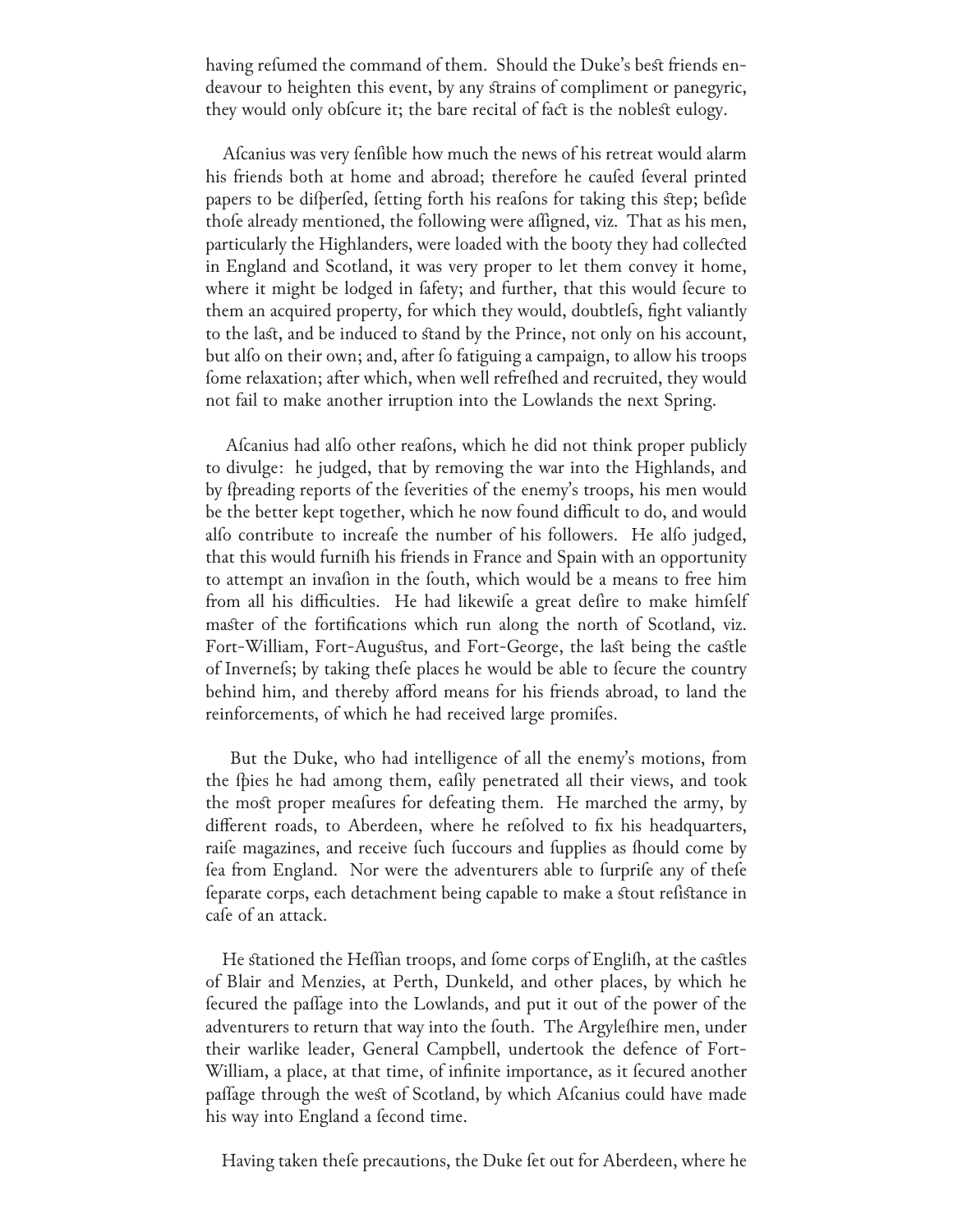arrived on the 28th of February. The neceffary difpofitions being made, the Georgian generals judged it neceffary to make examples of fome who had heretofore misbehaved; in order to which a court martial was held at Montrofe, by which Captain \*\*\*\*, in the artillery, who had deferted the train in the action at Falkirk, was fentenced to have his fword broke over his head by the provost, his fafh thrown on the ground and himfelf turned out of the army; and this was executed at the head of the artillery. A lieutenant, in Fleming's regiment, was broke for difobeying orders, and prevaricating before a court martial, on account of plundering Mr. Oliphant's houfe of Gafk, a zealous adventurer, and who was at that time with Afcanius in the mountains. From this, and other instances which could be produced, all impartial men must own, that the burnings, plunderings, and devastations of the houfes and estates of the adventurers, whereof the king's troops have been accufed, were not connived at, nor permitted with fo much impunity, as reported by fome over-zealous people. Let us now return to Afcanius, who made it his first care to become master of Invernefs.

Lord Loudon was then there, with about 1600 of the new-raifed men before-mentioned. With thefe he marched out to fight the adventurers; but, upon their approach, finding them much stronger than he expected, he retreated and abandoned the town of Invernefs without the lofs of a man, leaving Major Grant, with two independent companies, in the castle, with orders to defend it to the last extremity.

Thefe orders were, however, but indifferently obeyed, for Afcanius no fooner appeared before the place than the hearts of the garrifon began to fail, and after a very fhort fiege he became master of the town and castle, where he fixed his head quarters.

Befides the 4000 troops which now lay at Invernefs, Afcanius had feveral detached parties abroad, and fome of thefe falling upon feveral fmall corps of the Duke's Highlanders, stationed about the castle of Blair, defeated them. Thefe fucceffes raifed the fpirits of the whole party of adventurers, notwithstanding the badnefs of the quarters, want of pay, fcarcity of provifions, and other inconveniences.

And now, in fpite of all the difficulties Afcanius lay under, he refolved to profecute his defign upon Fort-Augustus and Fort-William: the former of thefe was accordingly attacked, in which was only three companies of Guife's regiment, commanded by Major Wentworth, fo that it was fpeedily reduced and demolifhed; which was the fate that Fort-George (the castle of Invernefs) had already met with: a clear demonstration that Afcanius did not now think it neceffary to have a garrifon in that part of the country. But being still incommoded by Lord Loudon, who lay at the back of the adventurers, with only the Firth of Murray between them, the Duke of Perth, the Earl of Cromarty, and fome other chiefs, refolved to attempt the furprifing of Loudon, by the help of boats, which they drew together on their fide of the Firth. By favour of a fog they executed their fcheme fo effectually, that, falling unexpectedly upon the Earl's forces, they cut them off, made a good many officers prifoners, and forced Loudon to retire with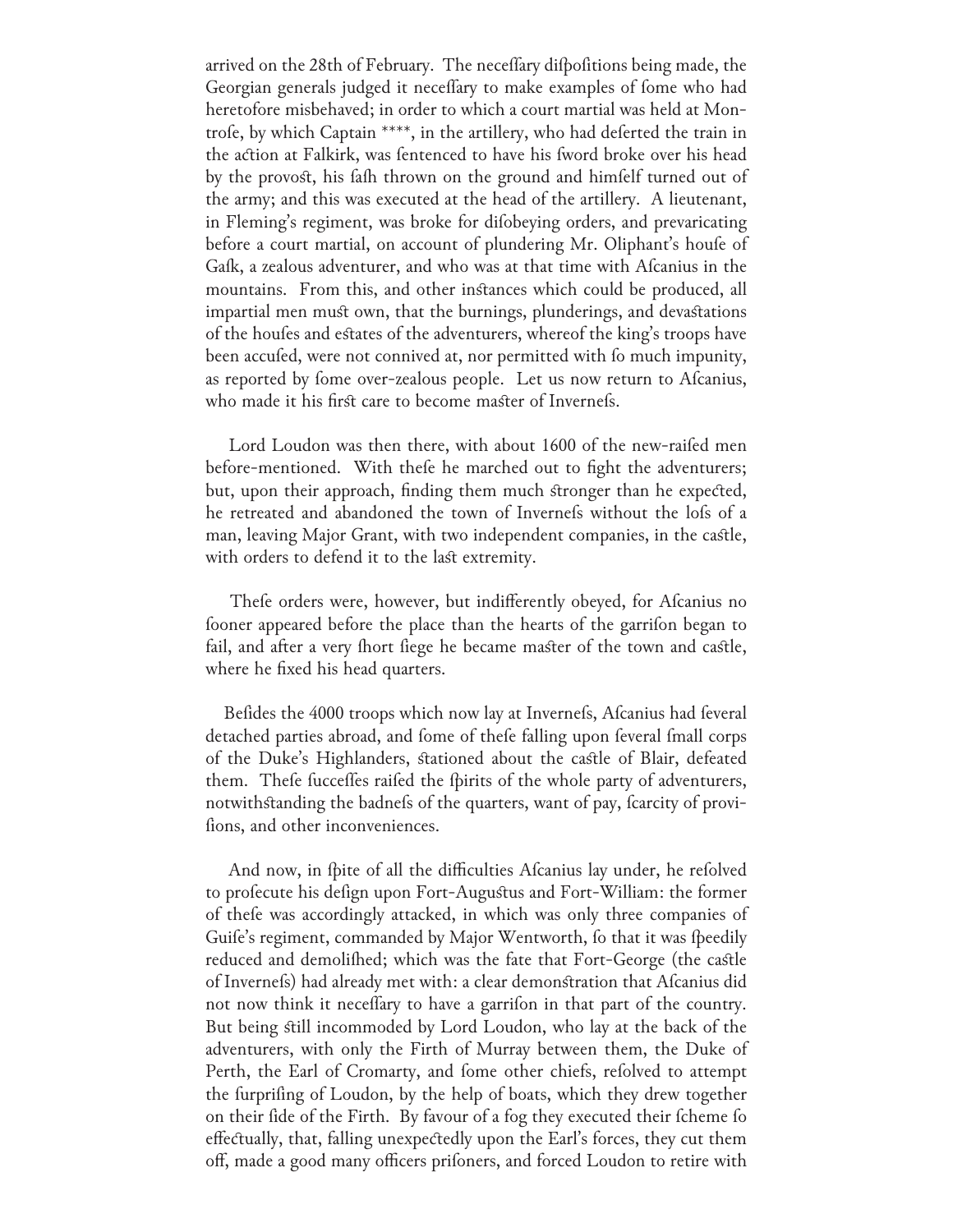the rest out of the county of Sutherland.

But though thefe advantages made much noife, and greatly contributed to keep up the fpirits of Afcanius' party, yet in the end they proved but of littler fervice to him. Money now was fcarce with him, and fupplies both at home and abroad fell much fhort of his expectation; and his people began to grumble for their pay, and demanded their arrears, which could not be fpeedily fatisfied; a fure prefage of the ruin of his whole party. Let us now return to the Duke, and fee what he has been doing fince we conducted him to Aberdeen.

Though the rigour of the feafon, the badnefs of the roads, and the difficulty of fupporting fo many men as he had under his command, were fufficient to exercife the abilities of the most experienced general, yet the Duke difpofed them in fuch a manner as proved effectual, both for fafety and fubfistence, and at the fame time, took care to distrefs the adventurers as fuch as poffible; for the very day after he came to Aberdeen, he detached the Earl of Ancram with 100 dragoons, and Major Morris with 300 foot, to the castle of Corgarf, at the head of the river Don, 40 miles from Aberdeen, and in the heard of the country then poffeffed by the adventurers, and wherein they had a large magazine of arms and ammunition, which the Earl had orders to feize or destroy. This was executed with great facility; for, upon his Lordfhip's approach, the garrifon abandoned the place with precipitation, not taking time to carry off their stores. However, for want of horfes, he could not carry off all the booty, and was forced to destroy most of the arms, and above 30 barrels of powder.

 *March 16th*, The Duke received advice, that Colonel Roy Stuart, one of the chiefs of the adventurers, had posted himfelf at Strathbogie, with 1000 foot and a troop of huffars. Hereupon Lieutenant General Bland was fent, with a strong detachment to attack him, and Brigadier General Mordaunt was ordered after him with another party, to fupport Bland if occafion fhould be. The next day Bland arrived at Strathbogie, but as foon as Stuart perceived the enemy, he quitted the place, and retired towards Keith. Though the weather was wet and hazy, yet the Marquis of Granby, Conway, and Captain Holden, with the volunteers, continued the purfuit. But fortune, though fhe had thus far feemed to favour thefe gentlemen, played them a flippery trick at last; for Bland detached a captain of Argyleshire Campbell's, with 70 of his men, and 30 of Kingston's horfe, to clear the village of Keith, and then rejoin the army; they, contrary to thefe directions, ventured to quarter in the place that night. This gave the adventurers an opportunity to furprife the captain and his party, which they improved; for, returning to Keith in the night, they furrounded it, entered it at both ends, and furioufly attacked the Argylefhire-men, who defended themfelves with great refolution, but were at last most of them cut to pieces; however, they fold their lives very dear. The Duke of Kingston's horfe did not come off much better, the cornet who commanded them efcaping with only one third of his men. But this accident made the Duke's people more circumfpect for the future, and nothing of that kind happened afterwards. Indeed the difpofitions made by the Duke, put all attempts of that fort out of the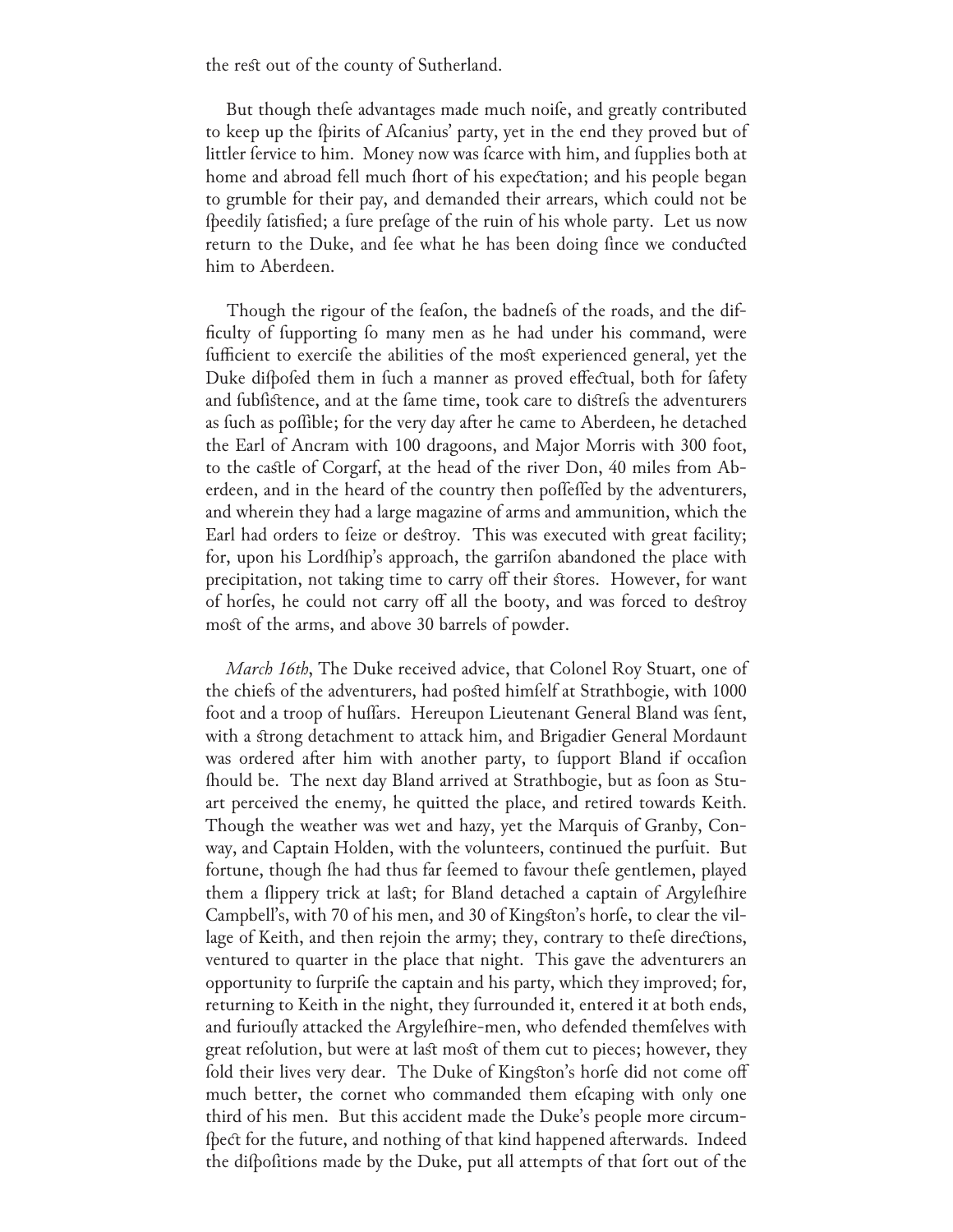power of Afcanius, who watched for fuch opportunities, and, had they occurred, he would doubtlefs have improved them to the utmost; though at that time unable to encounter the Georgians in the open field, had the adventurers found means to furprife them, they might have ended the difpute at one blow, and Afcanius had perhaps been enabled to make a fecond and more fucceffful expedition into England.

The Duke's army was cantoned in three divifions. The first line, confisting of fix battalions; Kingston's horfe and Cobham's dragoons, lay at Strathbogie, within eleven miles of the river Spey, and was commanded by the Earl of Albemarle, affisted by Major General Bland. The fecond line, confisting of fix battalions, and Lord Mark Ker's dragoons, lay at Aberdeen; and the third line, or corps of referve, confisting of three battalions, with four pieces of cannon, was stationed at Old Meldrum, half-way betwixt Strathbogie and Aberdeen.

Brigadier Stapleton, of his Most Christian Majesty's forces, was fent by Afcanius to befiege Fort-William; he had with him a large corps of the best adventurers, and a pretty good train of artillery, and arrived at Glenavis, in the neighbourhood of this fortrefs, March 3d. About this time, his detachment took a boat belonging to the Baltimore floop, Captain Howe, employed in the fervice of the garrifon of Fort-William. On the other hand, Captain Afkew, of the Servant floop, fent his own boat, with another of the Baltimore's, and a third that belonged to the garrifon, and forced Stapleton's people from the narrows of Carron, where they were posted, and made themselves masters of all the boats they had in these parts; this was on March 4th, and proved a most important and well-timed piece of fervice to the government.

As the fiege of Fort-William was the only regular operation of that kind which happened in the continuance of this civil war, a journal of it, as drawn up by an officer employed in the fiege, may not be unacceptable to the reader.

## JOURNAL

## Of the Siege of FORT-WILLIAM.

 March 14th, The adventurers continuing in the neighbourhood of Fort-William, and the garrifon at last perceiving that they were to undergo a fiege, began to heighten the parapets of their walls, on the fide where they apprehended the attack would be made. This work lasted a whole week, and the two faces of the bastions were raifed 7 feet high.

15th, A detachment of the garrifon, with fome men belonging to the floops of war before mentioned, went in armed boats to attempt the de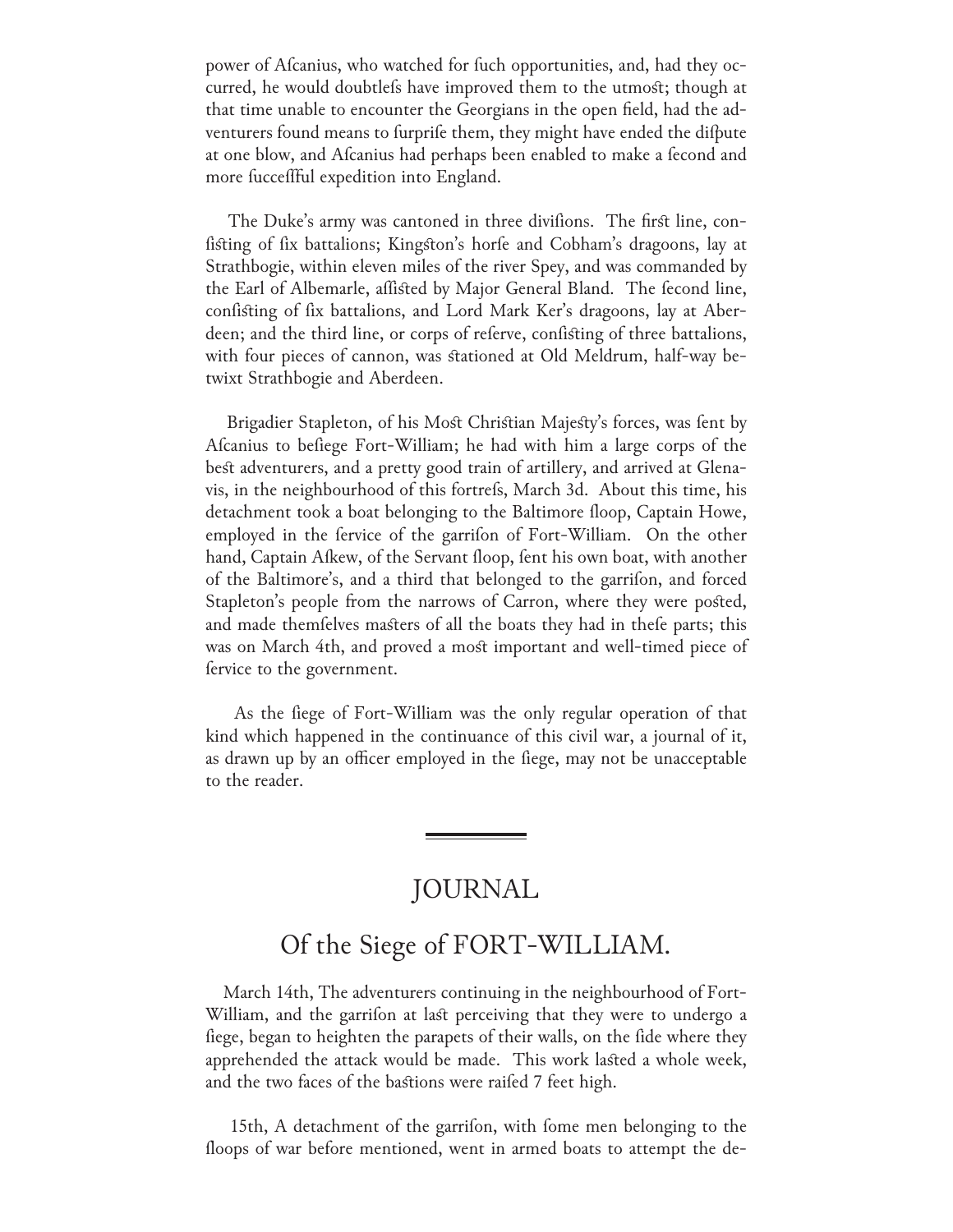stroying of Kilmady Barns, commonly called the Corpoch. Stapleton having notice of their motions, and fufbecting their intention, fent out a strong party to frustrate it; however, the falling of the tide contributed as much as any thing to the mifcarriage of this fcheme. Some firing indeed paffed on both fides, but little damage was done on either. On the fide of the garrifon, a failor was killed, and three men were wounded; the adventurers had five men wounded, four of them mortally.

 18th, The Baltimore went up towards Kilmady Barns, in order to cover the landing of fome men for a frefh attempt upon the place. They threw fome cohorn fhells, and fet one hovel on fire; but the king's party were, neverthelefs, prevented from landing the Adventurer's party firing upon them, with great advantage, from behind the natural entrenchments of a hollow road or till. The Baltimore's guns being only 4 pounders, had no effect upon the stone walls of the Corpoch; however, the floop and the king's forces retired without any damage. On the fide of the adventurer's, one of their principal engineers was killed, but no other hurt. This day, 3 fentinels and a drummer of Guife's regiment, who had been taken at Fort Augustus, made their efcape from the Highlanders, and got fafe into Fort-William.

On the 20th, feveral parties of the garrifon being appointed to protect their turf-diggers, frequent fkirmifhes happened between them and Stapleton's people; but as both parties fkulked behind crags and rocks, fo neither received any damage.

The fame evening the adventurers opened the fiege, difcharging at the fort, 17 royals, or fmall bombs, of 5 inches and a half diameter, weighing about 16 and 18 pounds each, and loaded with 14 ounces of powder; thefe were played off from a battery erected on a fmall hill, named the Sugarloaf, about 800 yards off, which being at too great distance, the ordnance did little execution, the greatest part falling fhort. On the other hand, the garrifon anfwered the befiegers, with 8 bombs of 18 inches diameter, 6 cohorns, one 12 pounder, and 2 fwivels.

 21st, The adventurers finding that their batteries were too far off, erected a new one at the foot of the Cow-hill, about 400 yards off, from which, between 12 and 4 in the morning, they difcharged 84 of their royals, which did little damage, except penetrating through the roofs of feveral houfes, and flightly wounding three men. The garrifon this day anfwered the befiegers, with 20 bombs, 9 cohorns, 36 pounders, and 2 fwivels.

22nd, The befiegers opened their battery of cannon, from Sugar-loaf hill, confisting only of 3 guns, 6 and 4 pounders, but difcharged only 7 times, and that without doing any damage. About 12 o'clock, the fame day, General Stapleton fent a French drum to the fort, upon whofe approach, and beating a parley, Captain Scott, commander of the garrifon, afked him what he came about? The drummer answered, that General Stapleton, who commanded the fiege, by directions from Afcanius, had fent a letter to the commanding officer of the garrifon requiring him to furrender. To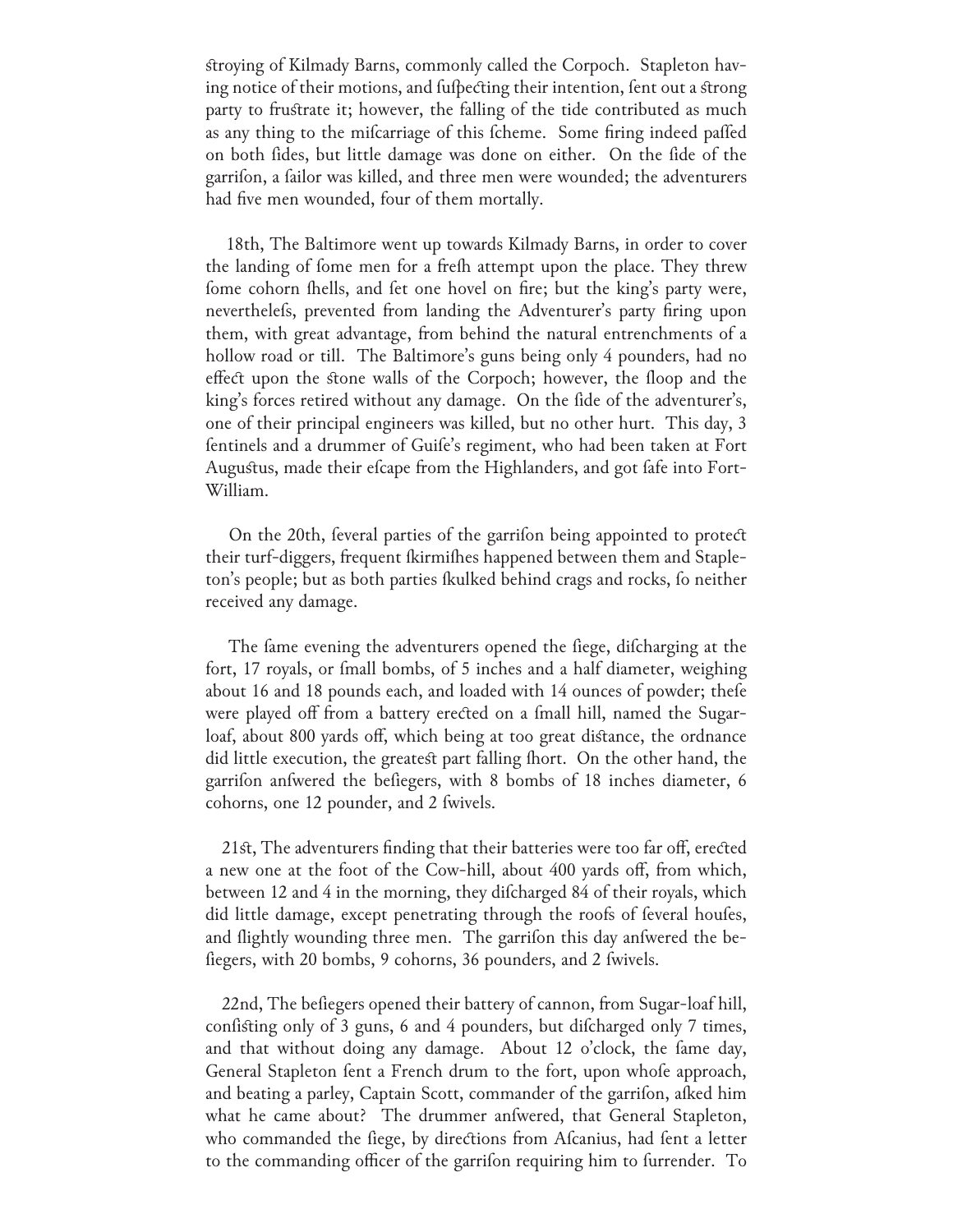this Captain Scott replied, I will receive no letters from rebels, and am determined to defend the fort to the last extremity. The drummer returning to Stapleton with this answer, a clofe bombarding enfued on both fides for fome hours; but at last the garrifon filenced the befiegers, by beating down their principal battery. However, about ten that night, they opened another bomb-battery, near the bottom of the Cow-hill, about 300 yards off, from which, and from their battery upon Sugar-loaf hill, they difcharged, before three in the morning, 194 of their royals, and fix cannon, against the fort; but all this without doing any other mifchief than the demolition of the roofs of a few houfes. The garrifon did not return them one fhell, but kept all their men within doors, except the piquet to stand by the fire engine; the governor and most of the officers being upon the ramparts.

23d, As foon as day light appeared, the garrifon fired 23 bombs, 2 cohorns, 2 twelve pounders, 7 fix pounders, and 6 fwivels, at the befieger's batteries, fome of which tore up their platforms. The adventurers, in return, fired as brifkly as they were able upon the fort, but it did the befieged no other damage than fhooting off the leg of a private foldier.

The fame day, about 3 in the afternoon, fome veffels appeared with fupplies for the befieged, who, on fight of the fhips, all at once difcharged eight 12 pounders, two 6 pounders, 2 bombs, and fome cohorns against the befieger's batteries, which were fo well levelled as to do great execution, and occafioned much confufion among the adventurers, who, befides the damage done their batteries, had feveral men killed, and many wounded; however, to cheer the men, the officers gave out, that they would certainly burn the fort within four hours after their next new battery was erected; and accordingly, all this evening the people were employed in erecting another work, or battery, under cover of their cannon, and at the distance of 300 yards, at the foot of the Cow-hill.

24th, Neither party fired much, and the garrifon employed most part of the day in getting their fupplies of provifions on fhore.

25th, At day break, Captain Scott fent out a party, to a place about fix miles off, to bring in fome cattle. The adventurers fired very brifkly this morning, and the garrifon plied them a little with their mortars and guns. About 3 in the afternoon, the aforementioned party returned with nineteen good bullocks and cows. The fame evening, another detachment went from the fort for another prize of bullocks, with order to pafs the narrows of Carron, and to get off all they could from the adjacent estates of the adventurers.

26th, The garrifon fired flowly at the befieger's batteries on the hills; and, as the latter only fired from two, the former perceived that they had difmounted the third. In the afternoon, the last mentioned party returned with a booty of black cattle and fheep, from the country near Ardfhiels, they alfo brought in four prifoners, one of whom was dangeroufly wounded; they had likewife burned two villages belonging to one of the chiefs of the adventurers, with the whole estate of the unfortunate Appin.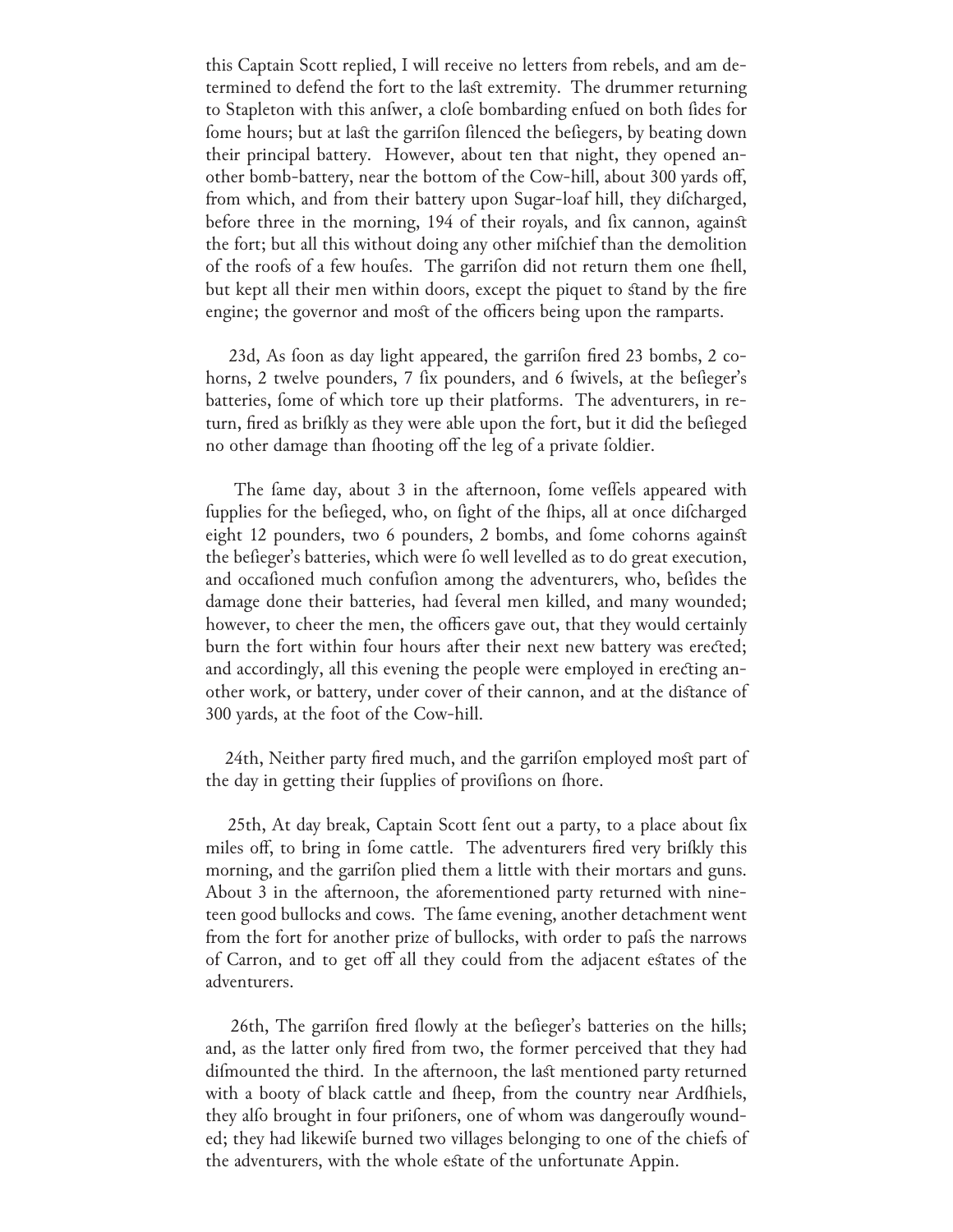The fame night Captain Scott went out and dammed up fome drains near the walls of the fort, in hopes of rainy weather, to make a fmall inundation; and with fome prifoners raifed the glacis, or rather parapet, to 7 feet. For want of pallifades, the garrifon could not make a right covered way; but then this might hinder the befiegers from feeing the foot of their walls.

 27th, At day-break, the adventurers opened their new battery of four embrazures, but only with 3 guns, 6 pounders, with which, however, they fired very brißkly; but the garrifon plying them with their mortars and guns, filenced one of the befieger's guns before 8 in the morning. About 9 the magazine battery of the befieger's was fet on fire, and it blew up. This day the garrifon received no other damage than the wounding of 2 men and the governor's horfe in the stable. The adventurers had 3 men killed, and 9 dangeroufly wounded.

 31st, Captain Scott ordered 12 men from each company to march out to the crags, about 100 yards from the walls, where the adventurers had a battery; which, after fome difpute, and the lofs of a fergeant of the Argylefhire Highlanders, the men from the garrifon made themfelves master of. The victors brought off from this battery, 3 brafs field pieces, 4 pounders, and 2 cohorns, from which the befiegers threw their fhells; alfo, another brafs cannon, 6 pounder, which being too heavy to draw in, they fpiked and left under the wall, whence they afterwards difmounted it by cannon-fhot. The other large cannon and mortars, on that battery, they likewife fpiked and left there, and brought away 2 prifoners. The adventurers, however, still continued with 5 cannon they had yet mounted, to give the garrison all the disturbance in their power, and destroyed the roofs of most of the houfes; but they did not mind that, the men being fafe.

*April 3d*, The adventurers received orders from Afcanius to quit the fiege immediately, and to join him at Invernefs with all poffible fpeed. Hereupon General Stapleton retired from the place with the utmost precipitation, and repaired to Invernefs.

As foon as Captain Scott perceived they had turned their backs on the fort, he detached a party which fecured 8 pieces of cannon and 7 mortars, the adventurers not having time to carry off fuch cumberfome movables. the mifcarriage of this enterprife may be confidered as the immediate prelude to the many difasters which afterwards befel the adventurers, one misfortune immediately following upon the heels of another, till their affairs became quite defperate, and their force entirely crufhed by the decifive action of Culloden.

The reafon of this fudden and hasty retreat of the adventurers from before Fort-William, was the neceffity Afcanius was under of drawing together all his forces in the neighbourhood of Invernefs, upon the approach of the Duke of Cumberland with his army. But before we come to treat of the meafures taken by the adventurers after the raifing of this fiege, it is requifite that we give fome account of another miffortune that befel them,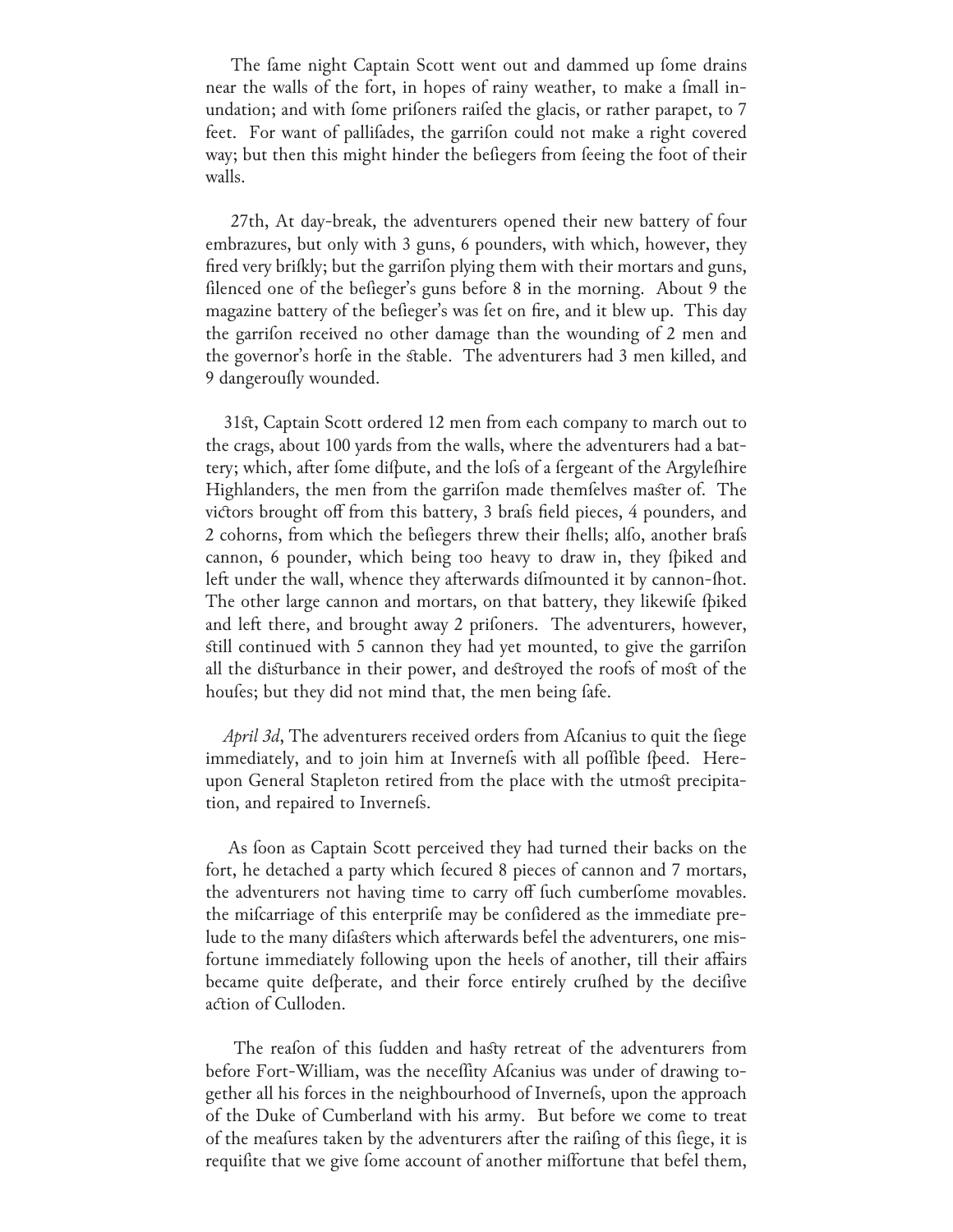which was no lefs fatal in its confequences.

We have already obferved that they were in great distrefs for money and other neceffaries, and waited impatiently for a fupply from France, which they hoped (notwithstanding the mifcarriage of fo many veffels that had been fitted out of Scotland) would foon arrive on board the Hazard floop, which they had named the Prince Charles Snow, and which they had intelligence was at fea with a confiderable quantity of treafure from France, and a number of experienced officers and engineers, who were very much wanted.

*March 25th*, This long-looked for veffel arrived in Tongue Bay, into which the was followed by the Sheernefs floop of war, Captain O'Brian, who immediately attacked her. In the engagement the Hazard had many men killed, and not a few wounded; fo that, unable to maintain the fight, fhe ran afhore on the fhallows, where the Sheernefs could not follow her, and there landed her men and money. The place on which fhe ran afhore, after being chafed 50 leagues, was in the Lord Rea's country, and it happened there were then in his Lordfhip's houfe, his fon Captain Mackay, Sir Henry Monroe, Lord Charles Gordon, Captain McLeod, and about 80 of Lord Loudon's men, who had retired thither, when the adventurers, under the Duke of Perth and the Earl of Cromarty, attacked them by boats, as hath been before related. Thefe gentlemen, having animated the foldiers, advanced against the people who had landed from the Hazard, and, though the latter were fuperior in number, gained a complete victory, without much bloodfhed on either fide: for not much above four men of the adventurers fell, and not one of the other party, though many were wounded. Befides five chests of money, and a confiderable quantity of arms, the victors took 156 officers, foldiers, and failors, prifoners, with whom they embarked on board the Sheernefs, and failed directly for Aberdeen, in company with another prize which Captain O'Brian had taken in the Orkney's. The money, exclufive of one chest which was miffing, and what had been taken out of another that was broken, amounted to 12,500 guineas; and amongst the prifoners were 41 experienced officers, who had been long either in the French or Spanifh fervice.

At the fame time that Afcanius employed fo many of his forces attacking Fort-William, he fent another body, commanded by Lord George Murray, to make a little attempt upon the castle of Blair, the principal feat of the Duke of Athol, but of no great force, and in which there was only a fmall garrifon, under the command of Sir Andrew Agnew; which fiege, or rather blockade, Lord George raifed with the fame hurry on the approach of the Earl of Crawford, with a party of Englifh and Heffian's, as Stapleton did that of Fort-William, upon the very fame day, and from the very fame motives.

Having thus, in as clear and fuccinct a manner poffible, run through all the operations of the adventurers, and fhewn how their feveral bodies were drawn off, in order to join the corps under Afcanius at Invernefs, and enable him to make a stand there, in cafe the Duke of Cumberland fhould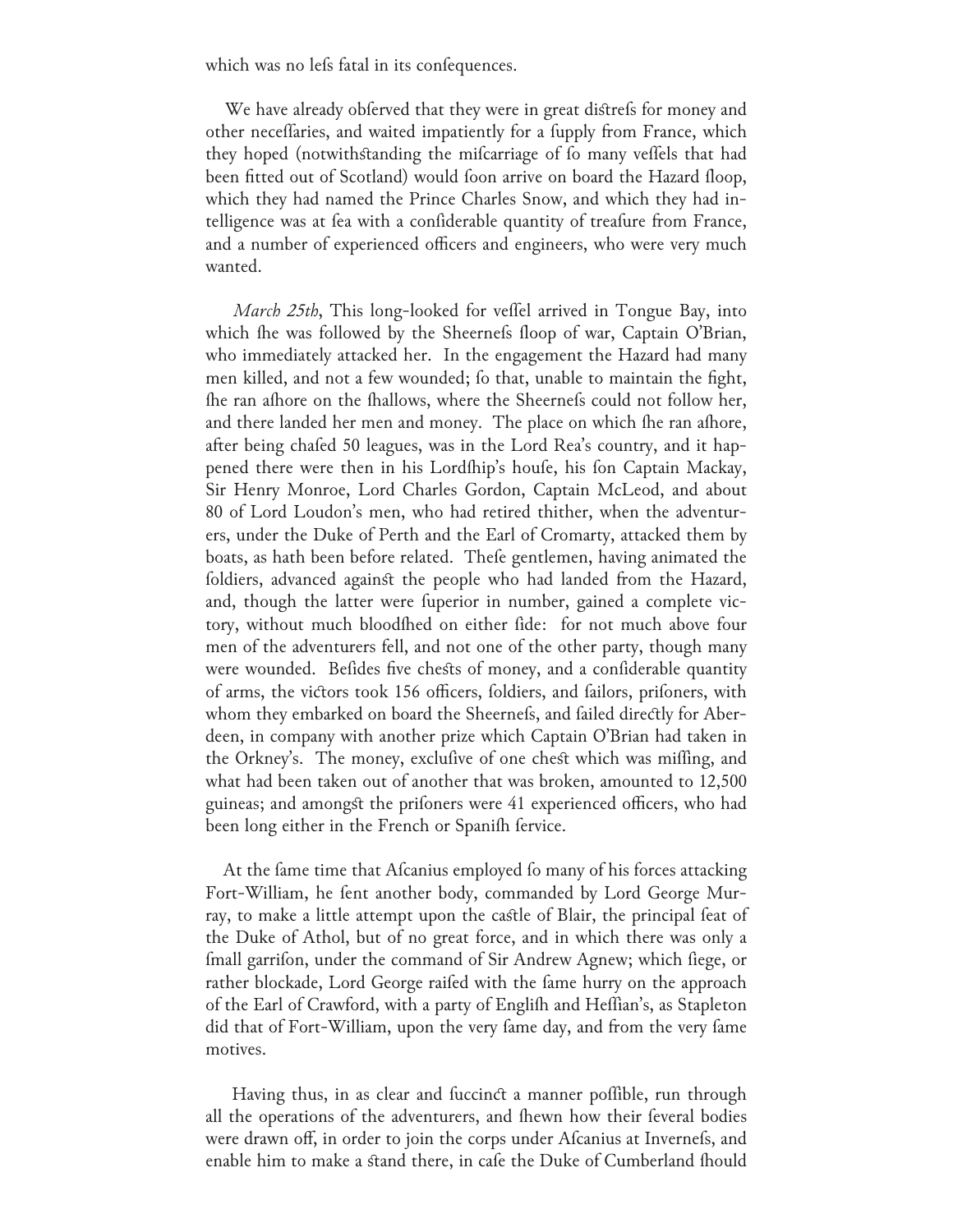pay him a vifit on that fide the Spey; let us now return to the latter, whom we left properly difpofed to march as foon as the feafon and roads would permit, in hopes of putting an end to all the future hopes of Afcanius by one general and decifive action.

The Duke's troops, notwithstanding the feverity of the winter, and the fatigues they had endured, by making a double campaign, were at the beginning of April, fo well refrefhed, and in fuch excellent order, that they were in all refpects fit for fervice; and fo far from apprehending any thing from the impetuofity of the Highland adventurers, or the advantage they had in lying behind a very deep and rapid river, that they fhewed the greatest eagernefs to enter upon action. But, though the Duke encouraged, and took every poffible meafure to keep up this ardour in his army, yet he acted with great deliberation, and did not move till the weather was fettled, when there was no danger that the cavalry fhould fuffer for want of forage.

 At length, April 8th, the Georgian army moved from Aberdeen, and encamped on the 11th at Culloden, where the Earl of Albemarle joined them. Here, all the troops being affembled, the Duke gave orders for their immediately paffing the river Spey. Meantime, Afcanius was continually bufied in a council of war, which was held day and night, and in which it was debated whether or not they fhould fuffer the Georgians to pafs the river, and then to come to action; or whether they fhould defend the banks in order to gain time, by obliging the Duke to remain on the other fide. Afcanius, with the warmth of a young general, argued for the latter meafure; but most of the other chiefs were of opinion that it would be lefs hazardous to adhere to the first. The old Duke of Athol, alias the Marquis of Tullibardine, with great coolnefs and judgment, advifed to give the enemy a free paffage, if it fhould prove that they really were determined to attempt it. "They are (faid he) well provided with cannon and engineers, of both which we are in great want. Confequently they have it in their power to cover the paffage of their troops, and mow down whole ranks on the oppofite fhore, while we are destitute of the like means for oppofing them with any profpect of fuccefs; and what other means can we trust to? To our fwords and fmall fire arms we cannot, for their cannon will not fuffer us to come within mufket-fhot of the river. In fhort, I believe no gentleman here, can (after mature confideration) reafonably hope for fuccefs by attempting to hinder the enemy's paffage. If we do attempt to hinder them and prove unable, we are ruined inevitably; it will be impoffible to rally and bring our men to renew the conflict, after our enemies have got ample footing on this fide the river. And, on the other hand, will it not, at the fame time, be too late to make any other retreat than a mere flight for our lives; and after fuch flight, can we ever hope to face the enemy again? but if we remain here, and fuffer them to pafs over us, we have a fairer chance; we fhall then have time enough to get ready for a regular action, or a regular retreat, according as circumstances occur. If we fight, we have the fame advantage that we had at Gladfmuir and Falkirk; if we retreat, we may take our time, and having a fufficient distance betwixt us and the enemy, may march off either in the day or night, and fhall have leifure enough to cover our rear. I faid, we have the fame advantage as at Falkirk and Gladfmuir,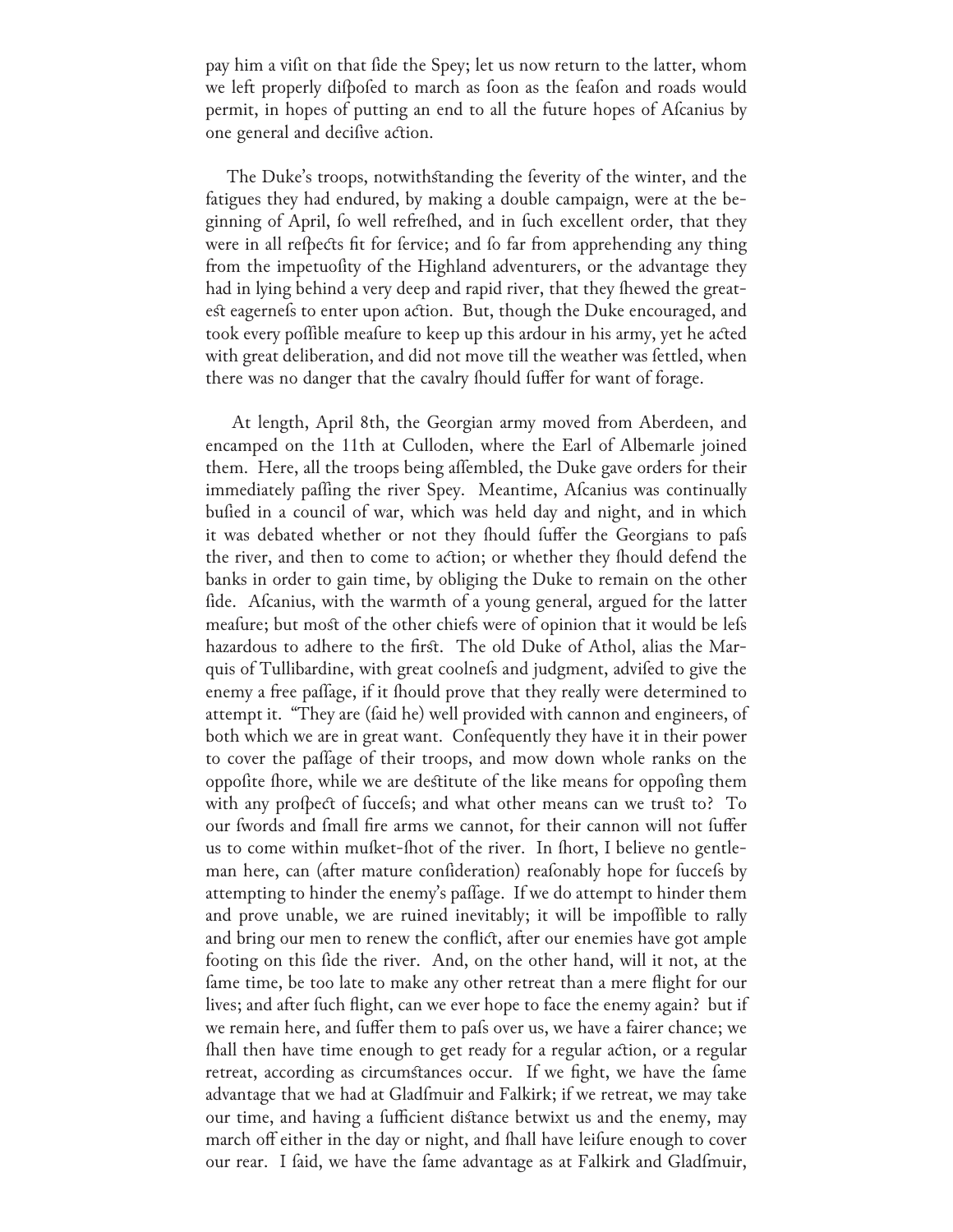and I may further add, that we have alfo a chance which cannot turn out to our difadvantage, and may prove of infinite fervice to us; if we come to action with the enemy, after they are entirely on this fide the Spey, and gain an entire victory over them, we may poffibly cut them entirely off, before they can find means to repafs the river: In this cafe, their force in Scotland will be abfolutely ruined, we fhall carry all before us in this kingdom, and perhaps none on this fide London fhall be able to stop our progrefs: one lucky battle may yet put us in poffeffion of that capital."

The noble old Lord pronounced the latter part of his fpeech with fo warm an emphafis, as produced a great effect on the young officers, and even upon Afcanius: however after a long debate, it was refolved to follow the Marquis's advice, and fuffer the enemy to pafs the river without oppofition; in the mean time, Afcanius prepared to attack the Duke. Nor was he difheartened by his enemy's fuperior numbers, whom, however, he did not defpife, though he had already twice vanquifhed them; and much lefs did he defpife the known valour and capacity of the Duke, afpiring to no greater honour than the vanquifhing of fo noble an enemy.

Early in the morning of April 12th, fifteen companies of English grenadiers, the Argylefhire and other Highlanders of that party, and all the Duke's cavalry, advanced towards the Spey, under the conduct of the Duke, affisted by Major General Hufke. They no fooner arrived on the banks of the river, than the cavalry began to pafs it, under cover of two pieces of cannon. Mean time, about 2000 adventurers, who had been posted near to this part of the river, retired as the enemy paffed over; and thereupon Afcanius began to call in his out parties, as was before related.

Kingston's horfe were the first that forded the river, fustained by the grenadiers and Highlanders; the foot waded over as fast as they arrived, and though the water was rapid, and fome places fo deep that it came up to their breasts, they went through with great cheerfulnefs, and without any other lofs than one dragoon and four women. the Duke's army marched to Elgin and Forres the fame day, and from thence to Nairn, where they halted on the 15th. Mean time, Alcanius was bulied in preparing to attack the enemy, in encouraging his troops, and collecting his men, which, however, he had not time to do, and fome of the clans did not arrive till it was too late; in fhort, his army, at this time, did not amount to more than 7000 men, fo that it was no extraordinary thing for the Georgians, much fuperior in number, to defeat them, when animated and infpired by the prefence and noble example of fo gallant a general as the Duke.

 The memorable battle of Culloden was fought on the 16th of April 1746. Afcanius had formed a defign of furprifing his enemies on the 15th while they were at Nairn, but was prevented by the vigilance and strict difcipline of the Duke. The fcene of battle was a moor not far from Invernefs, and near Lord Prefident Forbes's houfe, call Culloden-houfe, and from which the battle took its name. We have had feveral accounts of this important action, but the clearest, as well as the most authentic, is that difpatched by the Duke of Cumberland to the king his father, dated Invernefs, April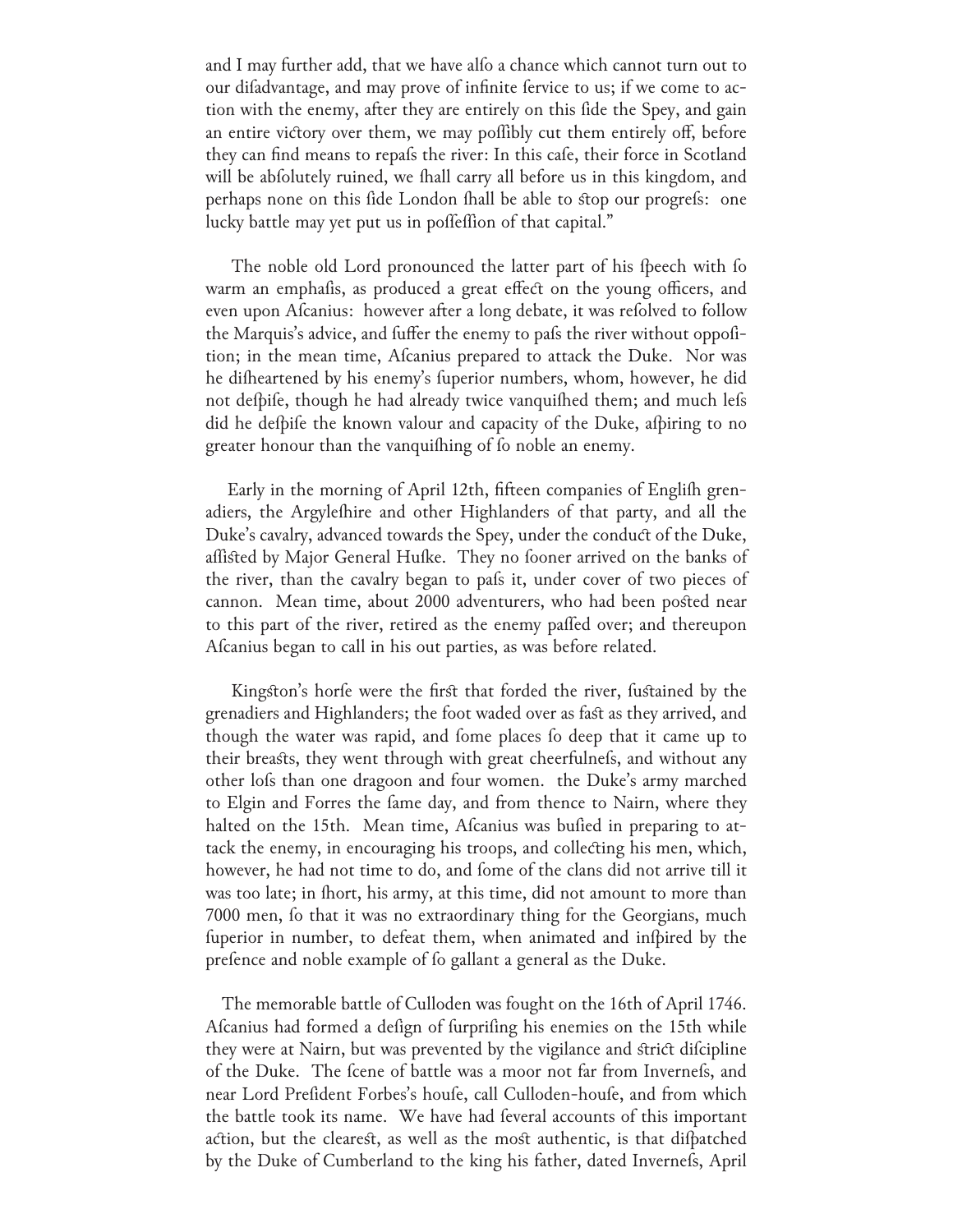18th; and to this I think it is best to adhere. Neither Afcanius, nor any one of his party, had an opportunity after the fight, during his stay in Scotland, to draw up an account of it; nor has he, or his friends, thought proper to give the world this fatiffaction, though frequently folicited at the court of Verfailles, to give a more fuccinct account of that day's action.

## *Account of the* Battle *of* Culloden*, drawn up by order of his Royal Highness the* Duke *of*  Cumberland.

 We gave our men a day's halt at Nairn, and on the 16th marched, between four and five, in four columns. The three lines of foot (reckoning the referve for one) were broken into three from the right, which made three columns equal, and each of five battalions. The artillery and baggage followed the first column on the right and the cavalry made the fourth on the left.

After we had marched about eight miles, our advanced guards compofed of about 40 of Kingston's horfe, and the Highlanders led on by the Quarter-master-general, obferved the rebels at fome distance making a motion towards us on the left, upon which we immediately formed; but finding they were still a good way from us, and that the whole body did not come forward, we put ourfelves again upon our march in our former posture, and continued it till within a mile of them, when we formed again the fame order as before. After reconnoitering their fituation, we found them posted behind fome old walls and huts in a line with Culloden-houfe.

As we thought our right entirely fecure, General Hawley and General Bland went to the left with two regiments of dragoons, to endeavour to fall upon the right flank of the enemy, and Kingston's horfe were ordered to the referve. Ten pieces of cannon were difpofed, two in each of the intervals of the first line, and all our Highlanders (except about 140, which were upon the left with General Hawley, and behaved extremely well), were left to guard the baggage.

 When we were advanced within 500 yards of the rebels, we found the morafs upon our right was ended, which left our right flank quite uncovered to them. His Royal Highnefs thereupon ordered the Duke of Kingston's horfe from the referve, and a little fquadron, of about 60 of Cobham's horfe, that had been patrolling, to cover our flank; and Pultney's regiment was alfo ordered from the referve, to the right of the royals.

We fpent about have an hour, after that in trying which fhould gain the flank of the other; and, in the mean time, his Royal Highnefs fent Lord Bury (fon to the Earl of Albemarle) forward, to within 100 yards of the enemy, to reconnoitre fomewhat that appeared to us like a battery. On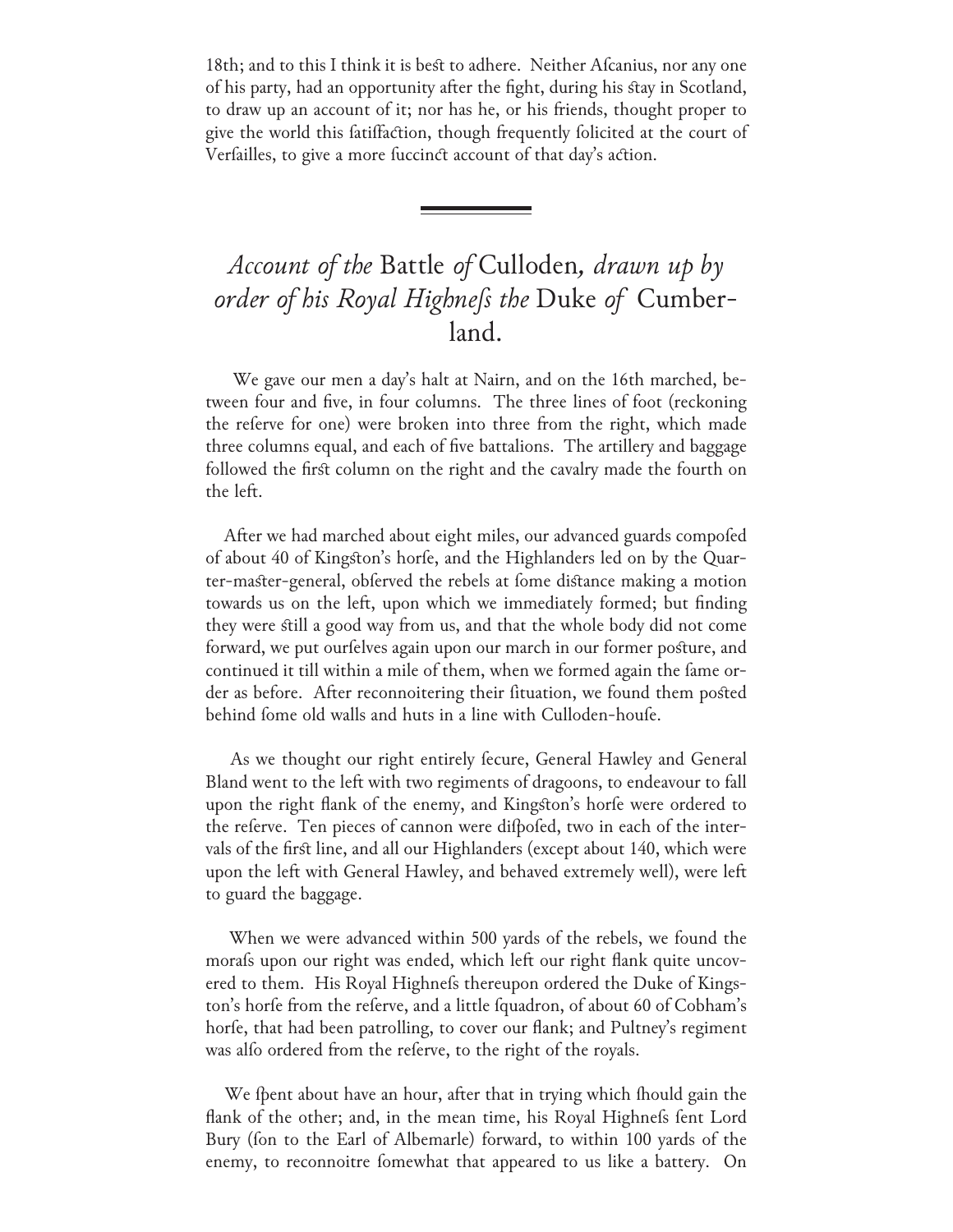Lord Bury's approach, the enemy immediately began firing their cannon, which was extremely ill ferved and ill pointed. Ours as immediately anfwered them, and with great fuccefs, which began their confufion. They then came running on in their wild manner; and upon the right, where his Royal Highnefs and placed himfelf, imagining the greatest pufh would be made there, they came down there feveral times within 100 yards of our men, firing their pistols and brandifhing their fwords, but the Royals and Pultney's hardly took their fire-locks from their fhoulders each time before the enemy retreated, abafhed at the havoc made among them by the firearms of the Englifh; fo that, after thefe faint attempts, they made off, and the little fquadron on our right was fent to purfue them.

 Mean time, General Hawley had, by the help of our Highlanders, beat down two little stone walls, and came in upon the right flank of the enemy's line.

 As their whole first line came down to attack all at once, their right fomewhat out-flanked Barrel's regiment, which was our left, and the greatest part of the little lois we fustained was there; but Bligh's and Semple's giving a fmart fire upon thofe who had out-flanked Barrel's foon repulfed them, and Barrel's regiment and the left of Monroe's fairly beat them with their bayonets; there was fcarce a foldier or officer of Barrel's, or that part of Monroe's which engaged, who did not kill one or two men each, with their bayonets and their pontoons.

 The cavalry, which had charged from the right and left, met in the centre, except two fquadrons of dragoons, which he miffed, and they were going in purfuit of the runaways, Lord Ancram was ordered to purfue with the horfe as far as he could; and he did it with fo good effect, that a very confiderable number were killed in the purfuit.

As we were on our march to Invernels, and were near arrived there, Major General Bland fent a fmall packet to his Royal Highnefs, containing the terms of the furrender of the French officers and foldiers whom he found there; which terms were no other than to remain prifoners of war at difcretion. Major General Bland had alfo made great flaughter, and had taken about 50 French officers and foldiers prifoners in the purfuit. By the best calculation that can yet be made, it is thought the rebels lost 2000 men upon the field of battle and in the purfuit.

 I have omitted the lists, annexed to the above account, as well for the fake of brevity, as becaufe they could not be exact at the time, but were afterwards much enlarged. Among the French prifoners were Brigadier Stapleton, and Marquis de Giles, (who acted as ambaffador from the most Christian King to Afcanius) Lord Lewis Drummond, and above 40 officers more, who all remained prifoners at large in the town of Invernefs, upon their parole of honour.

The lofs on the fide of the victors was but inconfiderable: The only perfons of note killed, were Lord Robert Kerr, Captain in Barrel's regiment;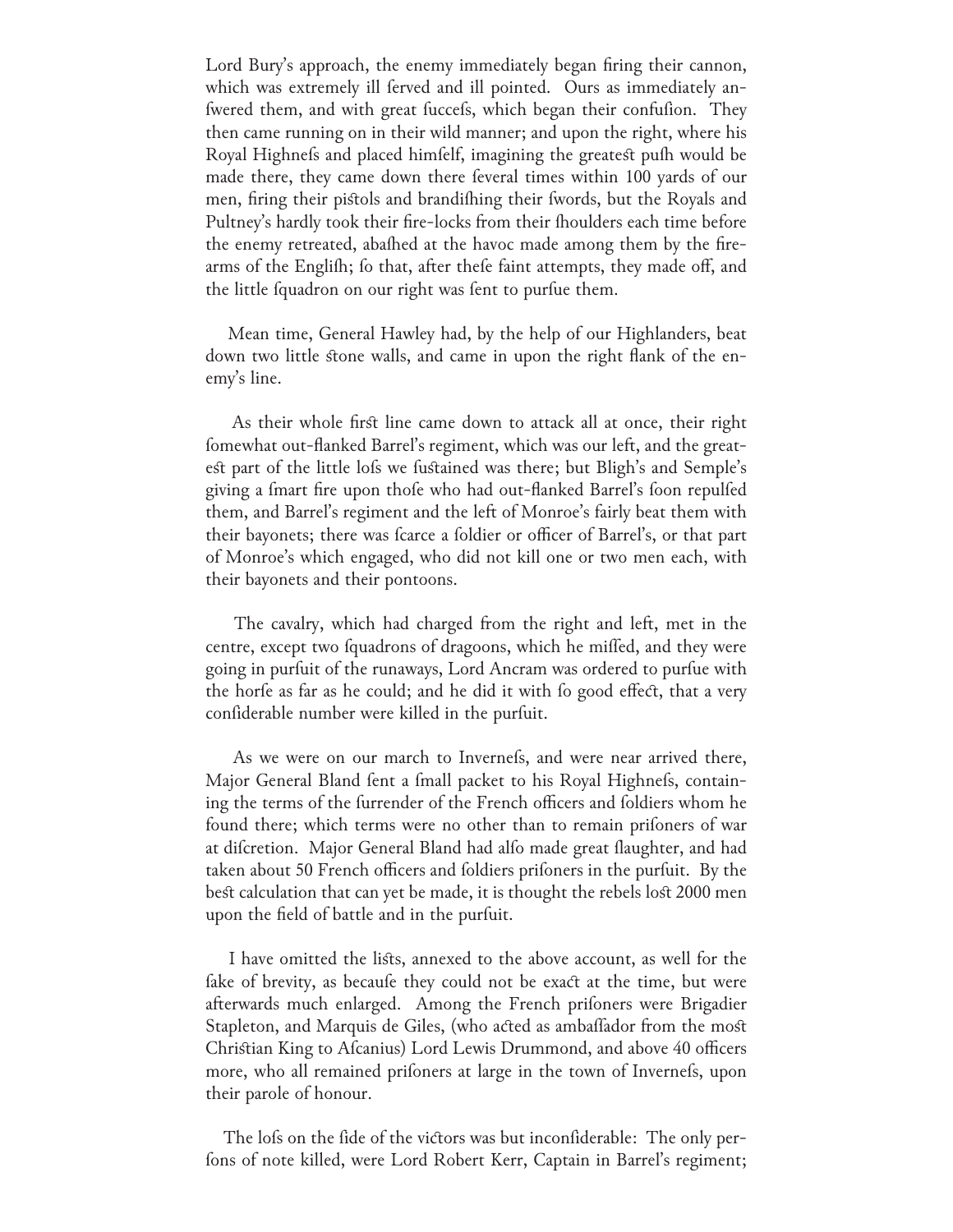Captain Groffet, of Price's; Captain John Campbell, of the Argyleshire militia; befides thefe, about 50 private men were killed and 240 wounded.

The number of prifoners taken by the Englifh in this fignal victory, were 230 French, and 440 Scots, including a very few Englifh of the adventuring party, who, unhappily for themselves, had continued in the army of Afcanius till this fatal day. All the artillery, ammunition, and other military stores of the adventurers, together with 12 colours, feveral standards, and amongst them Afcanius' own, fell into the hands of the victors. The Earl of Kilmarnock was taken in the action; Lord Balmerino, who at first was reported to be killed, was taken foon after by the Grants, and delivered up to the Englifh. Four ladies who had been very active in the fervice of Ascanius, were likewife taken at Invernefs, viz. Lady Kinloch, Lady Ogilvie, Lady McIntofh, and Lady Gordon.

 Immediately after the adventurers had quitted the field, Brigadier Mordaunt was detached with 900 of the volunteers into Lord Lovat's country, to reduce the Frafers, and all others who fhould be found in arms there; and with the like view, other detachments were fent into the estates of most of the adventuring chiefs; which put it entirely out of Afcanius' power afterwards to get together any confiderable number of troops. In fhort, the adventurers who efcaped the battle, were now neceffitated to feparate into fmall parties, in order to fhift the better for themselves.

 The Earl of Cromarty was not at the battle. This Lord had been ordered by Afcanius into his own country to raife men and money. But this order proved fatal to the Earl, who, almost at the very instant when Afcanius was defeated at Culloden, was taken prifoner by a party of Lord Rea's men, and a few others, who furprifed his Lordfhip, his fon Captain McLeod, and a great many other officers, with above 150 private men; they were conveyed on board the Hound floop of war and carried to Invernefs.

That the reader, whether Englifhman, Scotfman, Frenchman, or of any other nation, may know in what light the Georgians, in general, looked upon this important event, I fhall quote a reflection from a writer, who though a zealous Whig, has honestly and impartially fummed up and repeated, only what was about this time remarked in almost all companies, both public and private.

"Thus, (fays he) the flame of this rebellion, which, after being fmothered for a time in Scotland, broke out at last with fuch force as to fpread itfelf into England, and, not without reafon, alarmed even London itfelf, that great metropolis, — was in a fhort fpace totally extinguifhed by him, who gave the first check to its force, and who, perhaps alone, was capable of performing this fervice to his country, his father and his king<sup>1</sup>. It is fufficiently known how great a hazard the perfon runs of difpleafing him who praifes his Royal Highnefs, but the regard we owe to truth, justice, and the public, obliges one on this occafion to declare, that Providence particularly

<sup>1</sup> Quere, Whether this author was aware how great a compliment he, by this expreffion, directly pays to Afcanius?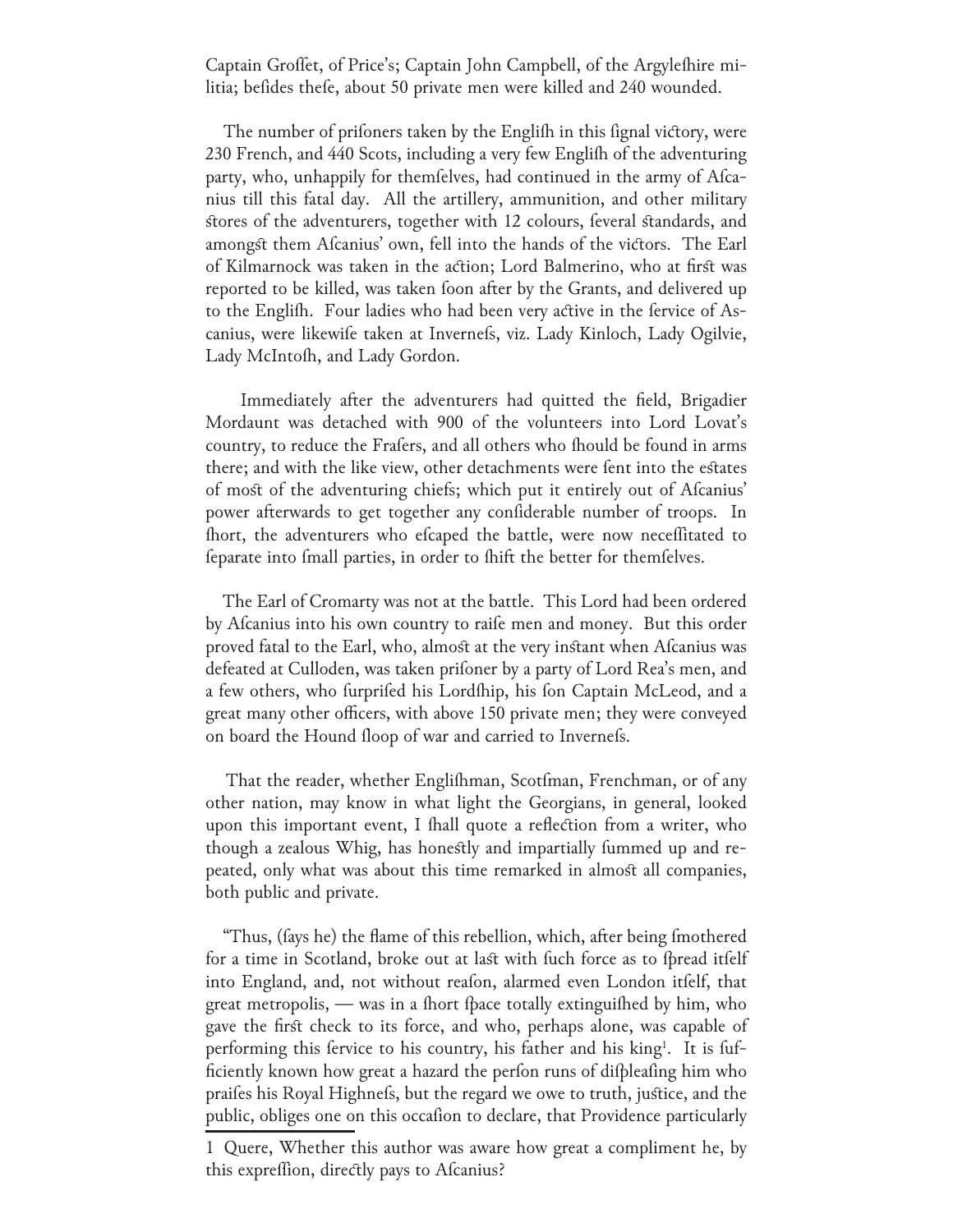made ufe of him as its most proper instrument in performing this work. He it was who revived the fpirits of the people, by the magnanimity of his own behaviour; he, without feverity, restored difcipline in the army; he prudently fufpended his career at Aberdeen till the troops recovered their fatigue, and the feafon opened a road to victory; he waited with patience, chofe with difcretion, and most happily and glorioufly improved that opportunity which blasted the hopes of the rebels, and has fecured to us the prefent poffeffion and future profpect of the wifest and best-framed constitution, administered by the gentlest and the most indulgent government Europe can boast."

 The humility, piety, and humanity! of the Duke of Cumberland, are no lefs confpicuous and admirable, on this occafion, than his prowefs. Humility, when merely constitutional, is a noble qualification: the humble man is generally esteemed by all, and he alone stands fairest for advancement. But this quality is most excellent, when it proceeds from the fear and love of God; for he that, fenfible of his own weaknefs, walks in a constant dependence upon God for every bleffing, is fure of his powerful affistance, and of being exalted above every evil in this world, and in that which is to come.

This divine and moral difpofition, gives us unfpeakable pleafure in thofe who are eminent in life; fo that, to hear or read of a great man fpeaking humbly of himfelf, when reflecting upon the mercy and love of God, is matter of greater joy to us, than to hear of his conquering kingdoms.

The fignal mercy of our God, in delivering us from thofe who came to destroy or enflave us, has caufed an univerfal joy, fome expreffing it one way, and fome another; but all join in extolling the Duke of Cumberland as the principal deliverer of his country, under God Almighty. Amidst all thefe acclamations, how beautiful a fcene must it be, to behold his Highnefs modestly attributing all the glory to God? That this is the cafe, I think plainly appears from a worthy ejaculation of the Duke's, a little after the late engagement, which I had from good authority.

The rebellion being now fuppreffed, the legiflature refolved to execute justice upon thofe who dared to disturb the tranquillity of their country.

We proceed now, to give an account of the punif ment of the principal perfons who embarked in fuch a defperate enterprife, the history whereof the reader has heard. Amongst thefe, Lord Balmerino, the Earl of Kilmarnock, Lord Lovat, and Mr. Ratcliff, make the greatest figure. Bills of indictment for high treafon were found against the Earls of Kilmarnock and Cromarty, and Lord Balmerino. Thefe noblemen were tried by their Peers in Westminster Hall. The two Earls confeffed their crime, but Balmerino pleaded not guilty, and moved a point of law in arrest of judgment. The point was, that his indictment was in the country of Surrey, and fo he ought to be tried where the act of treafon was faid to have been committed; however, he waived this plea, and fubmitted to the court.

The fpeeches made by the Earls of Kilmarnock and Cromarty, to their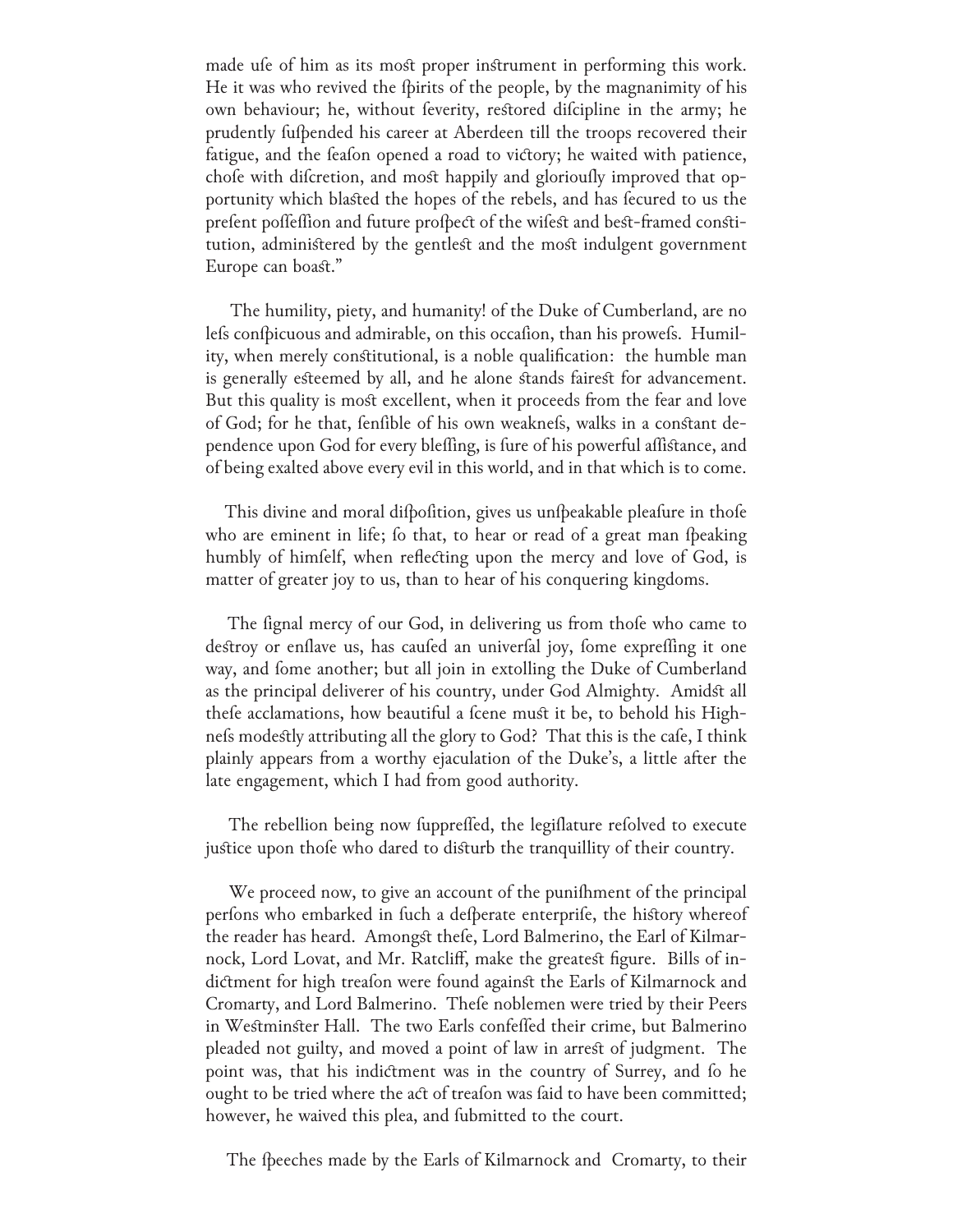Peers, to intercede for them with his Majesty, are extremely elegant, and pathetic. As they are well worth the reader's perufal, we thought proper to infert them.

### THE

## EARL OF KILMARNOCK'S SPEECH

May it pleafe your Grace, and my Lords,

I have already, from a due fenfe of my folly, and the heinoufnefs of thofe crimes with which I stand charged, confelled myfelf guilty, and obnoxious to thofe punifhments which the laws of the land have wifely provided for offences of fo deep a dye; nor would I have your Lordfhips to fufpect, that what I am now to offer is intended to extenuate thofe crimes, or palliate my offences; no, I mean only to addrefs myfelf to your Lordfhips' merciful difpofition, to excite fo much compaffion in your Lordfhips' breasts, as to prevail on his Grace, and this honourable houfe, to intercede with his Majesty for his royal clemency.

Though the fituation I am now in, and the folly and rafhnefs which has expofed me to this difgrace, cover me with confufion, when I reflect upon the unfullied honour of my ancestors; yet I cannot help mentioning their unfhaken fidelity, and steady loyalty to the crown, as a proper fubject to excite that compaffion which I am now foliciting. My father was an early and steady friend to the revolution, and was very active in promoting every meafure that tended to fettle and fecure the Protestant fucceffion in thefe kingdoms; he not only, in his public capacity, promoted thefe events, but in his private fupported them; and brought me up and endeavoured to instill into my early years, thofe revolution principles which had always been the rule of his actions.

 It had been happy for me, my Lords, that I had been always influenced by his precepts, and acted up to his example: yet, I believe upon the strictest inquiry it will appear, that the whole tenor of my life, from my first entering into the world, to the unhappy minute in which I was feduced to join in this rebellion, has been agreeable to my duty and allegiance, and confistent with the strictest loyalty.

 For the truth of this, I need only appeal to the manner in which I have educated my children, the eldest of whom has the honour to bear a commiffion under his Majesty, and has always behaved like a gentleman; I brought him up in the true principles of the revolution, and an abhorrence of popery and arbitrary power; his behaviour is known to many of this honourable Houfe, therefore, I take the liberty to appeal to your Lordfhips, if it is poffible that my endeavours in his education could have been attended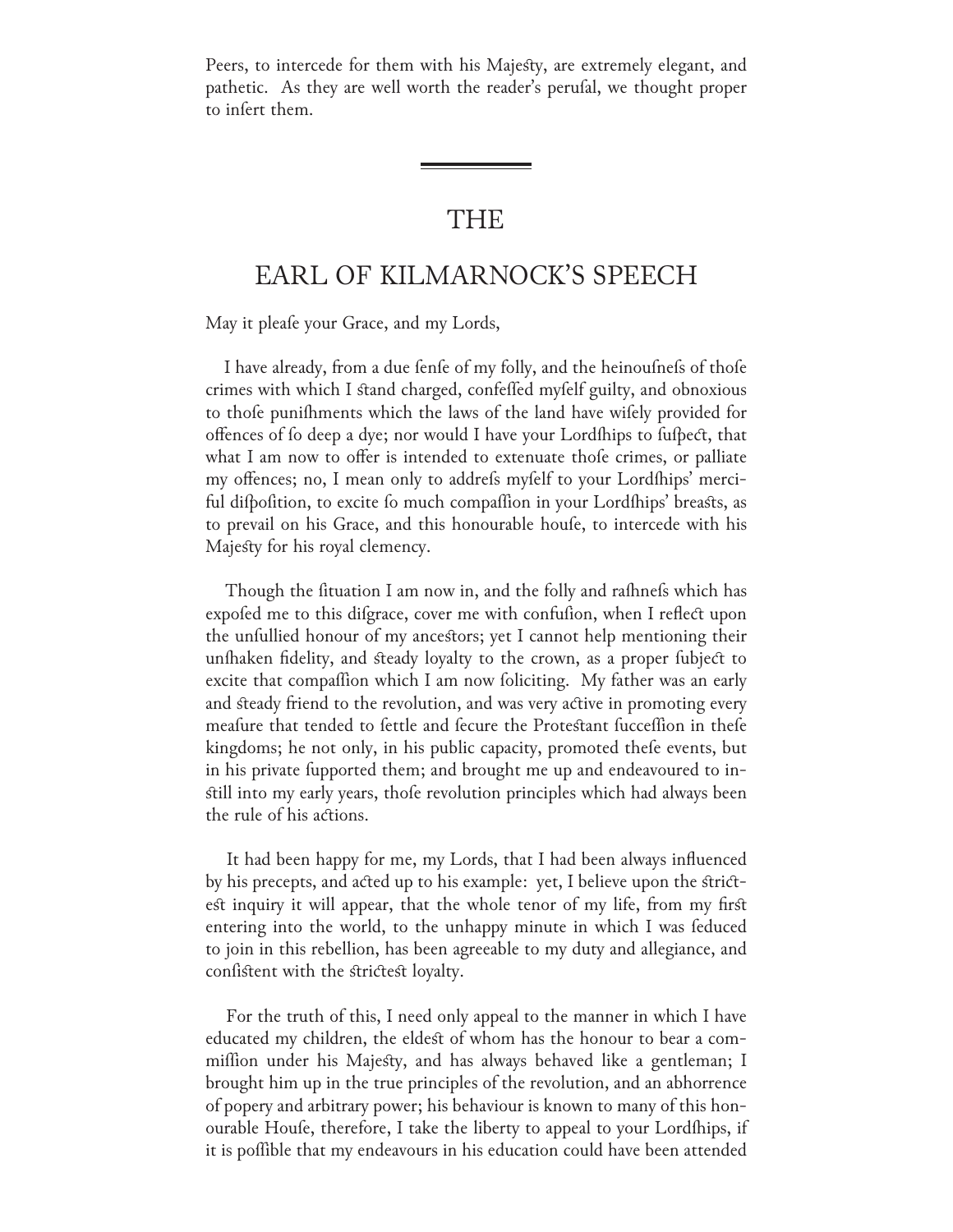with fuch fuccefs, if I had not myfelf been fincere in thofe principles, and an enemy to thofe meafures which have now involved me and my family in ruin. Had my mind at that time been tainted with difloyalty and difaffection, I could not have diffembled to clofely with my own family, but fome tincture would have devolved to my children.

 I have endeavoured as much as my capacity or interest would admit, to be ferviceable to the crown on all occafions; and, even at the breaking out of the rebellion, I was fo far from approving of their meafures, or fhewing the least pronenefs to promote their unnatural fcheme, that, by my interest in Kilmarnock, and places adjacent, I prevented numbers from joining them, and encouraged the country, as much as poffible, to continue firm to their allegiance.

 When that unhappy hour arrived, wherein I became a party, which was not till after the battle of Prestonpans, I was far from being a perfon of any confequence amongst them. I did not buy up any arms, nor raife a fingle man in their fervice. I endeavoured to moderate their cruelty, and was happily instrumental in faving the lives of many of his Majesty's loyal fubjects, whom they had taken prifoners: I affisted the fick and wounded, and did all in my power to make their confinement tolerable.

I had not been long with them before I faw my error, and reflected with horror on the guilt of fwerving from my allegiance to the best of fovereigns; the difhonour that it reflected upon myfelf, and the fatal ruin which it neceffarily brought upon my family. I then determined to leave them, and fubmit to this Majesty's clemency, as foon as I fhould have an opportunity: for this I feparated from my corps at the battle of Culloden, and stayed to furrender myfelf a prifoner, though I had frequent opportunities, and might have efcaped with great eafe; for the truth of which I appeal to the noble perfon to whom I furrendered.

But, my Lords, I did not endeavour to make my efcape<sup>2</sup>, becaufe the confequences in an instant appeared to be more terrible, more fhocking, than the most painful, or most ignominious death; I chofe therefore to furrender, and commit myfelf into the king's mercy, rather than throw myfelf into the hands of a foreign power, the natural enemy to my country; with whom, to have merit, I must perfist in continued acts of violence to my principles, and of treafon and rebellion against my king and country.

It was with the utmost abhorrence and detestation I have feen a letter from the French court, prefuming to dictate to a Britifh monarch the manner how he fhould deal with his rebellious fubjects: I am not fo much in love with live, nor fo void of a fenfe of honour, as to expect it upon fuch an interceffion: I depend only on the merciful interceffion of this honourable Houfe, and the innate clemency of his Sacred Majesty.

<sup>2</sup> His Lordfhip, afterwards, (that he might not die with an untruth) owned this to be a falfe state of the fact, with a view to excite compaffion; for, thinking that he was advancing towards Fitz-James' horfe, he intended to get behind a dragoon, to facilitate his efcape.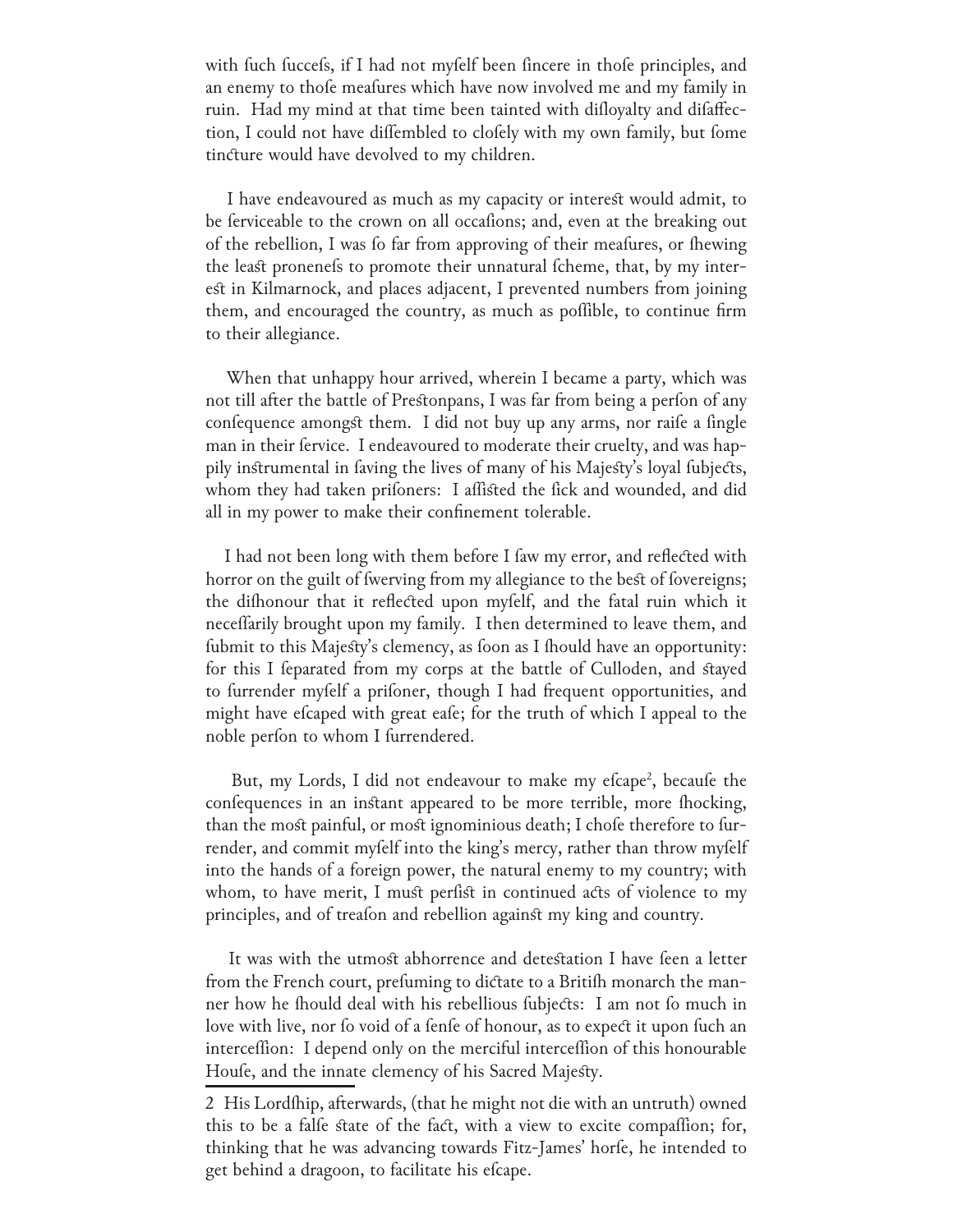But, my Lords, if all I have offered is not a fufficient motive to your Lordships to induce you to employ your interest with his Majesty, for his royal clemency in my behalf, I fhall lay down my life with the utmost resignation; and my last moments fhall be employed in fervent prayers for the prefervation of the illustrious houfe of Hanover, and the peace and profperity of Great Britain.

## EARL CROMARTY'S SPEECH

<u> 1989 - Johann Barnett, mars et al. 1989 - Anna ann an t-Anna ann an t-Anna ann an t-Anna ann an t-Anna ann an</u>

#### My Lords,

I have now the miffortune to appear before your Lordships, guilty of an offence of fuch a nature, as justly merits the highest indignation of his Majesty, your Lordships, and the public; and it was from a conviction of my guilt, that I did not prefume to trouble your Lordfhips with any defence. As I have committed treafon, it is the last thing I would attempt to justify. My only plea fhall be, your Lordfhips' compaffion, my only refuge, his Majesty's clemency. Under this heavy load of affliction, I have still the fatiffaction, my Lords, of hoping that my past conduct, before the breaking out of the rebellion, was irreproachable, alfo my attachment to the prefent happy establifhment, both in church and state; and, in evidence of my affection to the government, upon the breaking out of the rebellion, I appeal to the then commander in chief of his Majesty's forces at Invernefs, and to the Lord Prefident of the Court of Seffion in Scotland, who, I am fure, will do justice to my conduct on that occafion. But, my Lords, notwithstanding my determined refolution in favour of the government, I was unhappily feduced from that loyalty, in an unguarded moment, by the arts of defperate defigning men. And it is notorious, my Lords, that no fooner did I awake from that delufion, than I felt a remorfe for my departure from my duty; but it was then too late.

Nothing, my Lords, remains, but to throw myfelf, my life, and my fortune, upon your Lordships' compaffion; but of thefe, my Lords, as to myfelf, it is the least part of my fufferings, I have involved my eldest fon, whofe infancy and regard to his parents hurried him down the stream of rebellion. I have involved alfo eight innocent children, who must needs feel their father's punifhment before they know his guilt. Let them, my Lords, be pledges to his Majesty; let them be pledges to your Lordfhips; let them be pledges to my country, for mercy; let the filent eloquence of their grief and tears; let the powerful language of innocent nature, fupply my want of eloquence and perfuafion; let me enjoy mercy, but no longer than I deferve it; and let me no longer enjoy life than I fhall ufe it to deface the crime I have been guilty of. Whilst I thus intercede to his Majesty, through the mediation of your Lordfhips, for mercy, let my remorfe for my guilt, as a fubject; let the forrow of my heart, as a husband, and the anguifh of my mind, as a father, fpeak the rest of my mifery. As your Lordships are men, feel as men, but may none of you ever fuffer the fmallest part of my anguifh.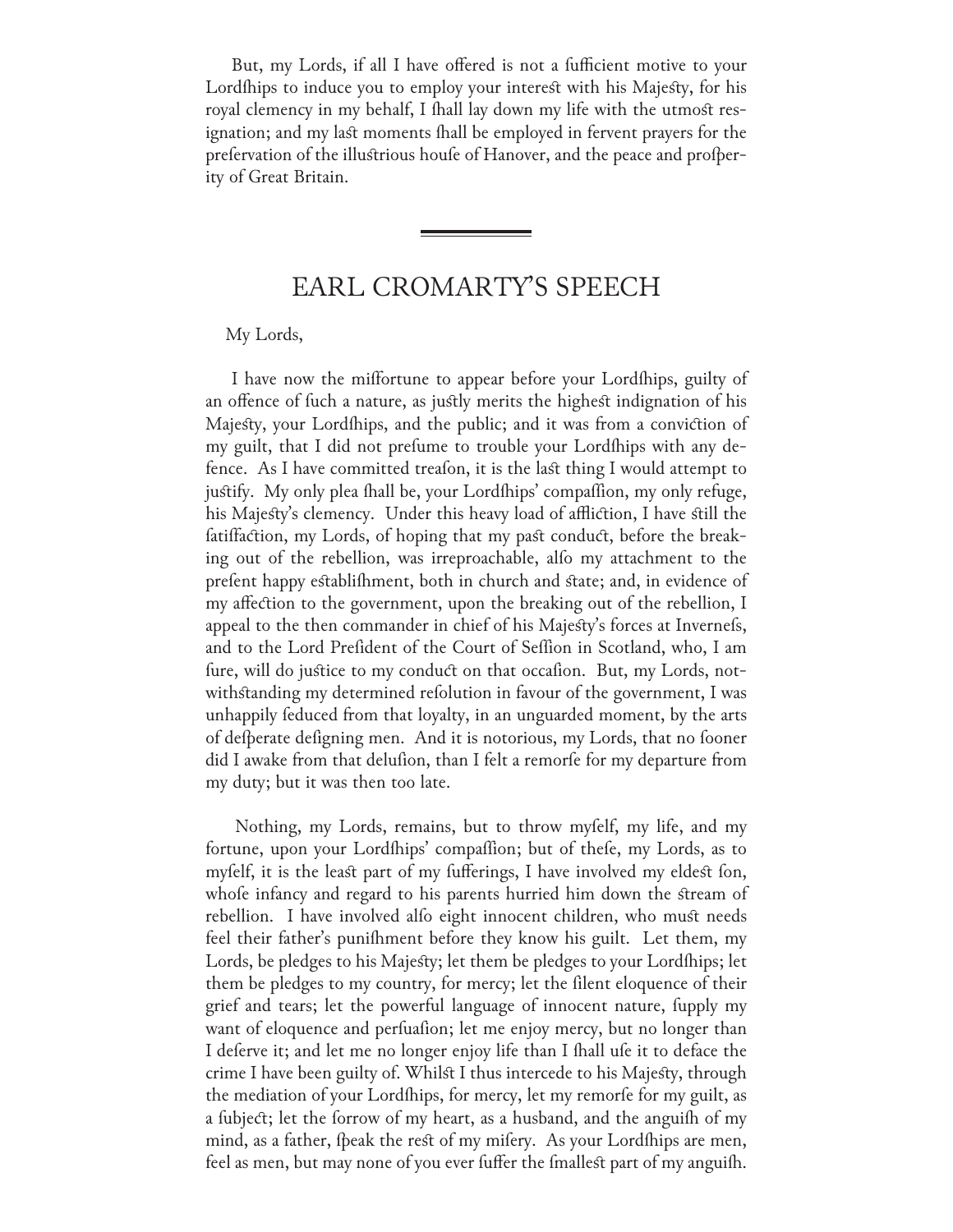But if, after all, my Lords, my fafety fhall be found inconfistent with that of the public, and nothing but my blood can atone for my unhappy crime; if the facrifice of my life, my fortune, and my family, is judged indifpenfably neceffary for stopping the loud demands of public justice; and if the bitter cup is not to pafs from me; "not mine, but they will, O God, be done."

The court pronounced fentence of death against the whole three; but the life of Cromarty was fpared, and his other two affociates were ordered to be beheaded.

There is fomething in the miffortunes of great men which generally attracts attention: we fhall not stay here to investigate the philosophic reason of this; perhaps it arifes from the contrast betwixt their grandeur and the mileries into which they are plunged, that the generality of mankind are fo curious to be informed of every circumstance in their miffortunes. To gratify a curiofity natural to the human mind, we fhall give a particular account of the manner of the execution of thefe unfortunate gentlemen, and fome striking circumstances in their behaviour immediately before their death.

 The day appointed for the execution of Kilmarnock and Balmerino, was the 18th of August 1746. Accordingly, at fix o'clock, a troop of lifeguards, one of the horfe grenadiers, and 1000 of the foot-guards, (being fifteen men out of each company), marched from the parade in St. James' Park, through the city to the Tower-hill, to attend the execution of the Earl of Kilmarnock and Lord Balmerino, and having arrived there, were posted in lines from the Tower to the fcaffold, and all around it. About eight o'clock, the fheriffs of London, with their under fheriffs and officers, viz. fix fergeants at mace, fix yeomen, and the executioner met at the Mitre Tavern, in Fenchurch street, where they breakfasted, and went from thence to the houfe, lately the tranfport office, on Tower hill, near Catharine Court, hired by them for the reception of the faid lords, before they fhould be conducted to the fcaffold, which was erected about thirty yards from that houfe. Precifely at ten o'clock, the block was fixed on the stage, covered with black cloth, and feveral facks of faw dust were brought up to strew on it; foon after their coffins were brought, covered with black cloth, ornamented with gilt nails, &c. On the Earl of Kilmarnock's was a plate with this infcription:

> *Gulielmus Comes de Kilmarnock, decollatus* 18 *Augusti,* 1746*, ætat. fuæ* 42,

with an earl's coronet over it, and fix coronets over the fix handles; and on Lord Balmerino's was a plate with this infcription:

> *Arthurus Dominus de Balmerino decollatus* 18 *Augusti,* 1746*, ætat. fuæ* 58,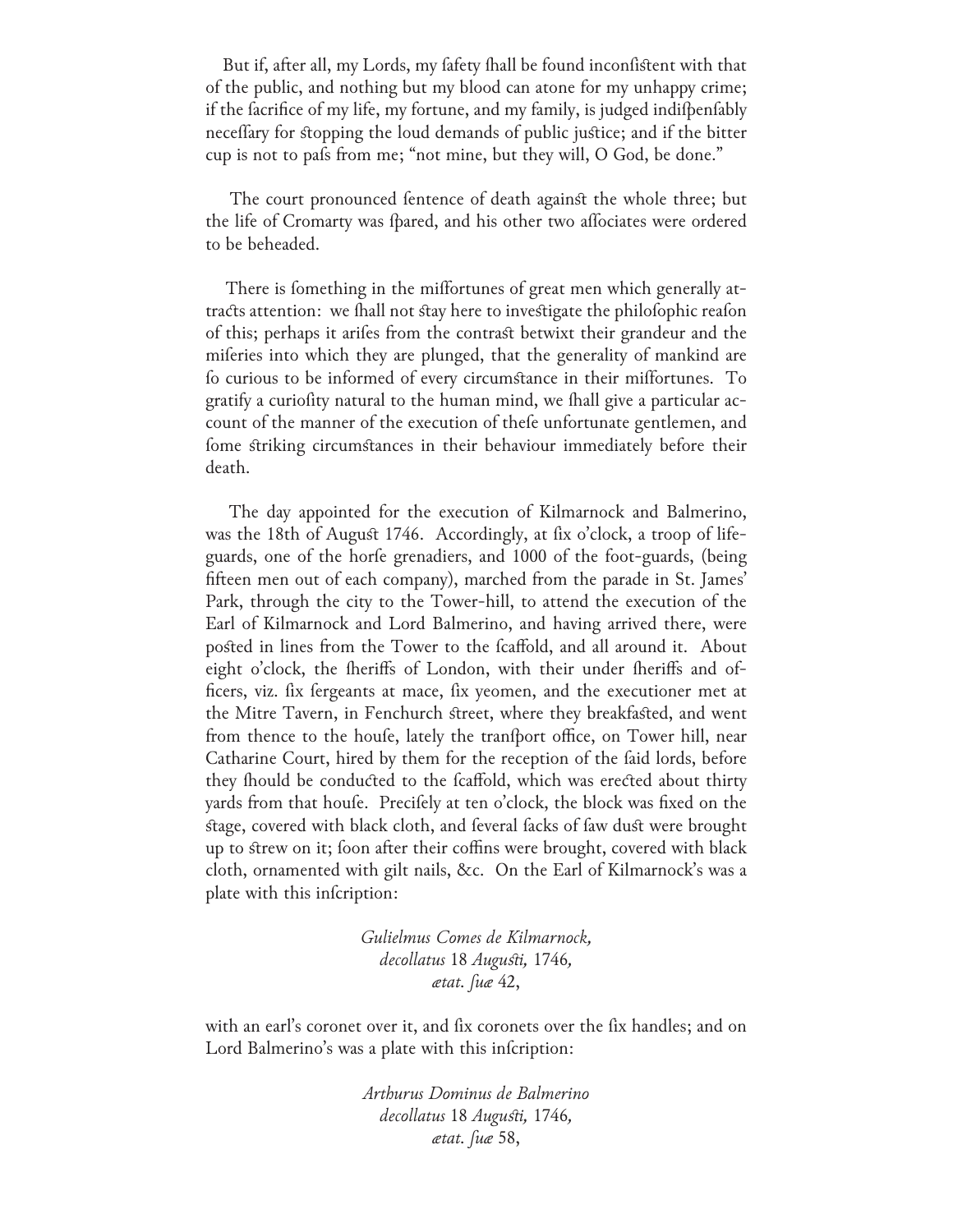with an baron's coronet over it, and fix others over the fix handles. At a quarter after ten, the fheriffs went in proceffion to the outward gate of the Tower, and after knocking at it fome time, a warder within afked, who's there? the officer without replied *the [heriffs of London and Middle* [ex. The warder then afked *what do they want*? the officer anfwered, *the bodies of William Earl of Kilmarnock, and Arthur Lord Balmerino*; upon which the warder within faid, *I will go and inform the Lieutenant of the Tower*, and in about ten minutes the Lieutenant of the Tower, with the Earl of Kilmarnock<sup>3</sup>, and Major White, with Lord Balmerino, guarded by feveral of the warders, came to the gate; the prifoners were there delivered to the fheriffs, who gave proper receipts for their bodies to the Lieutenant, who, as is ufual, faid *God blefs* King George; to which the Earl of Kilmarnock asfented by a bow, and the lord Balmerino faid, *God blefs King* James. Soon after, the proceffion, moving in a flow and folemn manner, appeared in the following order: 1. The constable of the Tower-hamlets. 2. Knight marthal's men and tip-staves. 3. The theriffs officers. 4. The theriffs, the prifoners, and their chaplains: Mr. Sheriff Blackford walking with the Earl of Kilmarnock, and Mr. Sheriff Cockayne with Lord Balmerino. 5. The Tower-warders. 6. A guard of mufketeers. 7. The two hearfes and a mourning coach. When the proceffion had paffed through the lines, into the area of the circle formed by the guards, the paffage was clofed, and the troops of horfe, who were in the rear of the foot on the lines, wheeled off, and drew up five deep behind the foot, on the fouth fide of the hill facing the fcaffold.

The Lords were conducted into feparate apartments in the houfe, facing the steps of the fcaffold; their friends being admitted to fee them. The Earl of Kilmarnock was attended by the Rev. Mr. Foster, a diffenting minister, and the Rev. Mr. Hume, a near relation to the Earl of Hume; the chaplain of the Tower, and another clergyman of the church of England, accompanied Lord Balmerino; who, on entering the door of the houfe, hearing feveral of the fpectators afk eagerly, *which is Lord Balmerino*? answered fmiling, *I am Lord Balmerino, Gentlemen, at your fervice. The parlour and paffage of* the houfe, the rails enclofing the way from thence to the fcaffold, and rails about it, were all hung with black at the fheriffs' expenfe.

The Lord Kilmarnock, in the apartment allotted to him, fpent about an hour in his devotions with Mr. Foster, who affisted him in prayer and exhortation.

After which, Lord Balmerino, purfuant to his request, being admitted to confer with the Earl, first thanked him for the favour, and then afked, "if his Lordship knew of any order figned by the prince, (meaning the Pretender's fon) to give no quarter at the battle of Culloden?" On the Earl anfwering, "No," the Lord Balmerino added, "Nor I neither," and therefore it feems to be an invention to justify their own murders." The Earl replied, "he did not think this a fair inference, becaufe he was informed, after

<sup>3</sup> At the foot of the first stairs he met and embraced Lord Balmerino, who gravely (as Mr. Foster obferved) faid to him, "My Lord, I am heartily forry to have your company in this expedition"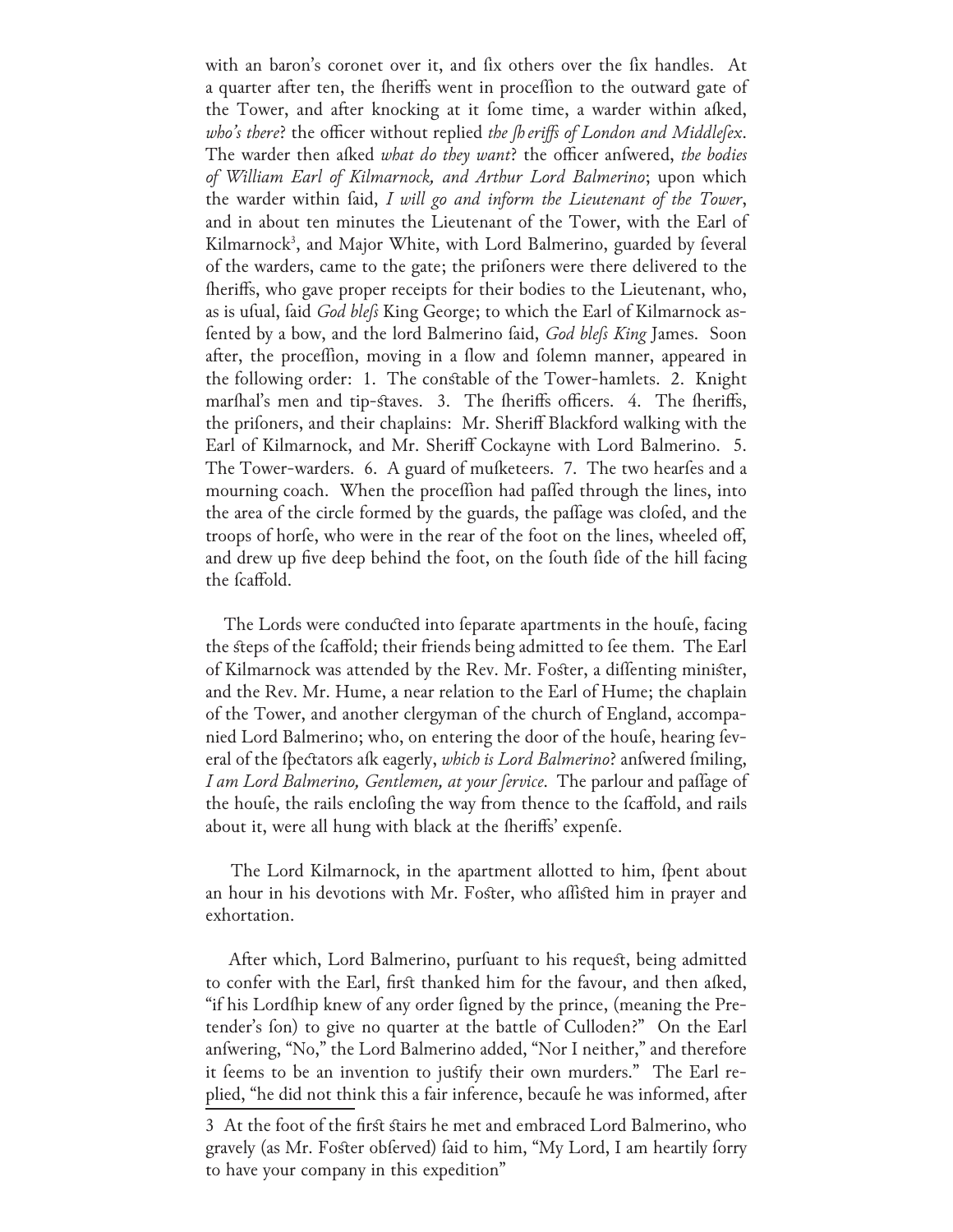he was taken prifoner at Invernefs, by feveral officers, that fuch an order, figned George Murray, was in the Duke's custody." — "George Murray!" faid Lord Balmerino, "then they fhould not charge it on the Prince." Then he took his leave, embracing Lord Kilmarnock with the fame kind of noble and generous compliments, as he had ufed before; "My dear Lord Kilmarnock, I am only forrow that I cannot pay this reckoning alone; once more farewell for ever!" and returned to his own room.

 Then the Earl, with the company, kneeled down, joining in a prayer delivered by Mr. Foster, after which, having fat a few moments, and taken a fecond refrefhment of a bit of bread and a glafs of wine, he expreffed a defire that Lord Balmerino might go first to the fcaffold; but being informed that this could not be, as his Lordship was named first in the warrant, he appeared fatisfied, faluted his friends, faying he fhould make no fpeech on the fcaffold, but defired the ministers to affist him in his last moments: and they, accordingly, with other friends, proceeded with him to the fcaffold. On this awful occafion, the multitude, who had been waiting with expectation, on his first appearing on the fcaffold, dreffed in black, with a countenance and demeanor $^4$  testifying great contrition, fhewed the deepest figns of commiferation and pity; and his Lordfhip, at the fame time, being struck with fuch a variety of dreadful objects at once, the multitude, the block, the coffin, the executioner, and instrument of death, turned about to Mr. Hume, and faid, *Hume! this is terrible*; though without changing his voice or countenance.

After putting up a fhort prayer, concluding with a petition for his Majesty King George, and the Royal Family, in verification of his declaration in his fpeech, his Lordfhip embraced and took his last leave of his friends. The executioner, who before had fomething administered to keep him from fainting, was fo affected with his Lordfhip's distrefs and the awfulness of the fcene, that on afking him forgiveness, he burst into tears. My Lord bade him take courage, giving him at the fame time a purfe with five guineas, and telling him he would drop his handkerchief as a fignal for the stroke. He proceeded, with the help of his gentleman, to make ready for the block, by taking off his coat, and the bag from his hair,which was then tucked up under a napkin-cap; but this being made up fo wide as not to keep up his long hair, the making it lefs occafioned a little delay; his neck being laid bare, tucking down the collar of his fhirt and waistcoat, he kneeled down on a black cufhion at the block, and drew his cap over his eyes, in doing which, as well as in putting up his hair, his hands were obferved to fhake; but, either to fupport himfelf, or as a more convenient posture for devotion, he happened to lay both his hands upon the block, which the executioner obferving, prayed his Lordfhip to let them fall, lest they fhould be mangled or break the blow. He was then told that the neck of his waistcoat was in the way, upon which he rofe, and, with the help of a friend, took it off, and the neck being made bare to the fhoulders, he kneeled down as before. ——In the meantime, when all things were ready for the execution, and the black bays which hung over the rails of the fcaf-

<sup>4</sup> His perfon was tall and graceful, his countenance mild, and his complexion pale; and more fo as he had been indifpofed.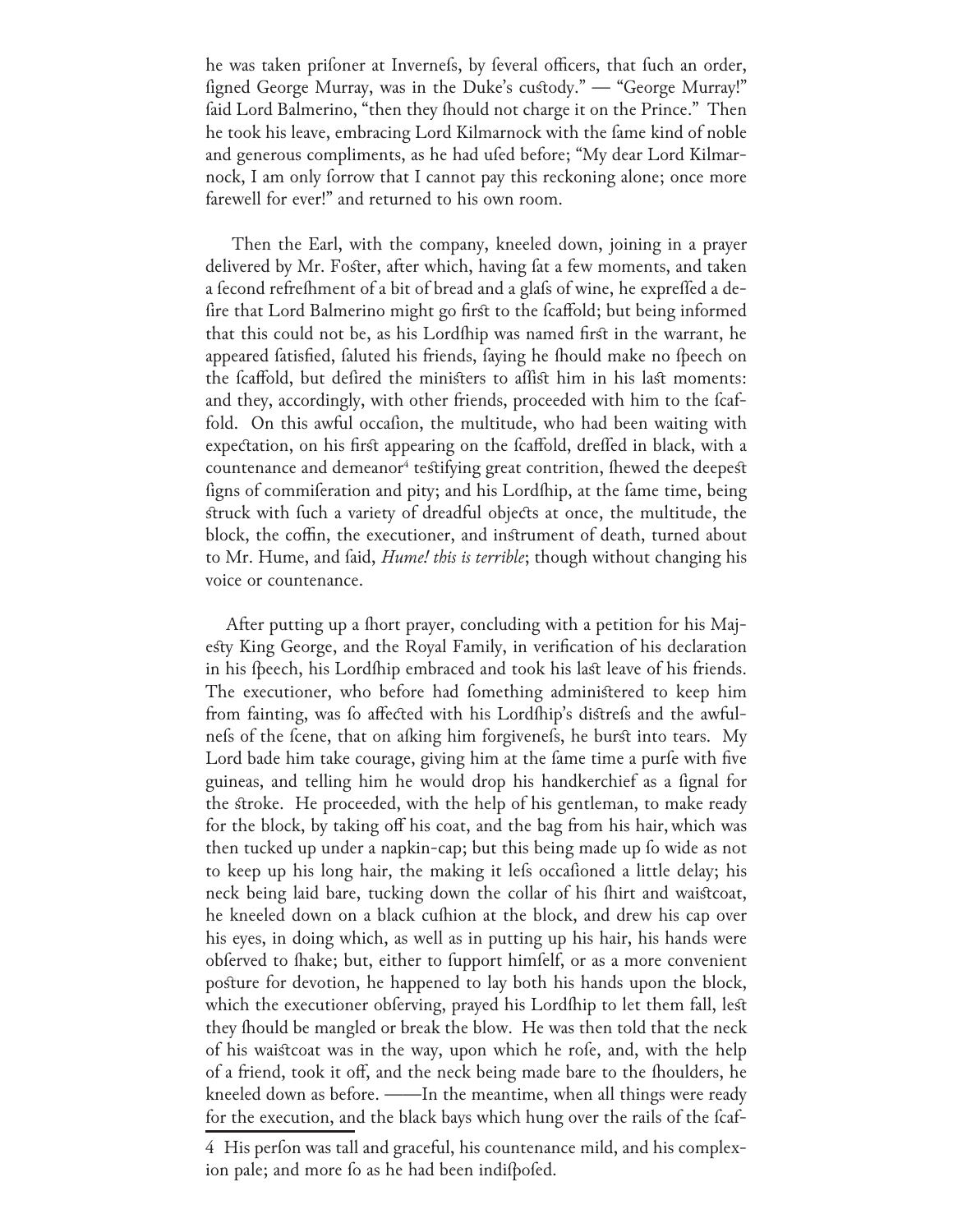fold, having, by direction of the colonel of the guard, or the fheriffs, been turned up, that the people might fee all the circumstances of the execution; in about two minutes (the time he before fixed), after he kneeled down, his Lordship dropping his handkerchief the executioner at once fevered his head from his body, except only a fmall part of the fkin, which was immediately divided by a gentle stroke: the head was received in a piece of red bays, and, with the body, immediately put into the coffin. The fcaffold was then cleared from the blood, frefh faw dust strewed, and that no appearance of a former execution might remain, the executioner changed fuch of his clothes as appeared bloody.

In the account, faid to be publifhed by the authority of the fheriffs, it is afferted, that the Lord Kilmarnock requested his head might not be held up as ufual, and declared to be the head of a traitor; and that, for this reafon, that part of the ceremony was omitted, as the fentence and law did not require it: but we are affured, in Mr. Foster's account, that his Lordfhip made no fuch request; and further, that, when he was informed that his head would be held up, and fuch proclamation made, it did not affect him, and he fpoke of it as a matter of no moment. All that he wifhed or defired was, 1. That the executioner might not be, as reprefented to his Lordfhip, *a good fort of man*, thinking a rough temper would be fitter for the purpofe. 2. That his coffin, instead of remaining in the hearfe, might be fet upon the stage. 3. That four perfons might be appointed to receive the head, that it might not roll about the stage, but be fpeedily, with his body, put into the coffin.

While this was doing, Lord Balmerino, after having folemnly recommended himfelf to the mercy of the Almighty, converfed cheerfully with his friends, refrething himfelf twice with a bit of bread and a glafs of wine, and defired the company to drink to him *ain degrae ta haiven*, acquainting them that he had prepared a fpeech, which he fhould read on the fcaffold, and therefore fhould here fay nothing of its contents. The under-fheriff coming into his Lordship's apartment, to let him know the stage was ready, he prevented him, by immediately afking, if the affair was over with Lord Kilmarnock? and being answered, *it was*; he inquired, how the executioner performed his office? and upon receiving the account, faid, It was well done; then addrefling himfelf to the company faid, *Gentlemen*, I *[hall detain you no longer*; and, with an eafy, unaffected cheerfulnefs, he faluted his friends, and hastened to the fcaffold, which he mounted with fo eafy an air as astonifhed the fpectators. His Lordfhip was dreffed in his regimentals, a blue coat turned up with red, trimmed with brafs buttons, (and a Tye wig) the fame which he wore at the battle of Culloden; no circumstance in his whole deportment fhewed the least fign of fear or regret, and he frequently reproved his friends for difcovering either upon his account. He walked feveral times round the fcaffold, bowed to the people, went to his coffin, read the infcription, and with a nod, faid, *It is right*; he then examined the block, which he called his *pillow of rest*. His Lordfhip putting on his fpectacles, and taking a paper out of his pocket, read it with an audible voice, which, fo far from being filled with paffionate invective, mentioned his Majesty as a Prince of the greatest magnanimity and mercy, at the fame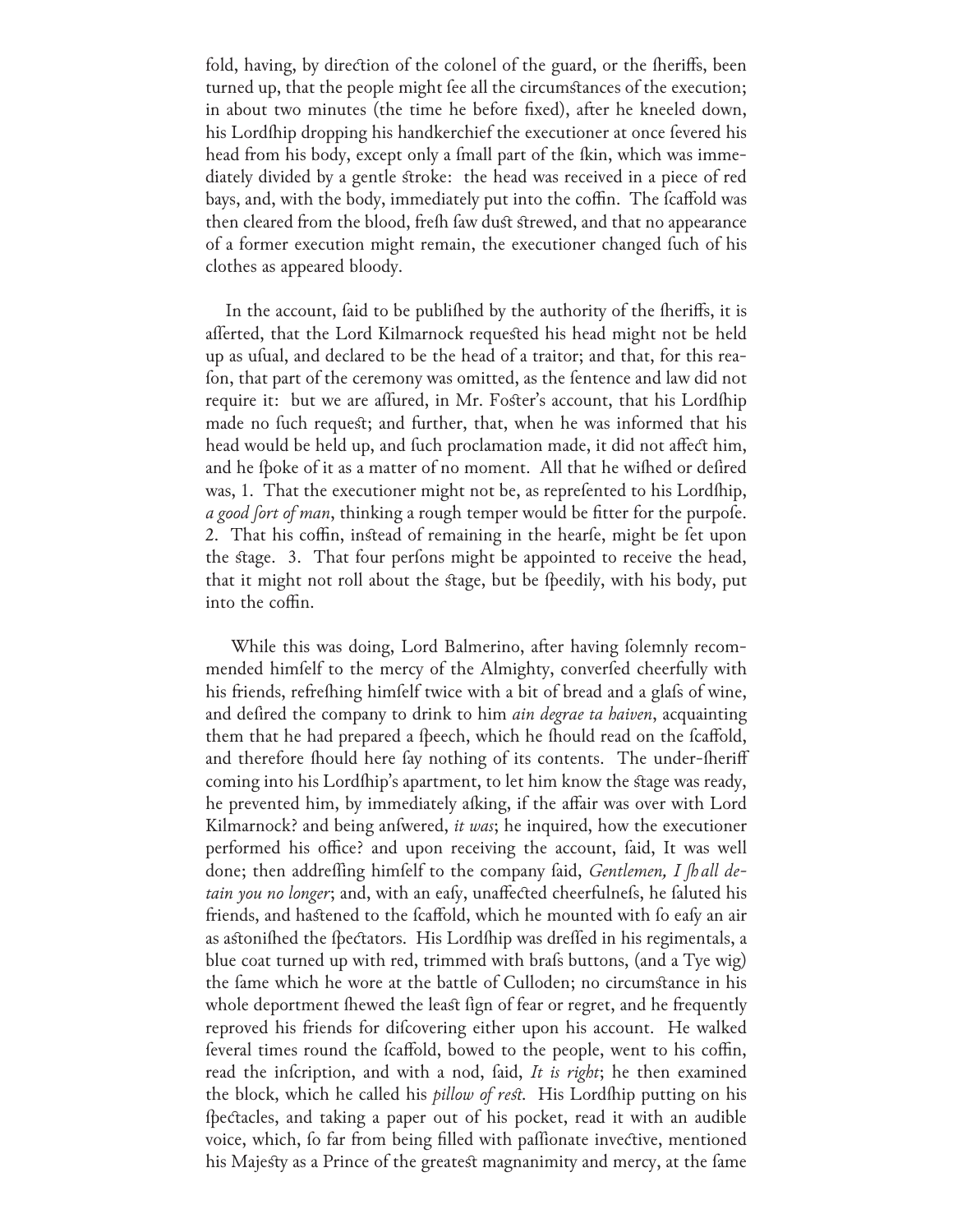time, that through erroneous political principles, it denied him a right to the allegiance of his people. Having delivered this paper to the fheriff, he called for the executioner, who appearing, and being about to afk his Lordfhip's pardon, he faid, "Friend, you need not afk me forgivenefs, the execution of your duty is commendable," on which is Lordfhip gave him three guineas, faying, "Friend, I never was rich, this is all the money I have now, I wifh it were more, and I am forry I can add nothing to it but my coat and waistcoat," which he then took off, together with his neckcloth, and threw them on his coffin; putting on a flannel waistcoat which had been provided for the purpofe, and then taking a plaid-cap out of his pocket, he put it on his head, faying, he died a Scotfman; after kneeling down at the block, to adjust his posture, and fhew the executioner the fignal for the stroke, which was dropping his arms, he once more turned to his friends, took his last farewell, and looking round on the crowd, faid, "Perhaps fome may think my behaviour too bold, but remember, Sir, (faid he to a gentleman who stood near him) that I now declare, it is the effect of confidence in God and a good confcience, and I fhould diffemble if I fhewed figns of fear."

Obferving the axe in the executioner's hand, as he paffed him, he took it from him, felt the edge, and returning it, clapped him on the fhoulder, to encourage him; tucked down the collar of his fhirt and waistcoat, and fhewed him where to strike, defiring him to do it refolutely, for in that, fays his Lordship, will confist your kindness.

He went to the fide of the stage, and called up the warder, to whom he gave fome money afked which was the hearfe, and ordered the man to drive near.

 Immediately, without trembling or changing countenance, he again knelt down at the block and having, with his arms stretched out, faid "O Lord, reward my friends, forgive my enemies,  $-$  and receive my foul," he gave the fignal by letting them fall: but his uncommon firmnefs and intrepidity, and the unexpected fuddennefs of the fignal, fo furprifed the executioner, that though he struck the part directed, the blow was not given with strength enough to wound him very deep; on which feemed as if he made an effort to turn his head towards the executioner, and the under jaw he and returned very quick, like anger and gnafhing his teeth; but it could not be other way the part being convulfed. A fecond blow immediately fucceeding the first, rendered him, however, quite infenfible, and a third fini $\theta$ hed the work<sup>5</sup>.

<sup>5</sup> If we were to draw his character, abstracted from the confideration of his being an enemy to the prefent happy government, we fhould call him a blunt, refolute man; who would, if his principles had not been tainted with Jacobinifm, have appeared honest in the eyes of thofe who love fincerity; but he was not fo happy as to be loyal. His perfon was very plain, his fhape clumfy, but his make strong, and had no marks about him of the polite gentleman, though his feeming fincerity recompenfed all thofe defects. He was illiterate, confidering this birth, but rather from a total want of application to letters than want of ability. Several quaint stories are related concerning him, which feem to be the growth of wanton and fertile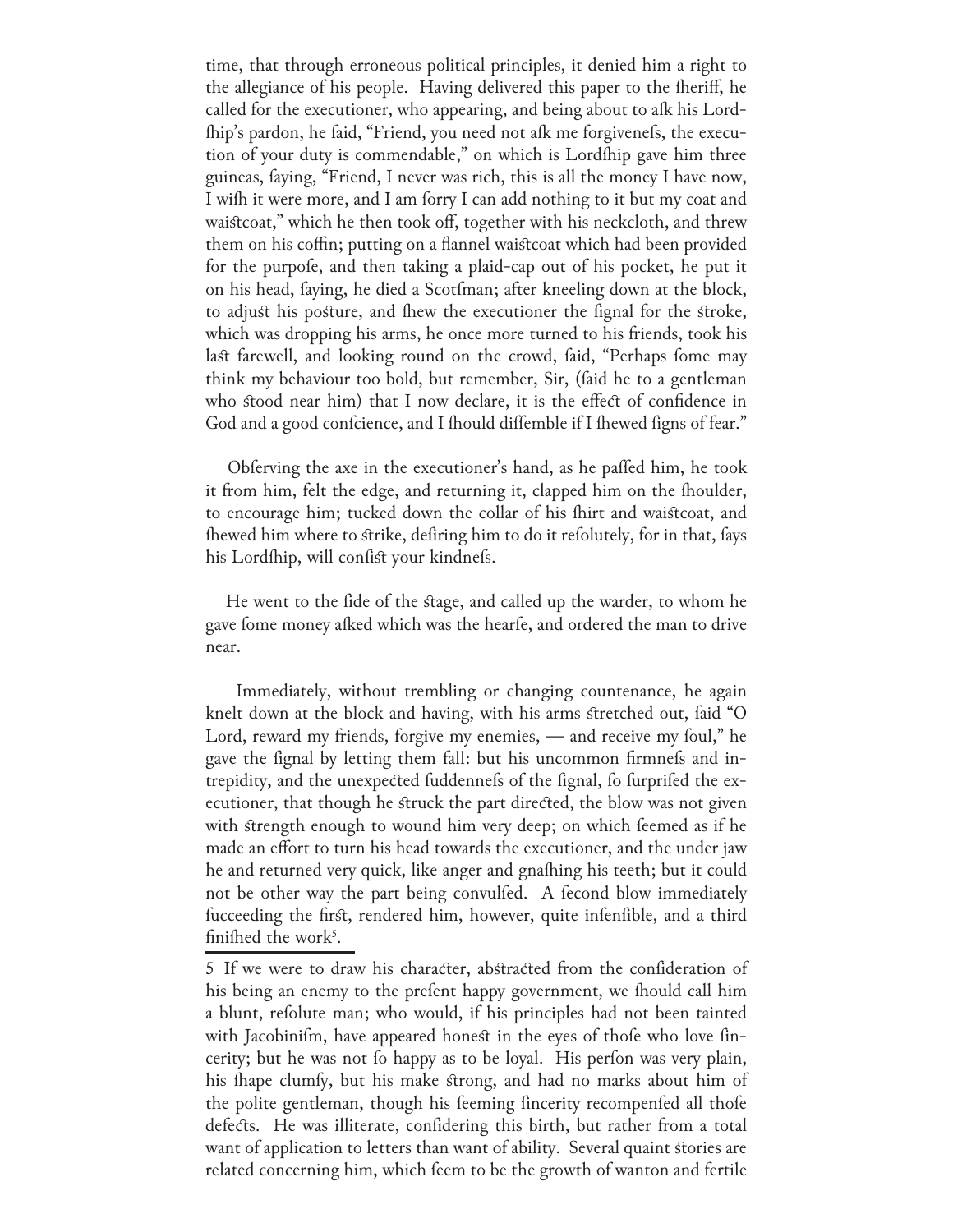His head was received in a piece of red bays and with his body put into the coffin, which at his particular request, was placed on that of the church in the Tower, all the three Lords lying in one grave.

During the whole courfe of the folemnity, although the hill, fcaffoldings, and houfes, were crowded full of fpectators, all perfons behaved with uncommon decency, and evennefs of temper, which evinces how much the people entered into the rectitude of the execution, though too humane to rejoice in the catastrophe.

Lord Balmerino had but a fmall estate, though ground-landlord and lord of the manor of Calton, a long street in the fuburbs of Edinburgh, leading to Leith, and had alfo fome other fmall poffeffions in the fhire of Fife. His lady came to London foon after him, and frequently attended him during his confinement in the Tower, having lodgings in East Smithfields. She was at dinner with him when the warrant came for his execution the Monday following, and being very much alarmed, he defired her not to be concerned at it; if the king had given me mercy, faid he, I fhould have been glad of it; but fince it is otherwife, I am very eafy; for it is what I have expected, and therefore it does not at all furprife me. His lady feemed very difconfolate, and rofe immediately from table; on which he started from his chair, and faid, *pray my lady, fit down, for it fhall not fpoil my dinner*; upon which her ladyship fat down again, but could not eat.

Several more of his fayings were related, as remarkable: among others, that being advifed to take care of his perfon, he replied, "It would be thought very imprudent in a man to repair an old houfe when the leafe of it was fo near expiring."

In November following, Ratcliff was arraigned on a former fentence paffed against him in 1716. He pleaded that he was a fubject of the king of France, and had a commiffion in the fervice of his Most Christian Majesty; meaning, that he was not Charles Ratcliff, but the Earl of Derwentwater. But the identity of his perfon being proved, a rule was ordered to be made for the proper writs of his decapitation on the 8th December 1746. Accordingly, about eight o'clock in the morning, two troop of life-guards, and one troop of horfe-guards, marched through the city for little Towerhill, where they were joined by a battalion of foot-guards, to attend the execution of Charles Ratcliff, Efq. About ten o'clock, the block, with a cufhion, both covered with black, were brought up and fixed upon the stage; and foon after Mr. Ratcliff's coffin, covered with black velvet, with eight handles, which, with the nails, were gilt with gold; but there was no plate, or any infcription upon it. At near eleven, the fheriffs, Mr. Alderman Winterbottom and Mr. Alderman Aflop, with their officers, came to fee if the fcaffold was finifhed, (the carpenters, &c. who had very fhort notice, having worked all day on Sunday and the enfuing night) and if every thing

imaginations; which is not at all to be wondered at, in times that afford fo much matter for invention. He left a lady behind him (whom he called his Peggy), to whom, at his request, his Majesty allowed £50 a year; whether he had any children, we are not able to fay.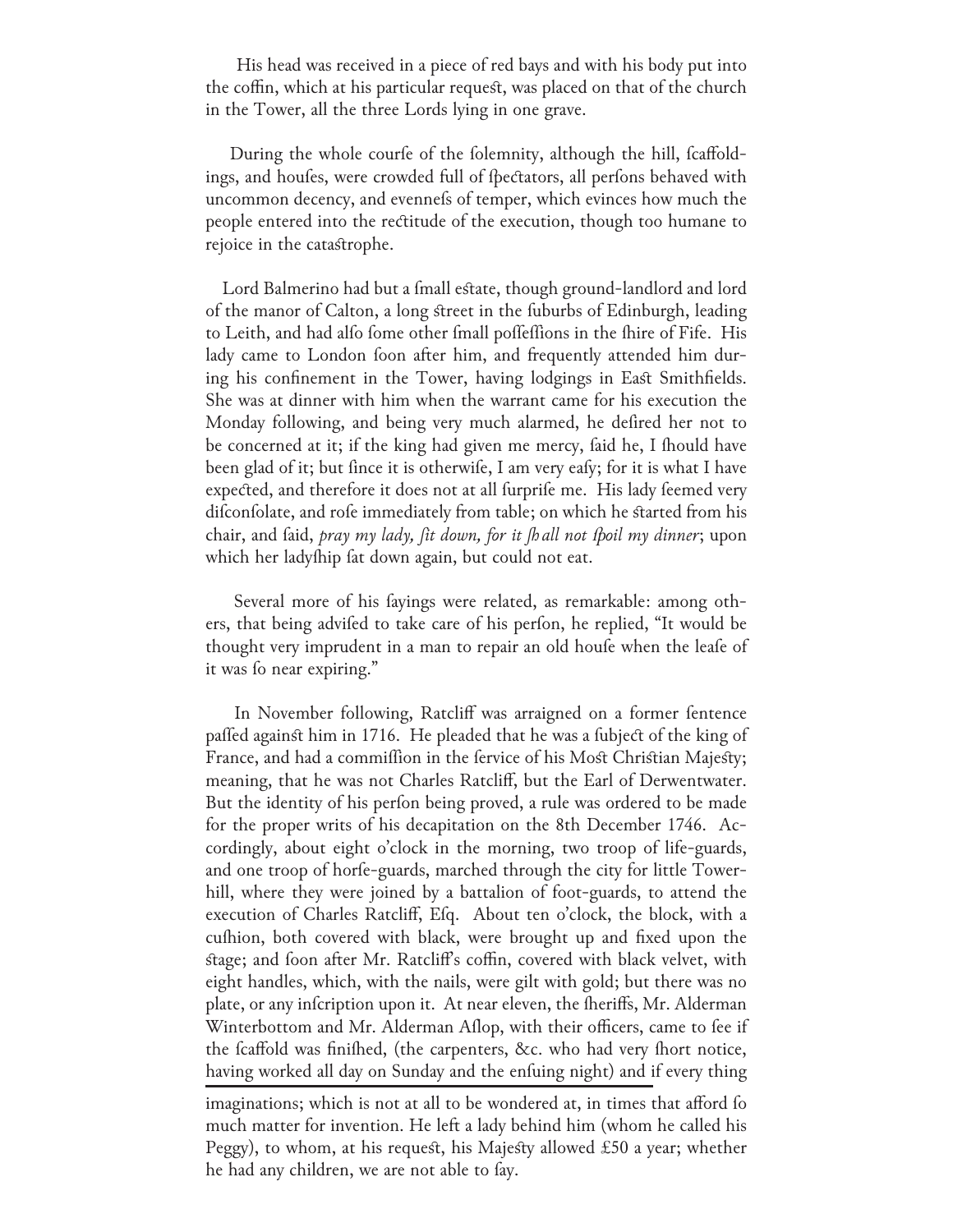was prepared for Mr. Ratcliff's reception; which being to their fatiffaction, they went to the tower and demanded the body of Mr. Ratcliff from General Williamfon, deputy-governor. Upon being furrendered, he was put into a landau, and carried over the wharf, at the end of which he was put into a mourning coach, and conveyed into a fmall booth joining to the stairs of the fcaffold, lined with black, where he fpent about half an hour in devotion, and then proceeded with the fheriffs, the divine, and fome gentlemen his friends. When he came upon the fcaffold, he took leave of his friends with great ferenity and calmnefs of mind, and having fpoken a few words to the executioner, gave him a purfe of ten guineas, and put on a damafk cap; he then knelt down to prayers, which lasted feven minutes, all the fpectators on the fcaffold kneeling with him. Prayers being over, he pulled off his clothes, and put his head to the block, from whence he foon got up, and having fpoke a few words, he knelt down to it, and fixing his head, in about two minutes gave the fignal to the executioner, who at three blows struck it off, which was received in a fcarlet cloth held for that purpofe. He was dreffed in fcarlet, faced with black velvet, trimmed with gold, a gold-laced waistcoat, and a white feather in his hat. He behaved with the greatest fortitude and coolnefs of temper, and was no way fhocked at the approach of death. His body was immediately put into his coffin, and carried back in a hearfe to the Tower, and the fcaffold, booth, and all the boards belonging to them, were cleared away in the afternoon.—He had behaved himfelf very alert until the 4th, when he received a letter from his niece, Lady Petre, which engaged him to appear in a more ferious manner, agreeable to his unhappy fate. His corpfe was, on the 11th, carried in a hearfe, attended by two mourning coaches, to St. Giles' in the fields, and there interred with the remains of the late Earl Derwentwater, according to his defire, with this infcription on his coffin,

#### *Carolus Ratcliff, Comes de Derwentwater,*

#### *Decollatus, Die* 8 *Decembris* 1746*.*

#### *ætatis* 53*.*

#### *Requiescat in Pace.*

It feems the Derwentwater estate was only confificated to the crown for the life of Charles Ratcliff, Efq. but by a claufe in an act of parliament, paffed fome years fince, which fays, that the iffue of any perfon attainted of high treafon, born and bred in any foreign dominion, and a Roman Catholic, fhall forfeit his reverfion of fuch estate, and the remainder fhall forever be fixed in the crown, his fon is abfolutely deprived of any title of interest in the affluent fortune of that ancient family, to the amount of better than £200,000.

 This unhappy gentleman was the youngest brother of James Earl of Derwentwater, who was executed in 1716; they were fons of Sir Francis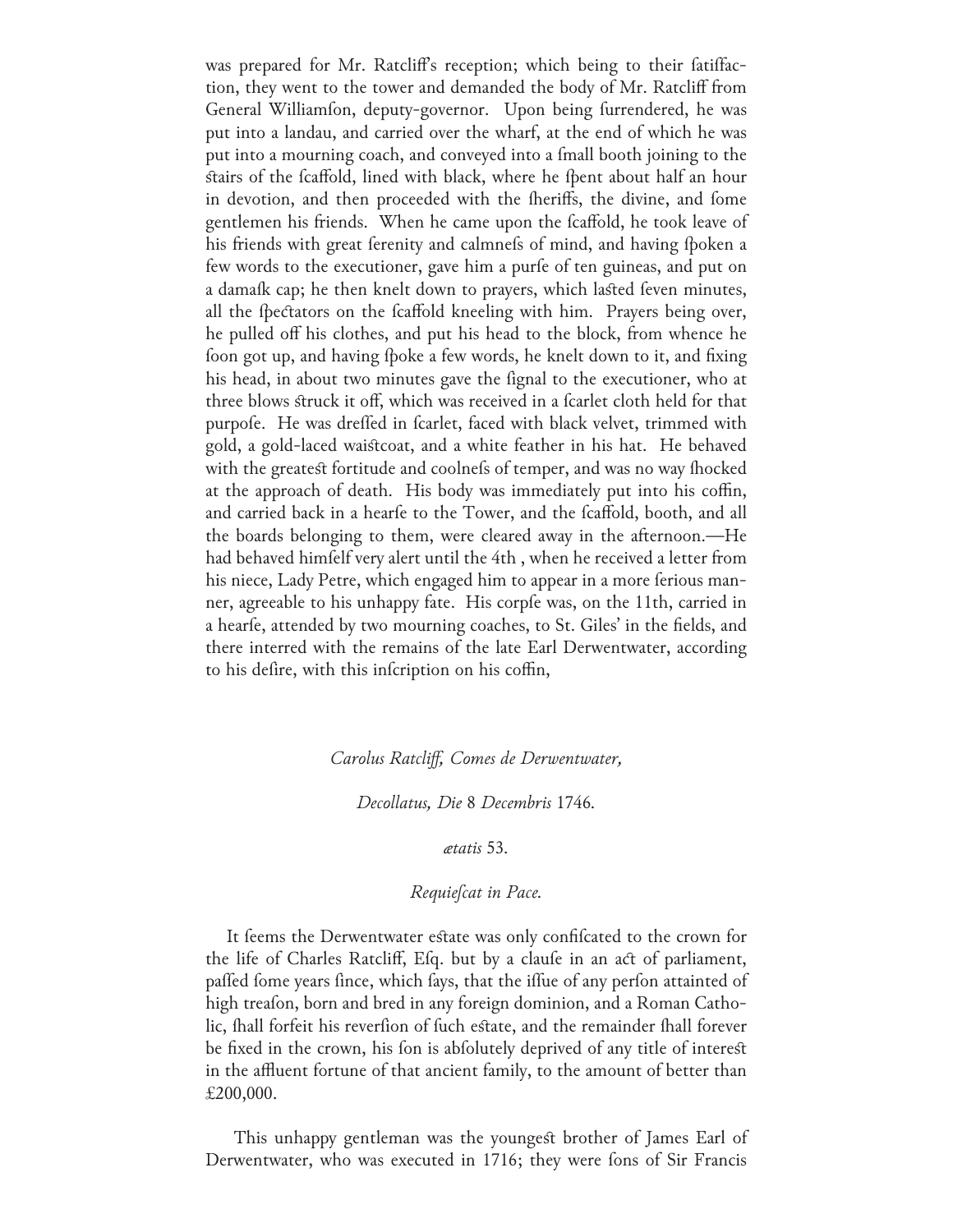Ratcliff, by the Lady Mary Tudor, natural daughter to K. Charles II. by Mrs. Mary Davis.

 He was, with his brother, taken at Preston, tried, convicted, and condemned, but feveral times refpited, and probably would have been pardoned, had he not, with thirteen others, made his efcape out of a room called the Castle, in Newgate, through a fmall door which had been accidentally left open, leading to the master-fide debtors, where the turnkey (not knowing them) let them out of prifon, fuppofing they were perfons who had come to fee their friends.

He immediately got a paffage to France, and from thence followed the Pretender to Rome, fubfisting on fuch a petty penfion as his master could allow him.——But, returning fometime afterwards to Paris, he married the relict of Livingston, Lord Newbourgh, by whom he had a fon.

In 1733 he came to England, and refided fome time at Mr. Johns' in Pall-Mall, without any molestation, though it was known to the ministry, and afterwards returned to France. He came back again to England in 1735, and folicited his pardon, but without fuccefs, though he appeared publicly, and vifited feveral families in Effex.——Returning again to France, he accepted of the French king's commiffion, to act as an officer in the late rebellion; and embarking, with his fon and feveral other Scots and Irifh officers, on board the Efperance privateer, for Scotland, was taken by his Majesty's fhip the Sheernefs; and when he landed at Deal, was very arrogant to the king's officers, till they told him, they intended to ufe him like a gentleman, but he was going to put it out of their power.

He died in the principles in which he had lived, and was fo zealous a papist, that on the abfurdities of fome things which are held facred by the church of Rome being stated to him, he replied, "That for every tenet of that church, repugnant to reafon, in which fhe requires an implicit belief, he wifhed there were twenty, that he might thereby have a nobler opportunity of exercifing and difplaying his faith."

 Lord Lovat was impeached by the Commons. After the articles of impeachment were read to him, he made a long fpeech at the bar, fignifying the esteem he had for his Majesty and the Royal Family; and enumerated divers instances of great fervice he did the government in extinguifhing the rebellion in 1715. He likewife took notice of his infirmities, particularly, his deafnefs; and faid he had not heard one word of the charge against him. He was convicted on the evidence of his own domestics, and accordingly condemned to be beheaded. He was turned of fourfcore, and, notwithstanding his age and infirmities, the recollection of his confcience, (which was fuppofed not to be quite free of offence) he died like an old Roman, exclaiming, *dulce et decorum propatria mori*; *i.e. it is pleafant and glorious to die a patriot*. He furveyed the crowd with the utmost indifference. From this last fcene of his life, one would have concluded that he went on principles, that he was thoroughly perfuaded he died a martyr and that he had *a conscience void of offence towards God and towards man*.